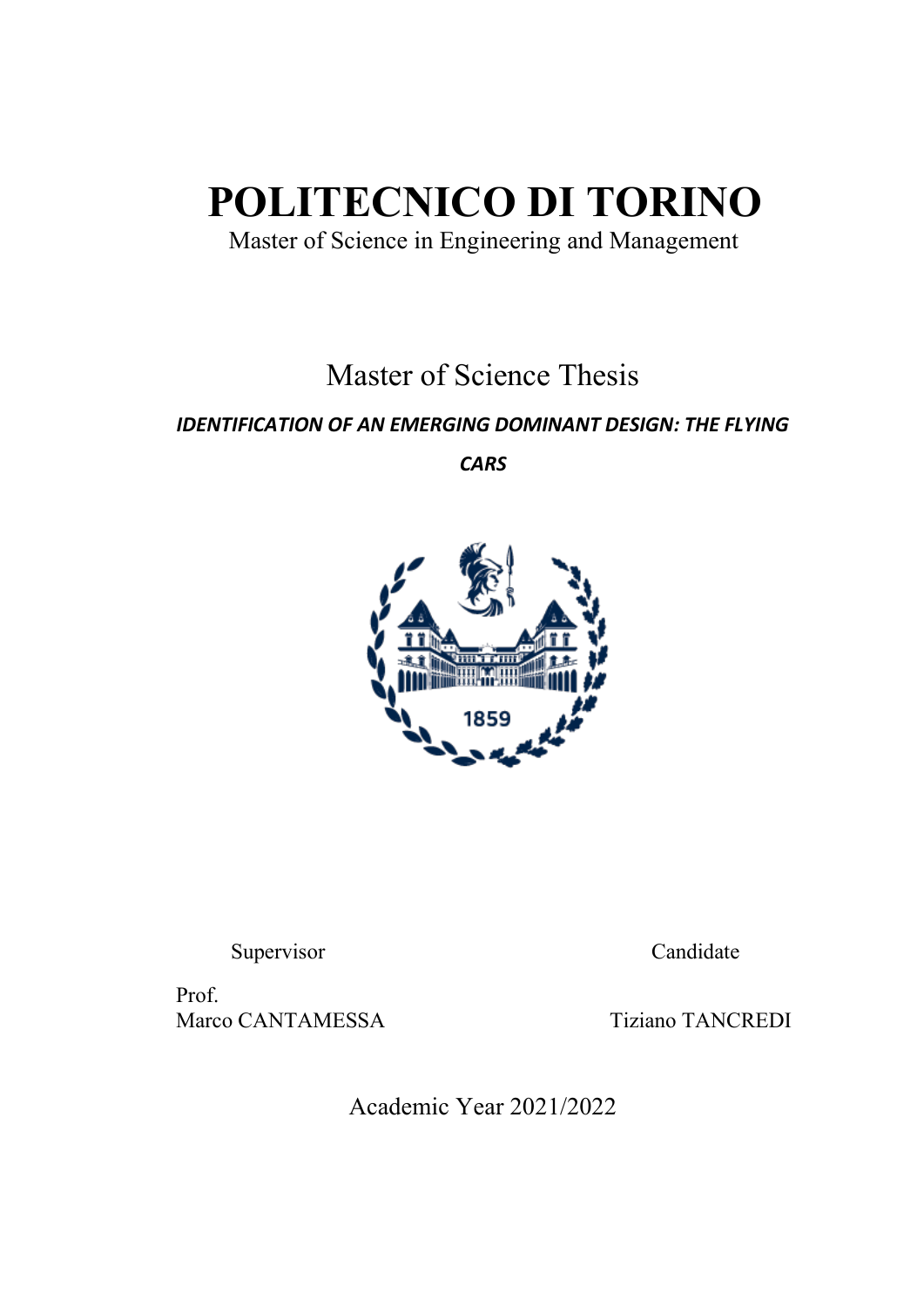## Table of contents

| 1.1        |  |
|------------|--|
| 1.2        |  |
| 1.3        |  |
| 1.4        |  |
|            |  |
| 2.1        |  |
| 2.1.1      |  |
|            |  |
| <b>3.1</b> |  |
| 3.1.1      |  |
| 3.1.2      |  |
|            |  |
|            |  |
|            |  |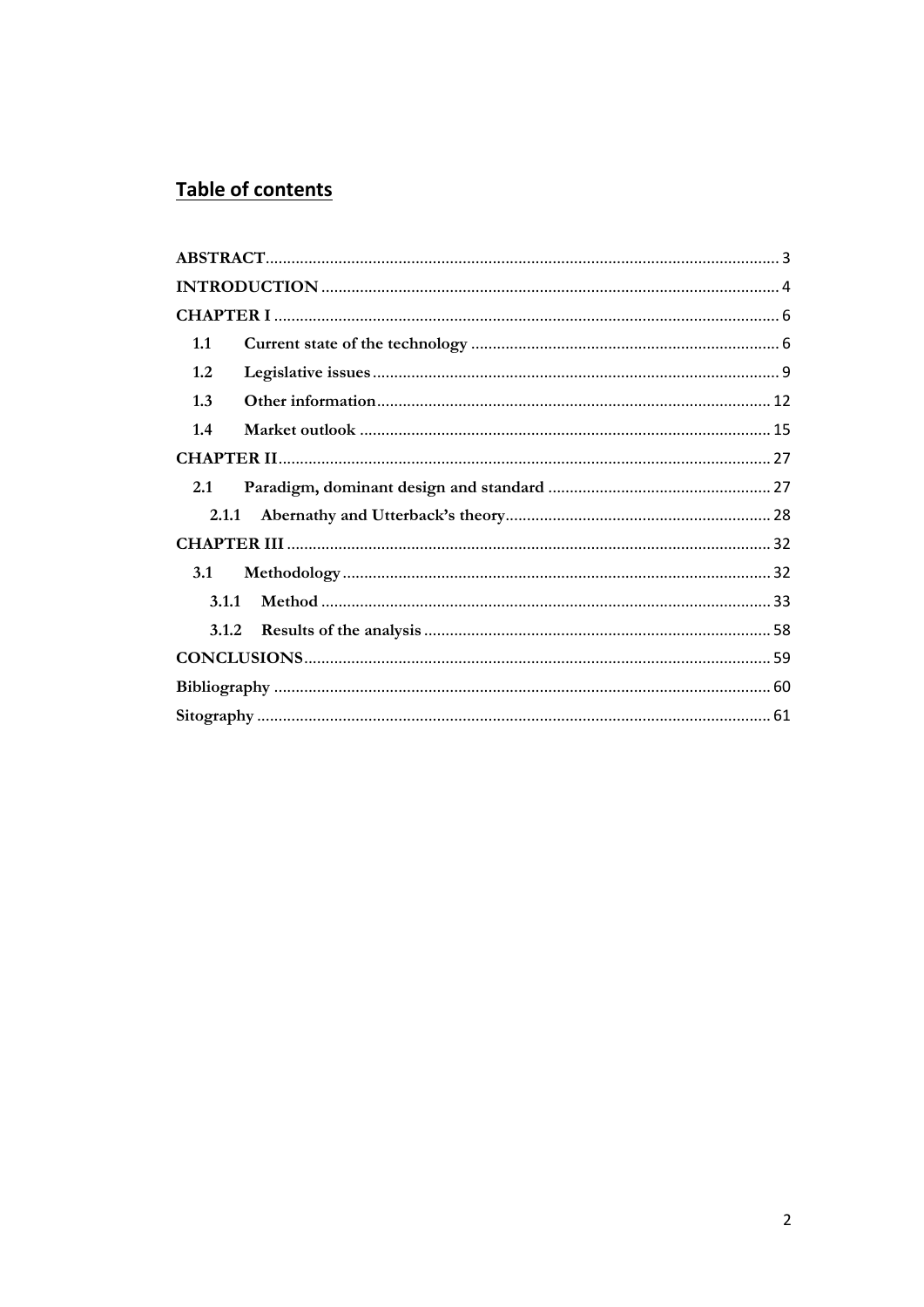## **ABSTRACT**

<span id="page-2-0"></span>The scope of this thesis work is to depict a new model suitable for identifying possible emerging paradigms which can be able to deliver more value with respect to current systems and at the same time satisfying the most value-creating application areas. The initial analysis has been conducted on prototypes and projects under developments by those that have been identified as key industry players for the flying car technologies; as a second step, the experimental model is stated and implemented. It takes inspiration from the quality function deployment methods and is adapted to the scope of this work; qualitative analyses have been conducted to identify key classification parameters to show which might be the most important alternatives and their optimal vectors of characteristics which should constitute the backbone structures for different flying car typologies. Afterwards it is shown for different market segments which is the most suitable flying car for penetrating each kind of market. By subsequently analyzing the markets dimensions, it is possible to state results of the work and comments about the likelihood for a new dominant design to emerge.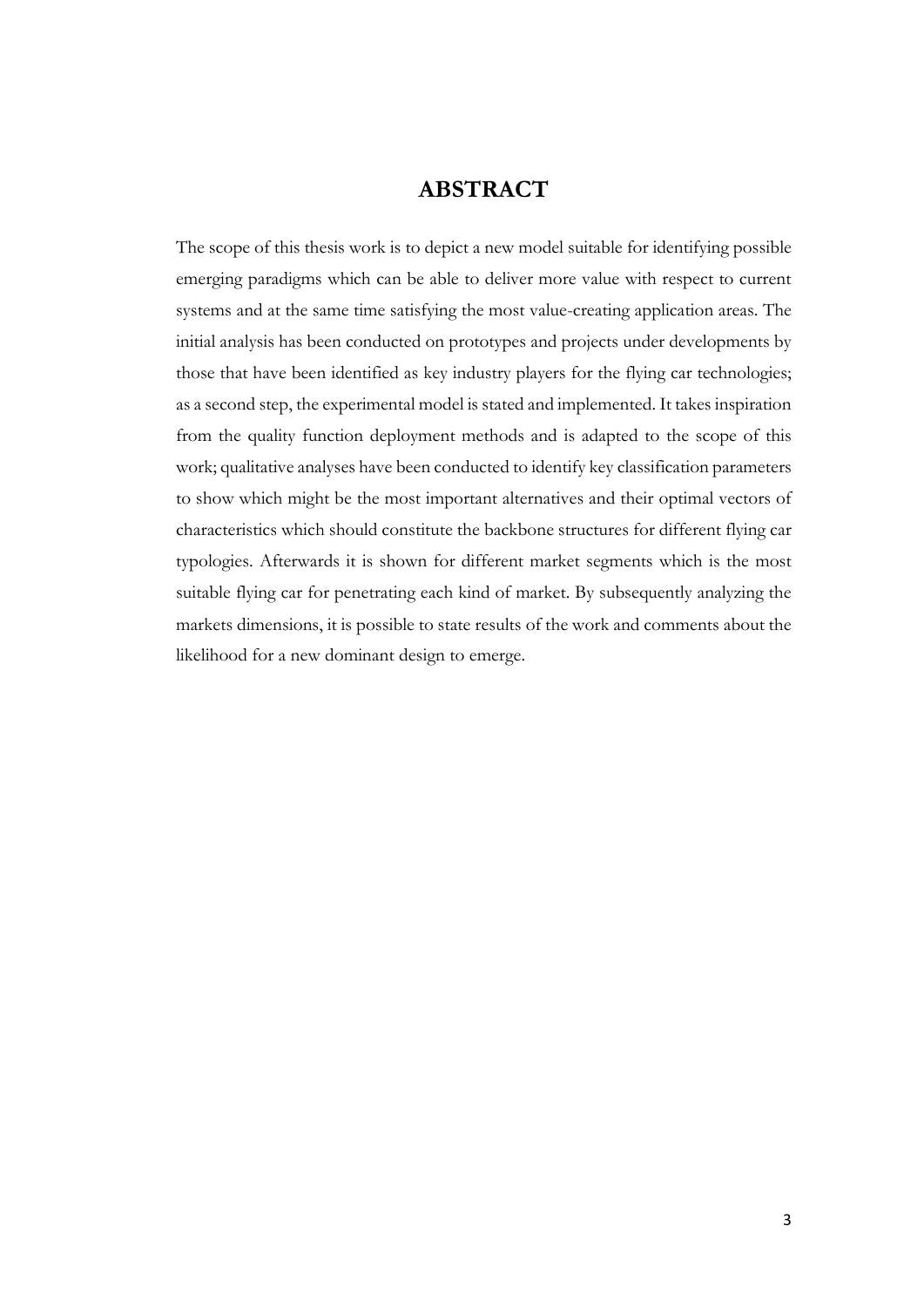## **INTRODUCTION**

<span id="page-3-0"></span>Many movies and cartoons about flying vehicles have been part of the way we have grown. Futurama is a clear example of this, with its way of presenting the far future pervaded by flying vehicles like taxis, cars, motorbikes and every kind of flying transportation system.

Primordial ideas related to this new kind of imagining the way people could commute and solve their transportation issues date back to the last years of the last century; since then, many articles, papers, patents and every kind of related informational and factual knowledge have been spreading all around the world letting us think that in the coming decades, flying for short haul distances might become an effective way that may modify our habits (BBC-Future INC-transportation 2020)[1]. Flying cars technology was considered in a report from the European commission Directorate-General for Research and Innovation as one of the "next 100 radical innovation breakthroughs for the future" capable of being one of the most important disruptive innovations of the next years, able to push mobility towards a new heavy way of thinking at it, with great potential for creating great value all around the world seen its potential ability to solve and satisfy the most common issues and needs related to the big cities mainly because of a new way of looking at the way we transport people every single day (European Commission Foresight 100 Radical Innovation Breakthroughs for the future)[2].

Technological progresses towards virtual simulations, battery power, capacity and consumption and the related materials issues have triggered the development of a variety of flying vehicles of every dimension and shape; many look like today's city cars with their monocoque structure, apart from a loss of components (e.g., wheels), some others have more "alien" shapes, others mix the shape of standard cars with aircraft wings or with helicopter propellers. Many advantages can be found in the potential reduction of massive traffic, the reduction in maintenance costs for highways and normal bridges and streets for cars (big issues from different perspectives in many parts of the world), reduction in carbon emissions, seen the different approach to the hours spent in the vehicle; at the same time the revolution we are writing about needs planning from different points of view like from safety perspective (in relation to land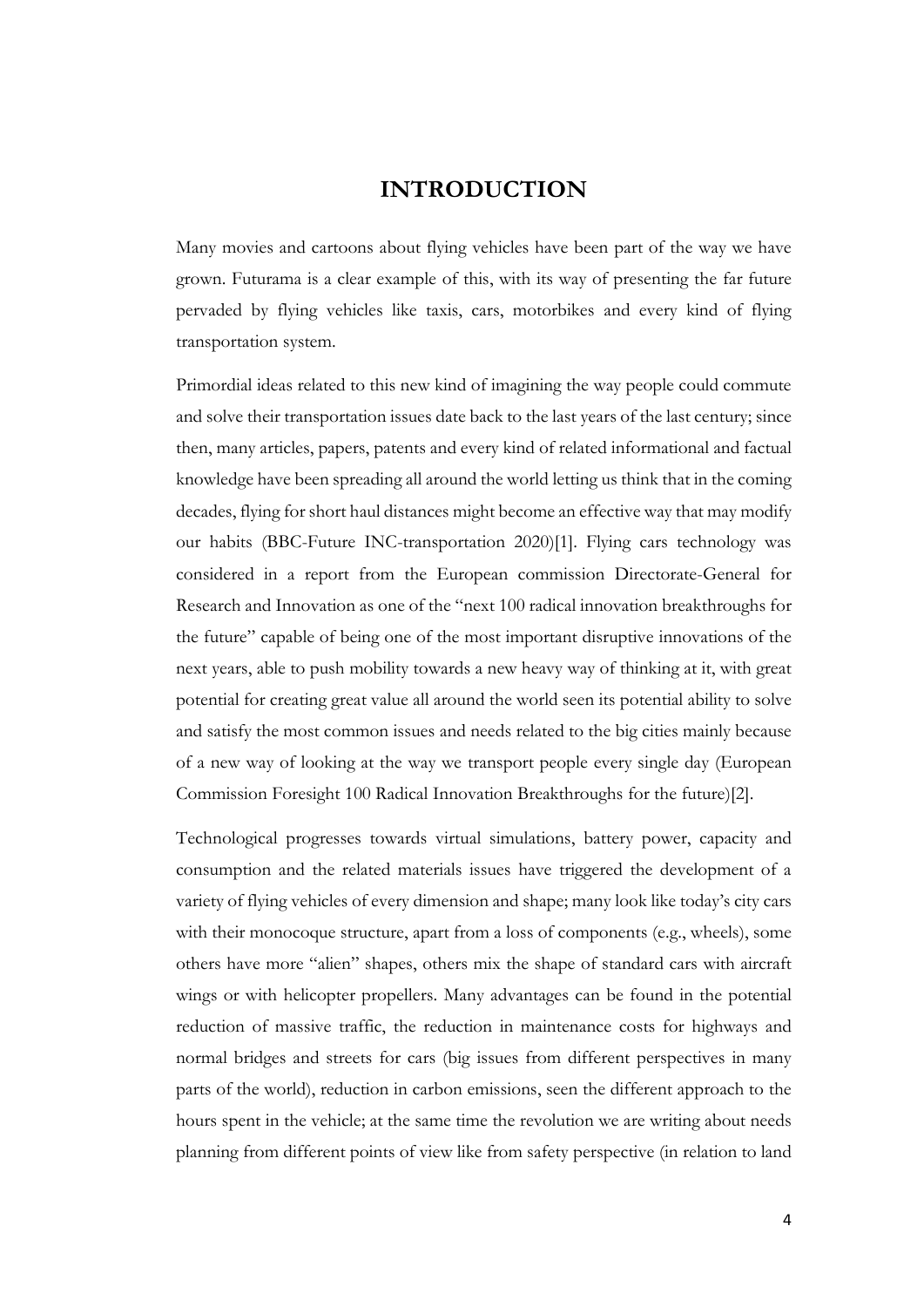and air driving) and as such needs a complete new legislative sections not fully present up to now, or powerful tracking systems and mechanical and electronic systems with low probabilities of breakages and any further cunning that might be required.

The present thesis work sets the goal of understanding and seizing the impacts of this new technology and suggesting potential ways of acting for investors in search for attractive and remunerative investments.

After extracting information about technological characteristics and related risks and as such finding the main ways for dividing flying car typologies, we may translate them into performance indicators through which it should be feasible to analyze the impacts for different markets. This is possible thanks to the approach typical of the Quality Function Deployment for which the voice of customers (those who will be using flying cars, final users) is put in relation with the technical features that should or should not be the key for a positive outcome. Probabilities of impacts and impacts in relation to given parameters like cost, security and safety, environment, and social acceptance for given industries and market segments may then be compared with the actual standards and can be weighted for importance in relation to positive outcomes.

To determine for which segments which given technology can be of major interest, trends have been analyzed leading to quantitative indications. These indications, supported by other industry-specific analyses try to take us to some conclusions with regards to the opportunity for a given technology, or more than one, for becoming something of value in the next periods for specific kinds of end users.

The possible emergence of a dominant design, or more than one, could then be considered evaluating the typical factors that are usually thought of as the triggering ones.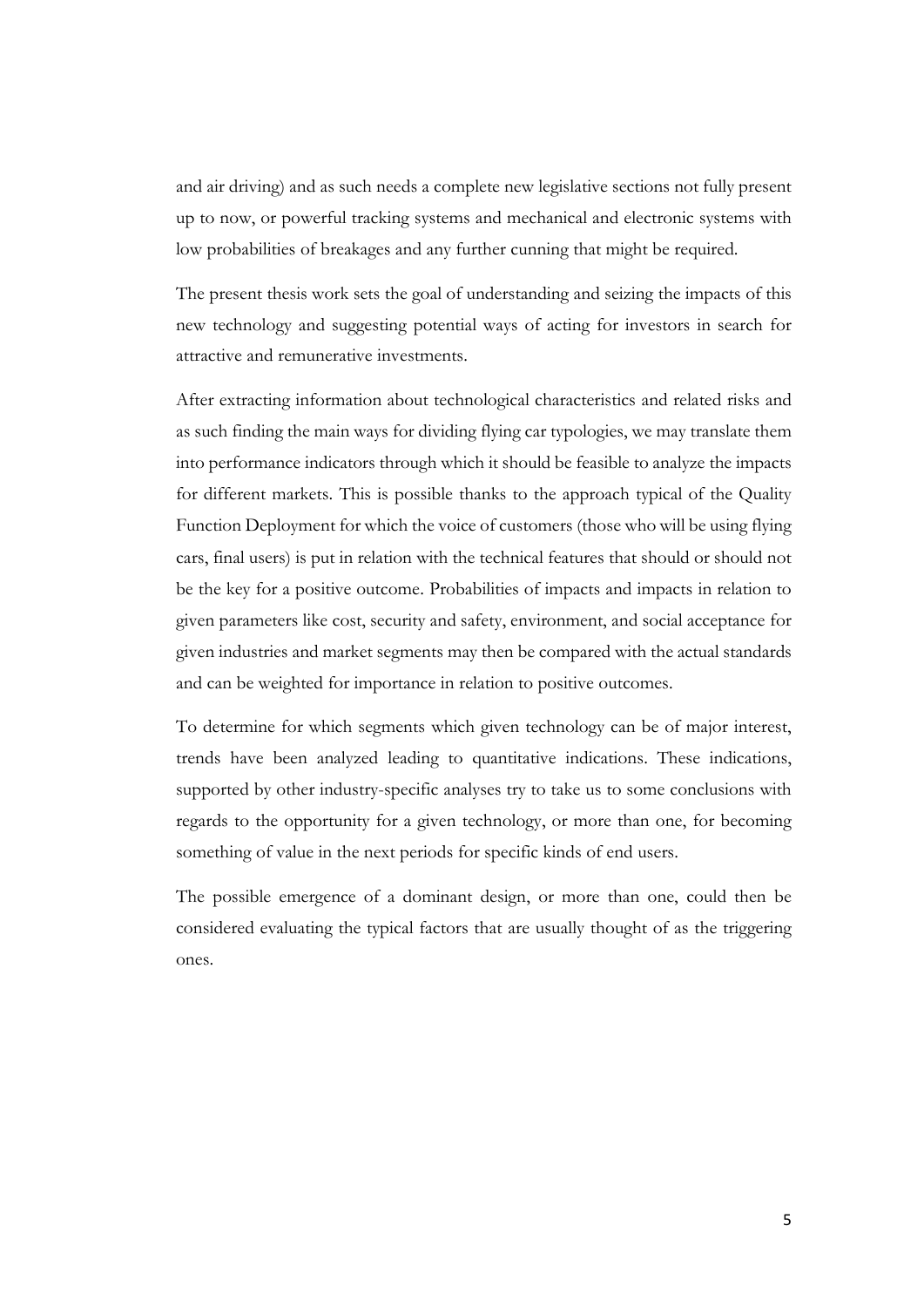## **CHAPTER I**

## **Flying cars**

#### <span id="page-5-1"></span><span id="page-5-0"></span>**1.1 Current state of the technology**

Air transportations for cities are nowadays serving a niche market that is the one of wealthy people, who are used to this kind of vehicle to be moved between destinations within the same city; but their disruptive connotation and the limited capacity is considered a limit to their full employment; also many incidents involving helicopters have been filling numerous pages of journal papers every year like the one of the AgustaWestland AW169 helicopter, become sadly worth of note after carrying the chairman of the former English Premier League champions Leicester City F.C. Vichai Srivaddhanaprabha, whose aerial vehicle fell down and caught fire right outside the King Power Stadium,0 in the United Kingdom; or the crash of the helicopter carrying the retired famous basketball player Kobe Bryant, in California, killing all the people on board.

Despite sad news, many incumbent firms and completely new ones are pushing towards improvements of flying vehicles technologies, through increasing investments and people involved, like the miniaturization of sensors and power storage capacity increase; through these advancements it can be affirmed that flying cars are on the right way for becoming really close to everyday use by common people and non. It is then worth of note the fact that many big urban conglomerates are preparing for giving way to deployments of aerial vehicles, hoping to solve urban related issues like traffic and smog; different are the ways with which companies are striving to bring flying cars to reality, like by adapting existing technologies (like in the case of drone producers) or by taking over other companies and startups through acquisitions, mergers, capital ventures that may create more value and accelerate time to market, or simply by increasing R&D investments inside the company thus enlarging market shares and creating new possibilities for surviving in a fast moving turbulent environment. [\(The](https://spectrum.ieee.org/cars-that-think/aerospace/aviation/flyingcar-company-terrafugia-isbought-by-chinas-geely;https:/www.theverge.com/2017/11/13/16643342/volvo-geely-terrafugiaflying-car-acquisition)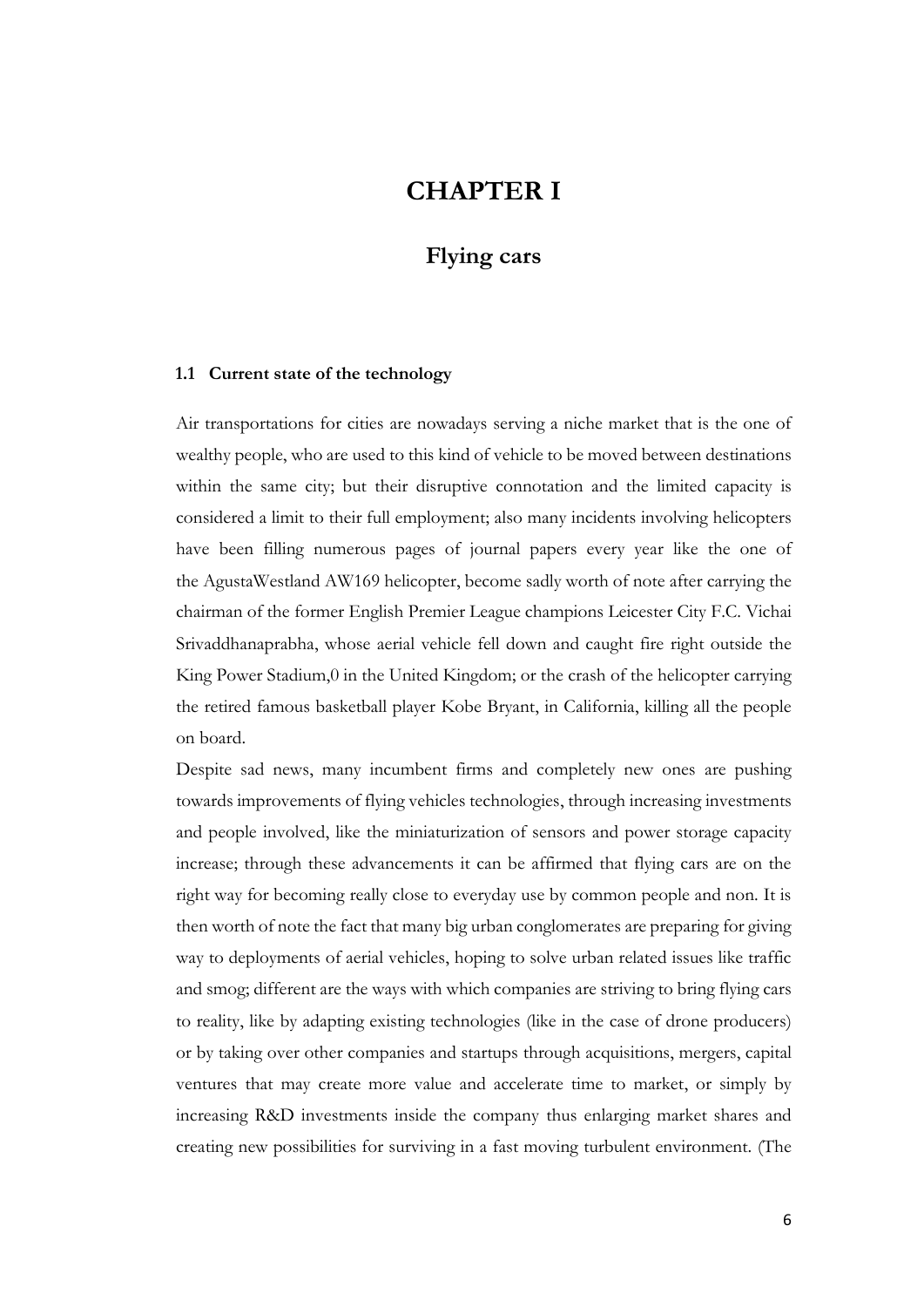Verge; European Commission Foresight 100 Radical Innovation Breakthroughs for the future)[2,3].

In the latest progress directions, we can find large autonomous drones that are again increasing the market but also demanding bigger bulks and as a result oversized versions are coming out. In China, in these days, the drone producer Ehang company is attempting to find a way to be different from what the market is going towards, through a completely new version of aerial vehicle that is able to put together drone known technologies and autonomous driving features resulting in a single-seater and autonomously driven quadcopter (helicopter with four rotors) whose name is Ehang 184; it resemble a large drone with a large cabin in the center and is considered one of the most powerful new outcomes for these special vehicles [\(Vox\)\[4\]](https://www.vox.com/2016/1/6/11588556/a-chinese-dronemaker-built-a-one-seat-self-driving-flying-vehicle)%5b4). The only vehicles recognized as able to maximize the carriability of people are the utility vehicles for extinguishing the fire and to do transportation for emergency, specifically designed to carry out a predetermined kind of job; in 2016 Uber declared its willingness for building a set of vehicles, in particular they are supposed to be addressed to flying taxis services. Uber's opinion about it was made clear some months ago when the ambitious autonomous vehicles project was brought to an American start up founded in 2009 with headquarters in Santa Cruz, California, named Joby Aviation whose core business consists in electric aircrafts and in particular electric vertical take-off and landing vehicles (eVTOL). The intention was declared in a press conference where Uber said that its project Uber Elevate would require huge investments and when the flying taxi would reach the market, the partnership between the two companies would be an essential step; Uber imagined, doing the math, that a long trip from San Francisco to San Jose (about two hours long distance) would become a 10 minute enjoyable trip like also it would be the case for congested cities, where flying a car would become just cool as going to an amusement park (The New York Times, The Verge)[26,5]. Furthermore, some months ago, the shared delivery services company made possible to show helicopter trips taking off at New York's international airport John F. Kennedy and made it possible also to give tips for what it would be like to book a flying car trip instead of a normal 4-wheels, but anyway the technology used for the air driving, which is mainly addressed to electric, is still under development and has still to be pushed in the market of commercial services[5]. As said before, in seek for getting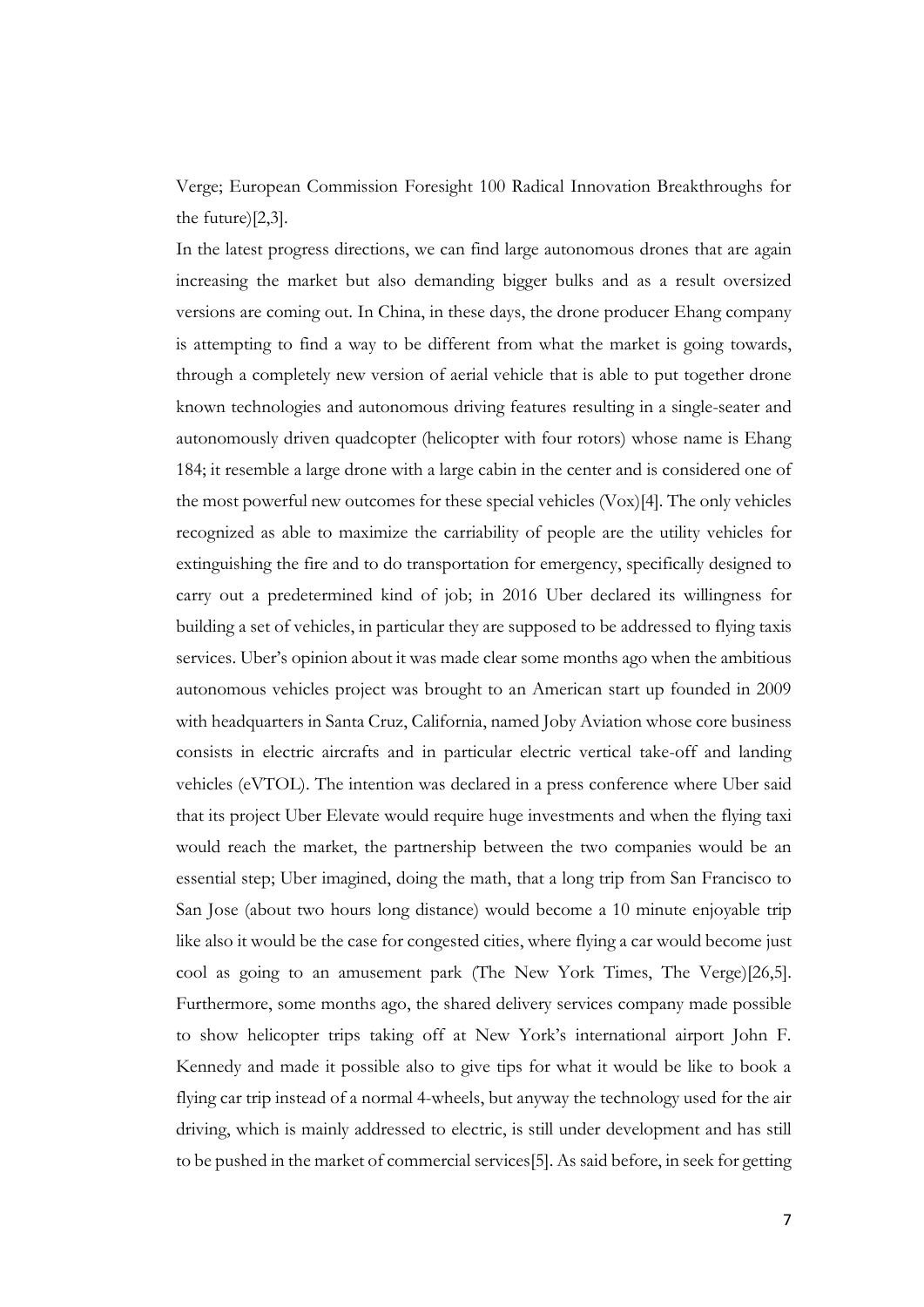rid of money-losing parts and increasing margins, some things would have been costly to realize inbound, as such the massive set of "ground-level sky ports" and all regulatory flows of approval that are of concern for many institutional levels have been outsourced[5].

Management algorithms are another point seen as necessary for the air traffic monitoring and in order to get ahead with plans, Uber has been seeking for an important partner for the business, to be sure that their autonomous flying vehicles would come to life as soon as possible. The partner in question is the worldwide known Nasa, that was put under contract to construct and do the possible to make come to life all the necessary software stuff for the scope (The Guardian)[6].

Flight times are surely one of the most important points and since battery recharging times take too long, it might be necessary a trade-off with solutions for stretching flight times. As such many are working on the different fuels' characteristics. For instance, Workhorse, an Ohio-based firm, thought about some possible resolution ways and came up with the SureFly idea which represents a passenger-carrying aerial taxi vehicle able to mix different technological expertise like autonomous driving technologies (seen the drone manufacturing core business) and electric and hybrid systems knowledge which derives from their parallel business with trucks. SureFly has carbonfiber rotors and internal combustion engines (supported by a small battery for security issues in case of engine failure) and as such it can fly continuously for more than one hundred kilometers and can be refilled just in a matter of minutes (Spectrum.ieee)[7].

Some companies are just trying to adapt old technologies and knowledge to the new purposes. One prominent candidate to bring out this kind of evolutionary innovation is Elon Musk who is trying to find ways for the redeployment of SpaceX project. His idea has to do with high-end customers willing to reach any place on earth in less than one hour; Elon Musk, CEO of SpaceX, declared his ambitious projects to fly to the Moon and also to some other planets (for now just Mars seems reachable) in a press conference with people from the space industry market to whom he made some announcing with regards to the possibility for the redeployment of rocket systems for the purpose of flying around the globe in much less than one hour at a price that can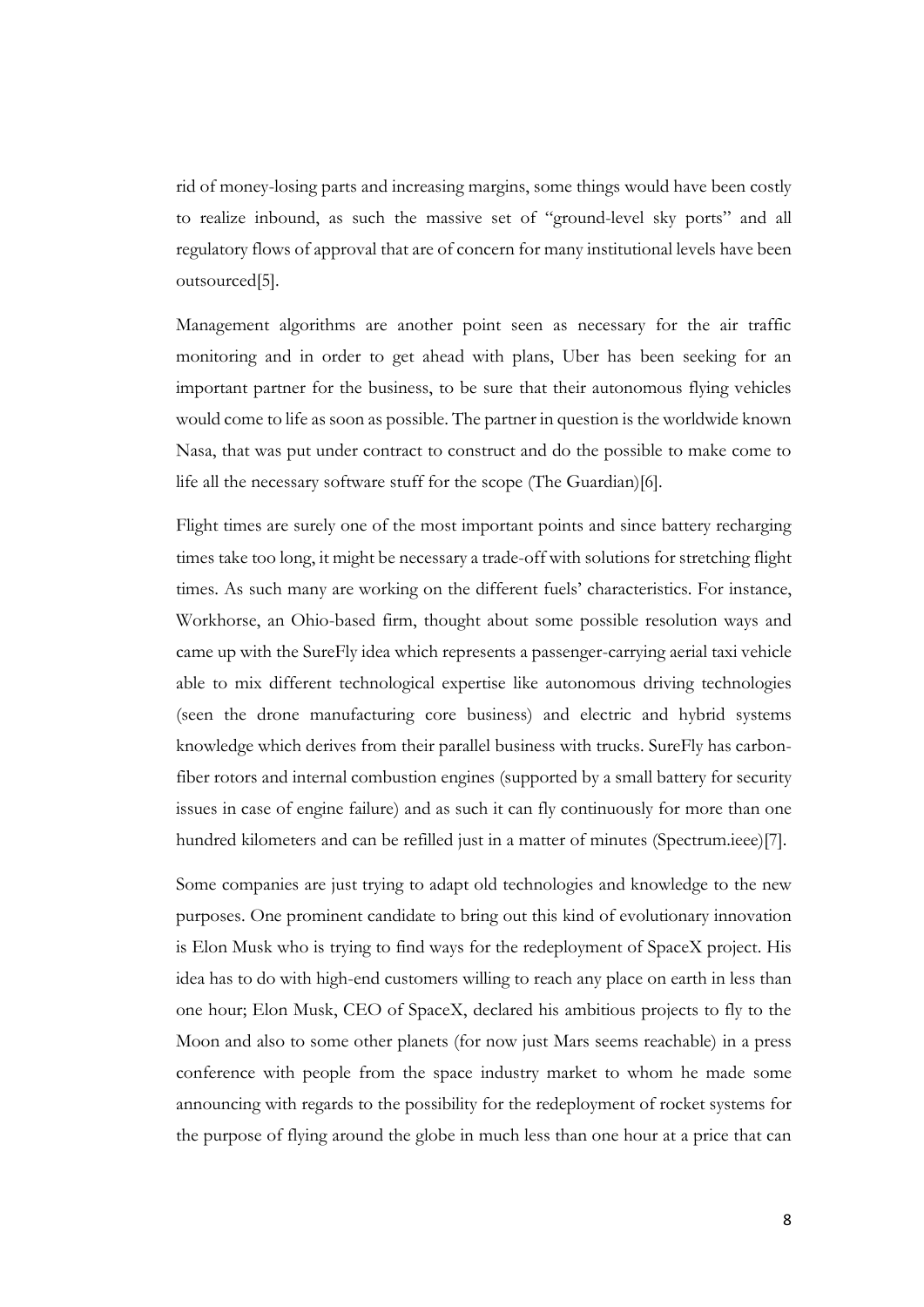be affordable by any economy passenger of ow cost carriages; he even demonstrated the possibility to fly from Great Britain's capital London to Dubai in half an hour while laughing at the fact that he had always just imagined to put those ideas into practice while nowadays he is actually developing those claims, as tweeted recently (The Verge)[8]. And actually, the fifteen September 2021 he was able to launch civilians without professional astronauts on board to travel around the globe for 3 days at 575 km of altitude. But safety concerns with rockets represent a high barrier to entry. Moreover, as stated in the European commission report about the 100 radical innovation breakthroughs for the future, if the safety and security issues are resolved, many firms will surely be ready to start developing reusable rockets for what it is just considered a niche market.

Many companies are looking at applications for short and medium-haul distances making the cities the most predictable environment in which to see the innovation catching on carrying many pros for congested capital cities. It may also be reasonable to think at a redesign of cities that may take years. In principle, these new vehicles concepts may give birth to new neighborhoods in areas where nowadays roads are not really accessible and sometimes are even lacking (mountainous regions, waterscapes and others); with regards to existing areas dedicated to roads and land cars it is foreseeable that much more spaces could be rethought and rebuilt taking in mind that pedestrians and related social events or simply taking bikes to reach a urban destination should be the center of actual and future development seen all environmental issues. (European Commission Foresight 100 Radical Innovation Breakthroughs for the future)[2].

#### <span id="page-8-0"></span>**1.2 Legislative issues**

Many issues have arisen concerning flying cars as said above. The most important can be categorized as follows: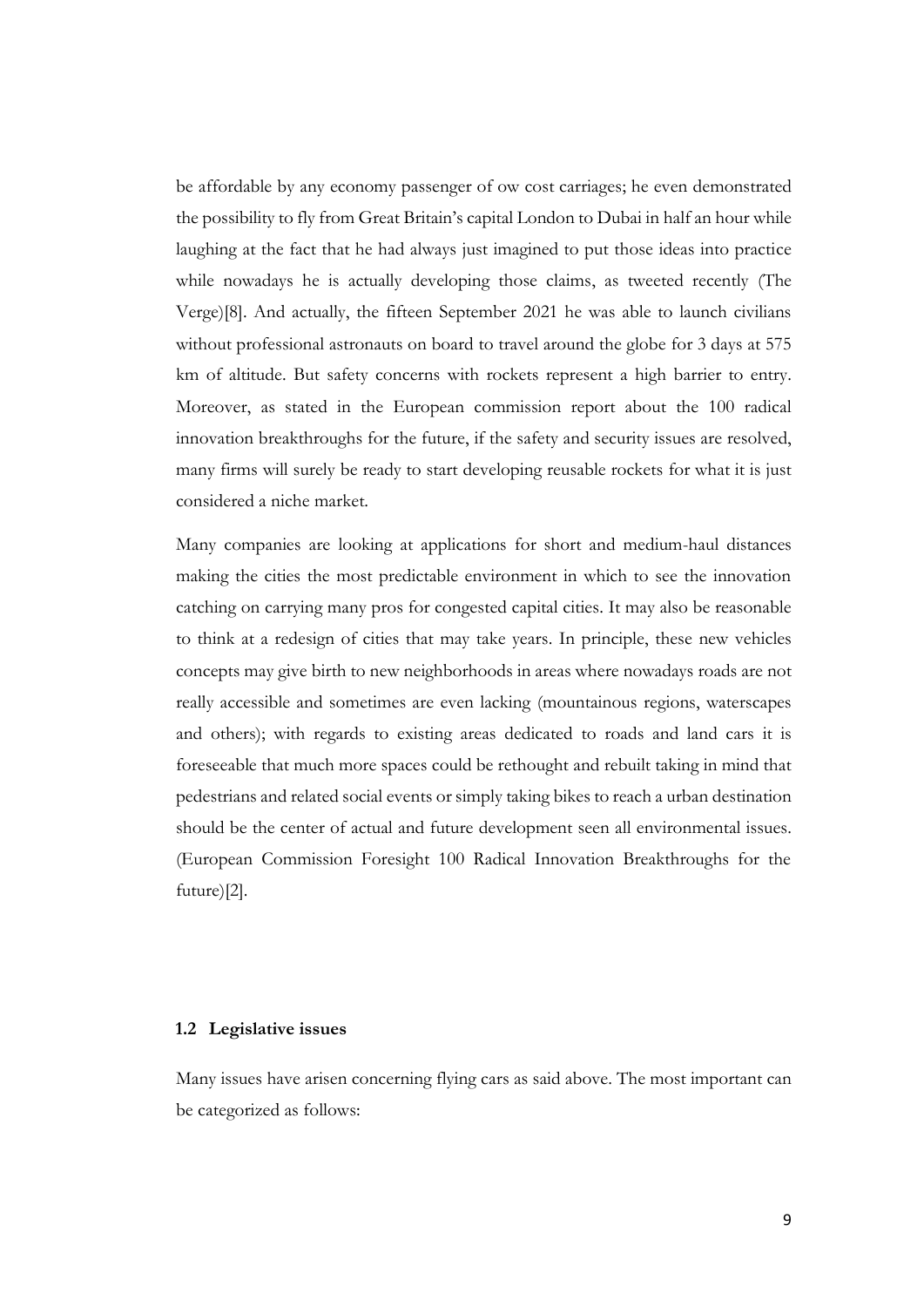- a. Tracking systems: the need for live position identification of cars in order to find criminals (otherwise impossible to stop them in the air) but also for safety concerns: flying cars should be able to know the exact position of other cars in a certain range in order to take appropriate driving behaviors. Ramani et al (2013) in a study of them concerning tracking systems of vehicles and locking system using GSM and GPS wrote about a low-cost system thanks to which the place of a vehicle can be tracked using Global System Mobile Communications (GSM) and Global Positioning System (GPS)[9]. Law enforcement officers and car manufacturers should be in continuous cooperation to be aligned on new technological advancements and new law procedures.
- b. Mechanical faults: potential mechanical faults might lead to big disasters given that the greater the weight of a vehicle, the greater would be the impact of the disaster, not considering the high speed needed to fly. It is natural to think there will be the need for parachute technologies for the avoidance of the crash landing but also of the crashing of parts of the flying cars falling from high altitude at high speed. As a result, a reliable autonomous collision avoidance system is needed to make people tranquil without being afraid of dangerous material falling from the sky, even when just sleeping under a roof. Terrorism issues may arise seen the greater impact of an air crash that may lead to instantaneous air crash recognition a necessary requisite for today's cars.
- c. Law enforcement systems against technology misuse: border security would be of major concern since borders might be more difficult to be checked and, in any case, would also require police officers to be well equipped with flying cars of the same power level; furthermore, fly areas and flight paths should always be updated regularly. Basner and others also noted that all bad noises which are intrinsic into nowadays aircrafts are commonly recognized to be as important issues to take care of when it comes to people's sleeping quality in case they live close to flying areas (and with the new flying cars this problem might become a great concern for much more people) but also it is of concern with regards to children's school performances and more in general to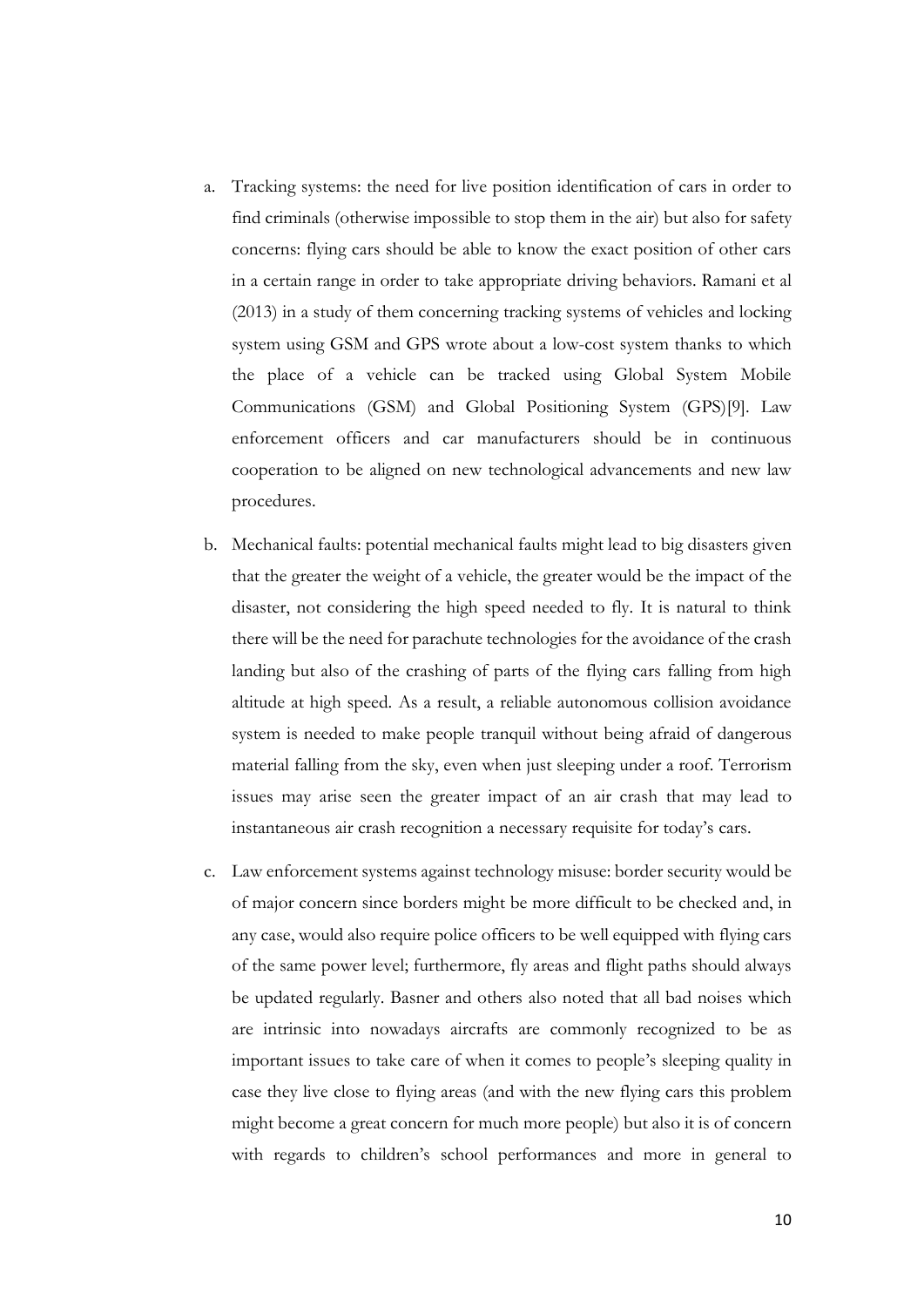community annoyance (cardiac diseases and other safety problems may arise as a consequence of sound pollution). The International Civil Aviation Organization (ICAO) also showed that increasing airports spaces is not seen positively by people that could have to inevitably hear all kinds of related noises[10,11].

Kyriakidis et al. (2015) presented some findings of public opinions on automated driving and noted that respondents were mostly concerned about software hacking/misuse [12,10].

Mofolasayo (2018) in his presentation at the Canadian transportation research forum proposed some solutions for addressing the issue about software hacking/misuse in autonomous driving. Some of these includes improving on security system that can quickly identify data breach and prevent hacking. When a data breach has been identified, the system to be implemented and maintained should be such that can promptly advise users and stop working in autonomous modalities[10,13].

- d. Finance sustainability: many kinds of fundings are needed like those for incentivizing the purchase and subsequent maintenance of all technological components in order to make the system safe for everyone and at the same time a system for appropriate billing for the distance may balance the cash outflows.
- e. VTOL power systems: It will not be a desirable thing to see cars falling from the air because they have run out of energy. It will be a good idea for every jurisdiction to evaluate the energy systems in their jurisdiction to determine what will be the most reasonable energy system that can efficiently support the transportation systems in their community [10].
- f. Environmental impact: the habitat loss is considered as an important danger for species and colonies of birds that might alter their paths altering the ecosystems and becoming classified as extinct or endangered. Acoustic pollution would become an important issue and while urbanization has already taken the lead in the actual century, a completely new air development has not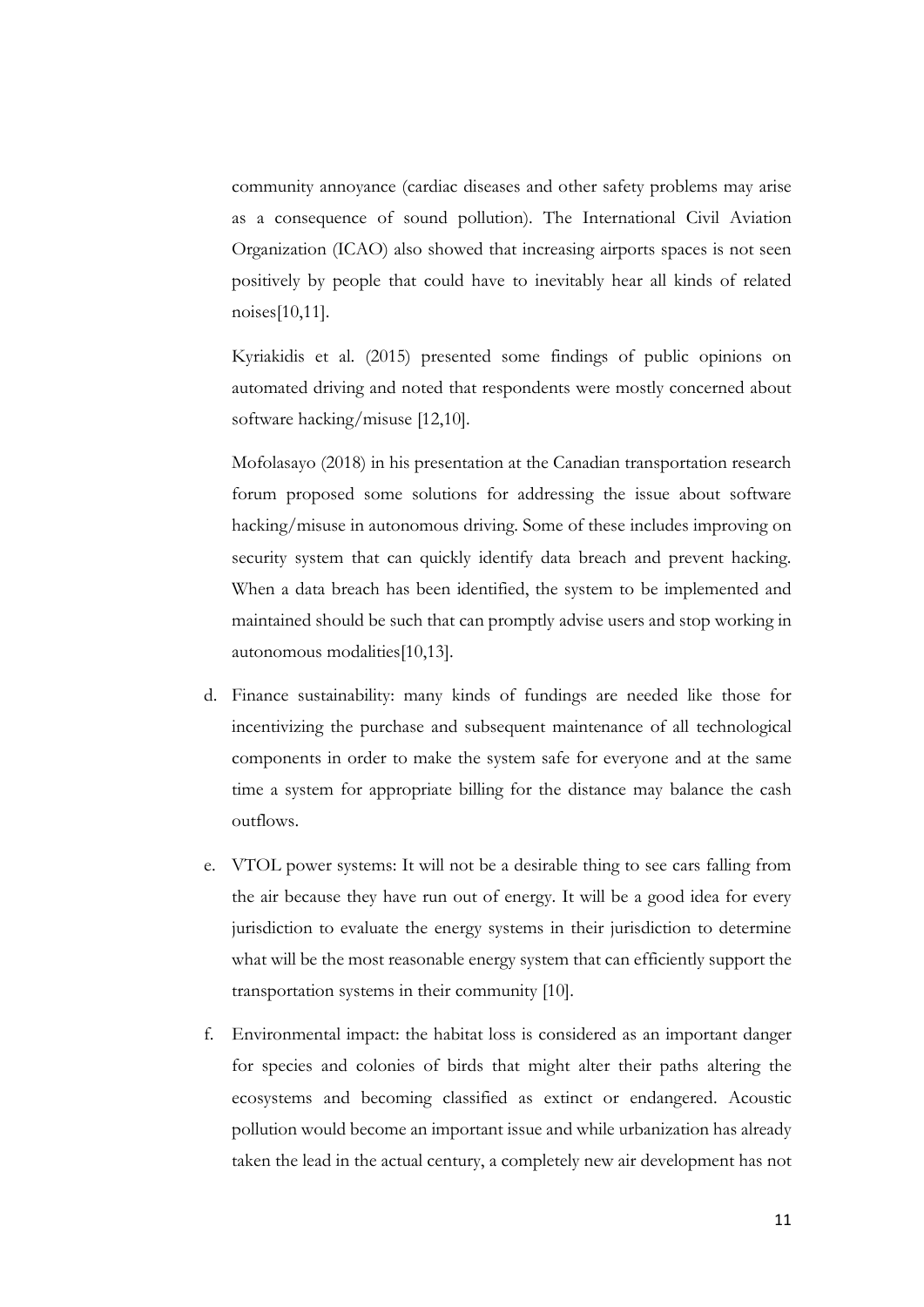the freedom to spread all over the world without passing through environmental strict checks.

#### <span id="page-11-0"></span>**1.3 Other information**

The last years have seen the development and rapid growth of urban areas worldwide especially in the African continent and Asia.

Increasing demographic levels has led to the amplification of business districts and commercial areas; as a consequence, also all transportation systems have seen an increasing pressure for expansion, safety and affordability.

To be efficient, actual systems of transportation include ground-level, waterborne, high-altitude spaces and underground spaces; the most used ground transportation systems are road and train transports that are facing several sustainability issues from an economic, social (poor flexibility) and environmental point of view; waterborne transport is mainly used for long-haul distances for tourism purpose and especially for freight transport because of low costs behind the service. In any case the maritime ways are not considered efficient economically speaking and are not also affordable for many urban conglomerates seen that not all cities have passable waters.

Transportation through air vehicles is also actually suitable just for long distances and very long distances (one of the many issues that Italian state owned company Alitalia has faced during the recent months has been the lack of sufficient long range flights which constitute the major source of revenues for big non-low cost companies); in any case just high altitude space (HAS) is actually considered as a revenue source while it should be reasonable to consider short and medium distances, as such the near ground space (NGS) could be the alternative for urban scenarios.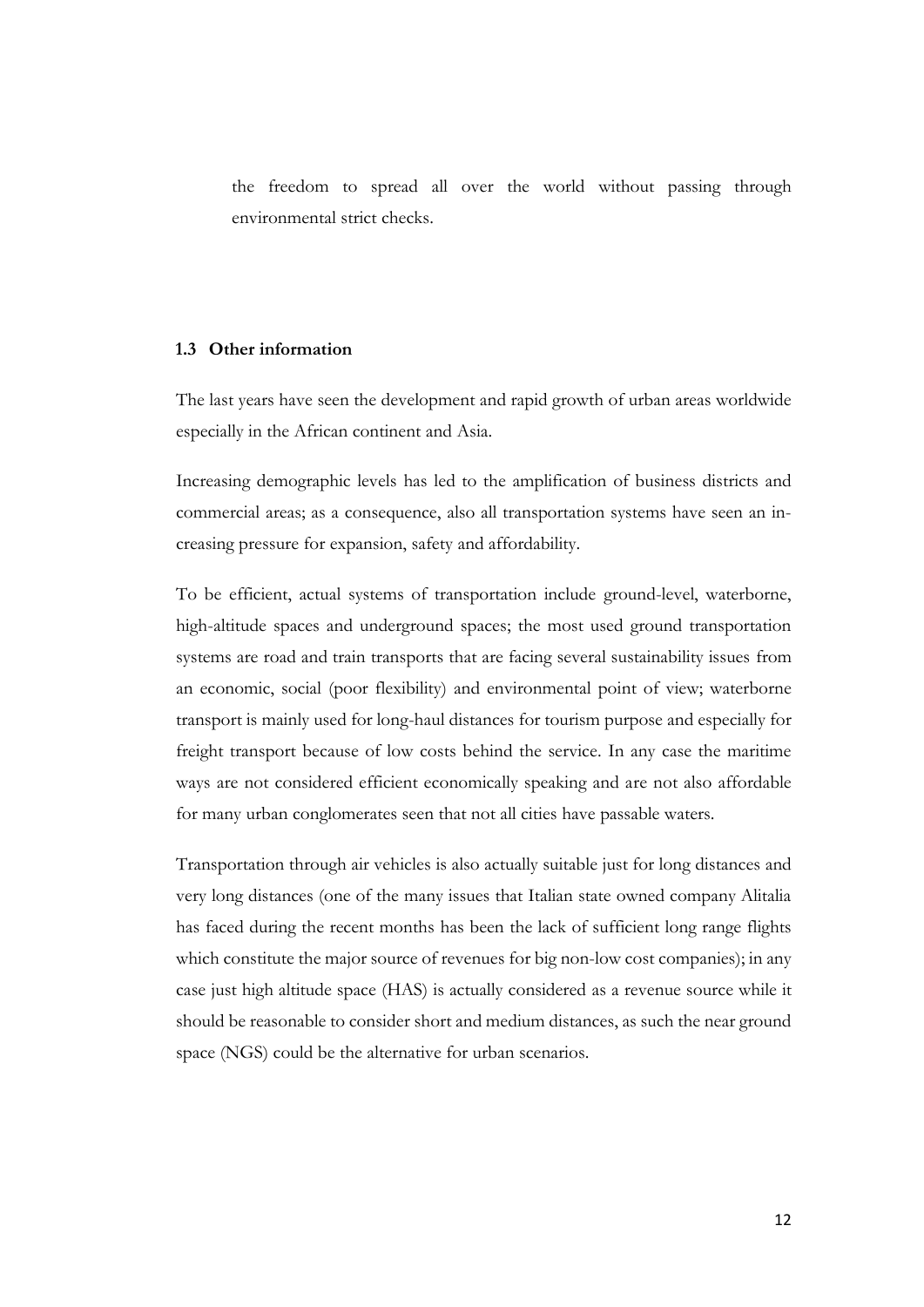

*Fig. 1. Main transportation systems*

To relieve actual traffic pressures and transportation issues, many firms have been trying to find valid alternatives and normal outcomes were found when thinking at separating the main problems that seem inevitably related one to another (streets and cars) into air space and cars, leading to imagine that congestion problems might be solved when cars do not go anymore on normal infrastructures but on completely new ones[25].

When talking about flying cars, many types of aspects can be considered like the takingoff and landing modes, the operation modes, pilot modes and power systems. With regards to flying modes we could take into consideration more than one typology like the vertical take-off horizontal landing (VTHL) which reminds the typical way for aircrafts to land on earth, the horizontal take off vertical landing (HTVL) mode where landing only is not subject to the need for long runways like in airports, the horizontal take off landing which is normally used and vertical take-off and landing mode (VTOL), which is considered the main typology seen that almost all firms producing flying cars are concentrating in this field seen the easier and more practical way for making people fly around a city.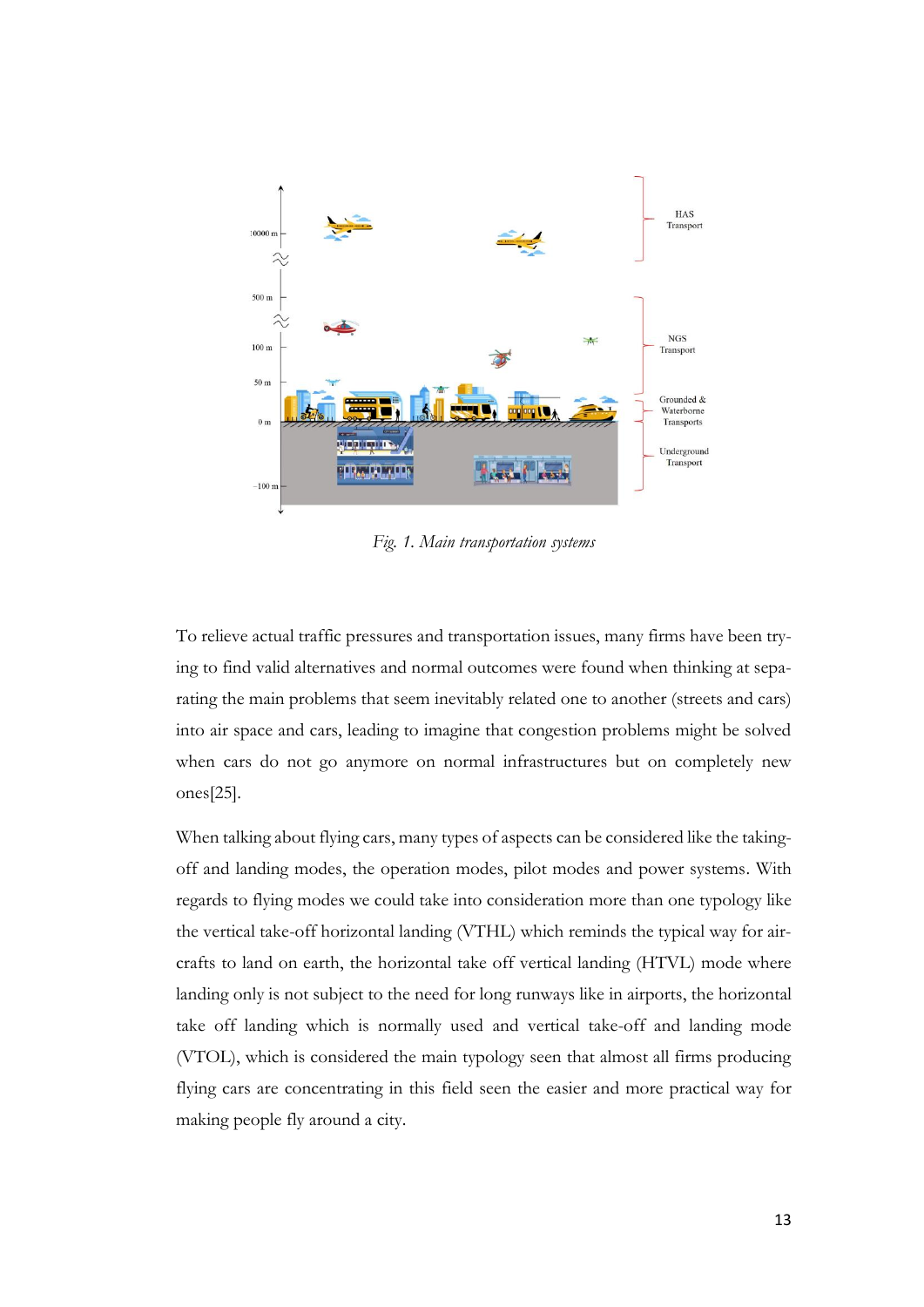With regards to power modes, the main typologies consist in electric power (lower emissions and noise pollution make of batteries the preferred way for energy source but at the same time issues regarding energy density, recharging time, the number of charge and discharge cycles before breakage and average price of batteries), hydrocarbon fuel (for which environmental issues still persist but for which manufacturing complexity and lower hardware costs significantly help towards this direction) and hybrid power (which presents many advantages seen environmental benefits and weight reductions as well as reduced charging times and increased durability with respect to completely electric vehicles but at the same time present disadvantages like increased hardware complexity and costs that may result in poor commercial performances).

Operation modes can be classified into airplane (not really explored for future flying cars, unsuitable for being deployed for the purposes of flying cars seen that this typology does not even present wheels for going on normal streets), helicopter (which makes flying cars with this operational mode suitable for city landscapes seen that no long runways are needed for the purpose of taking off and landing), and hybrid modes (like helicopter-car mode or airplane-car mode, different one from the other from the point of view of being able to well perform in the air like airplanes or not and from spaces needed to land because of wings and runways, making this last operational mode not really fitting urban needs)[25].

Pilot modes have been considered the most important categories to find subdivisions for flying cars. In the following chapters and when explaining the model, it has been considered of vital importance for the analysis whether to consider piloted or unpiloted flying cars, seen that they can be considered the two main ways for talking about future developments of the industry; hybrid modes should also be taken into consideration but seen the much higher production costs with respects to the before mentioned systems it is reasonable to affirm that it is not as much important for classifying future innovations trajectories. This categorization, seen the important differences between the two technologies backing the whole systems, should be profoundly analyzed in order to achieve the scope of this thesis work.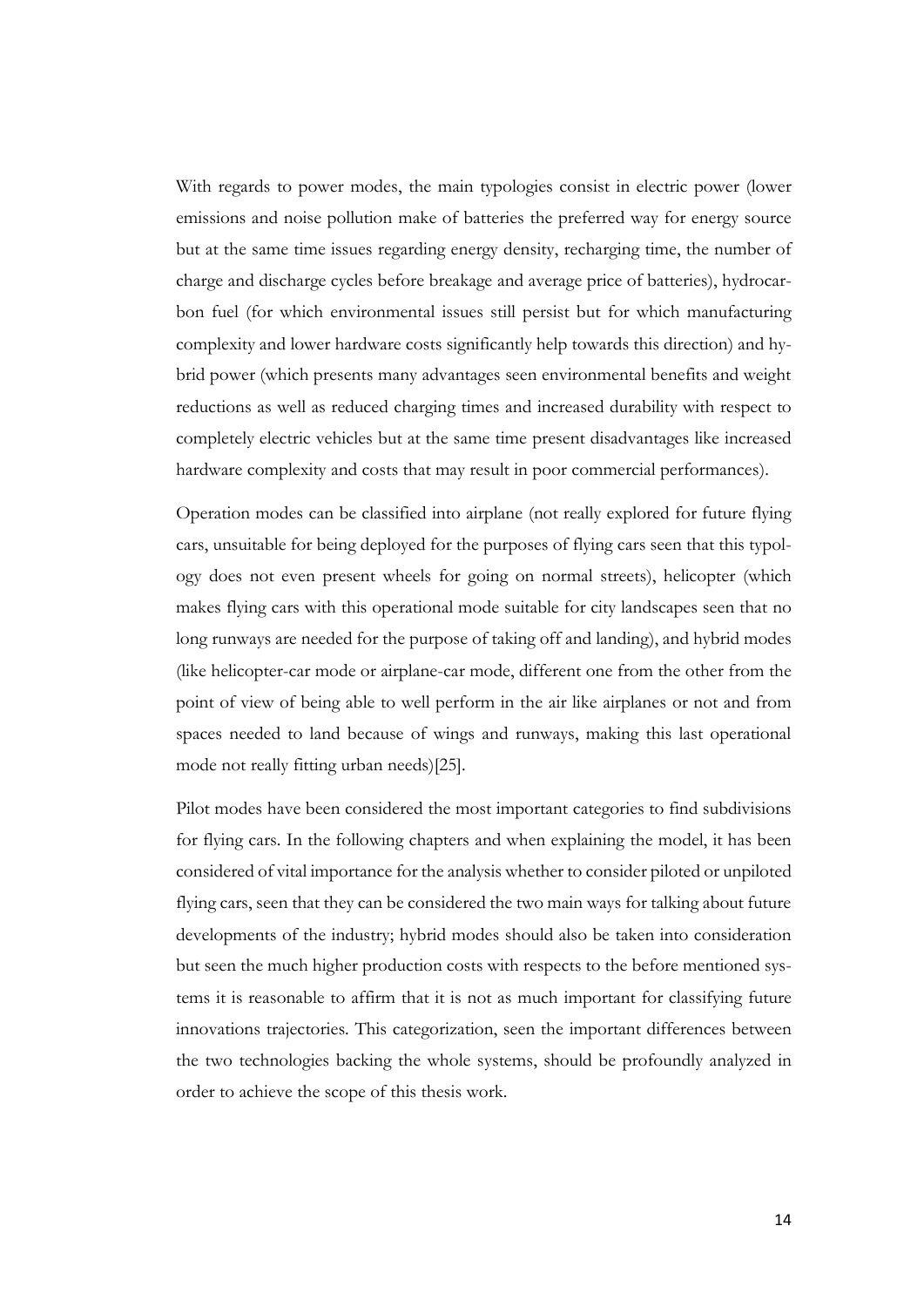#### <span id="page-14-0"></span>**1.4 Market outlook**

Flying cars can be considered to have a wide variety of applications, indeed they can be used for professional services like medical services and police services; day to day commute inside the same city or among different ones; and commercial transport in substitution for normal taxi services and every kind of related way to make money at passenger transport services.

The new outlooks concerning urban mobility and the ever-increasing investments made by incumbents and new entrants in the industry can be considered as the main factors that could lead to the fast evolution of the market and its fast time to market, thus driving the growth of these systems. However, legal issues and related stringent regulations and aviation licenses needed for flying on cities and huge costs matter more than one could imagine for the final positive outcome of the technologies analyzed. High potential and increasing agreements on these themes anyway could facilitate the overcoming of the major problems offering lucrative opportunities especially where the number of patents is increasing exponentially like in Asia Pacific and North America scenarios[14].

As per papers and research gone through for this thesis work, it has been possible to think at a possible high-level classification of the market as follows:

- a. Base technology: piloted cars or autonomous driving cars;
- b. Type of use: commercial use, professional use, personal commute;
- c. Region of use: across the continents the demand for the technology can differ based on different political, environmental, social, technological, economic, and legal factors.

Key players nowadays recognized are the following:

• AeroMobil (Slovakia): Aeromobil is a flying car that had its commercial design revealed in the spring of 2017, it is then piloted and flown but not with a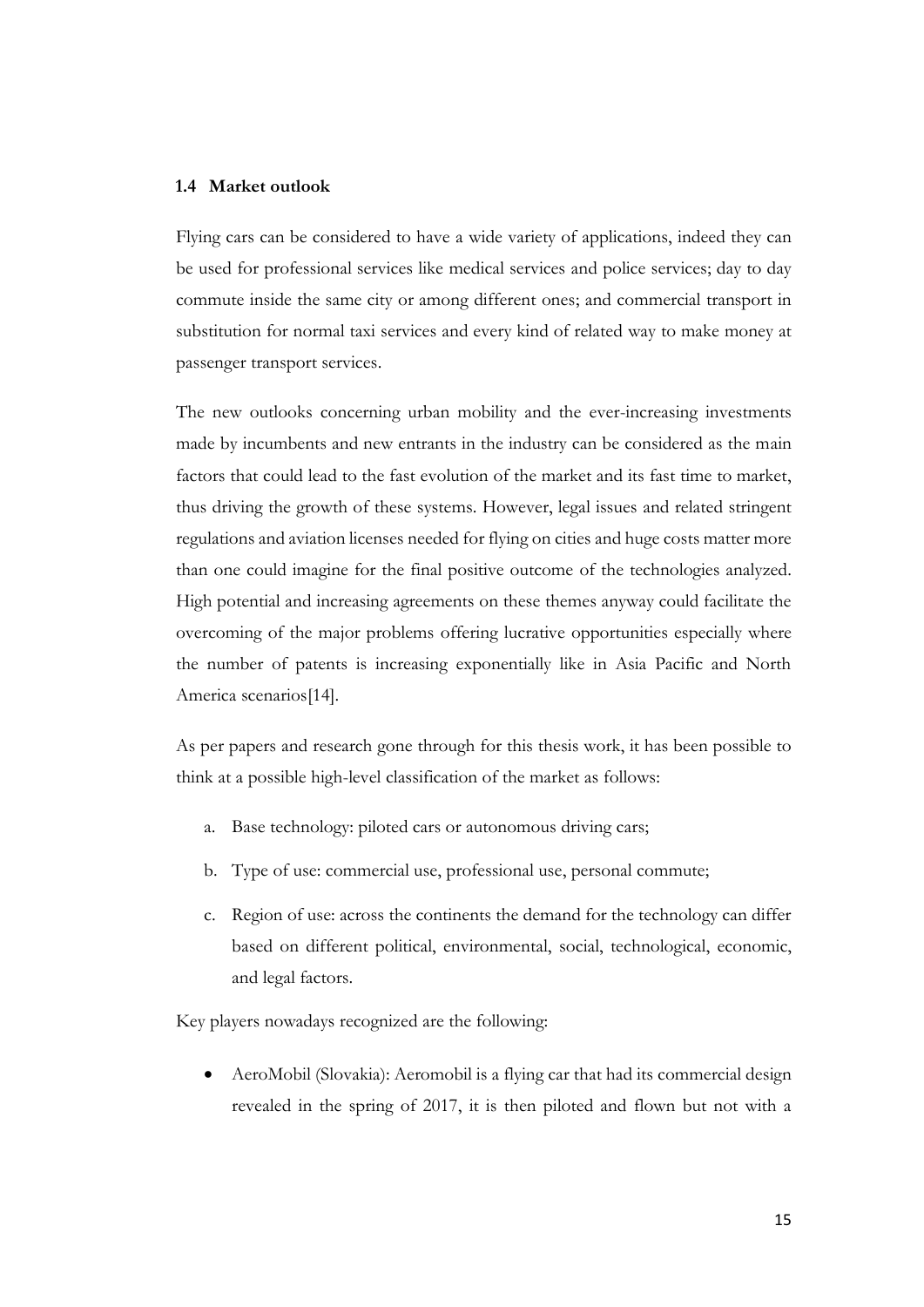vertical take-off and landing scheme. AeroMobil has started taking pre-orders, with deliveries anticipated to commence in 2020.

It is proposing many kinds of models, powered by different kinds of engine like electric, hybrid fuel/electric, gasoline, fuel cell, jet fuel; the proposed ranges are then floating from 45 to 800 km, also considering the different lift architectures (propeller, multi rotor, and ducted fan) and different airframe types (from flying car/hover bike to tiltwing or lift+cruise or fixed wing or multicopter or tiltrotor).

They are also proposing solutions to many questions already raised in the previous paragraphs (regulatory environment, ground infrastructure, air traffic management and power technology).

The company is actually looking for partners in the supply chain of key system components and is looking for a business model that includes subcontracting final assemblers in order to reduce costs on non-core operations for the company.

Meeting certification requirements and optimization of performances is the critical issue in their actual production of flying cars[15].

In the following table some data related to technical characteristics and performances have been shown for curiosity purposes and in some cases for making a final analysis concerning actual overall performances of flying cars under production.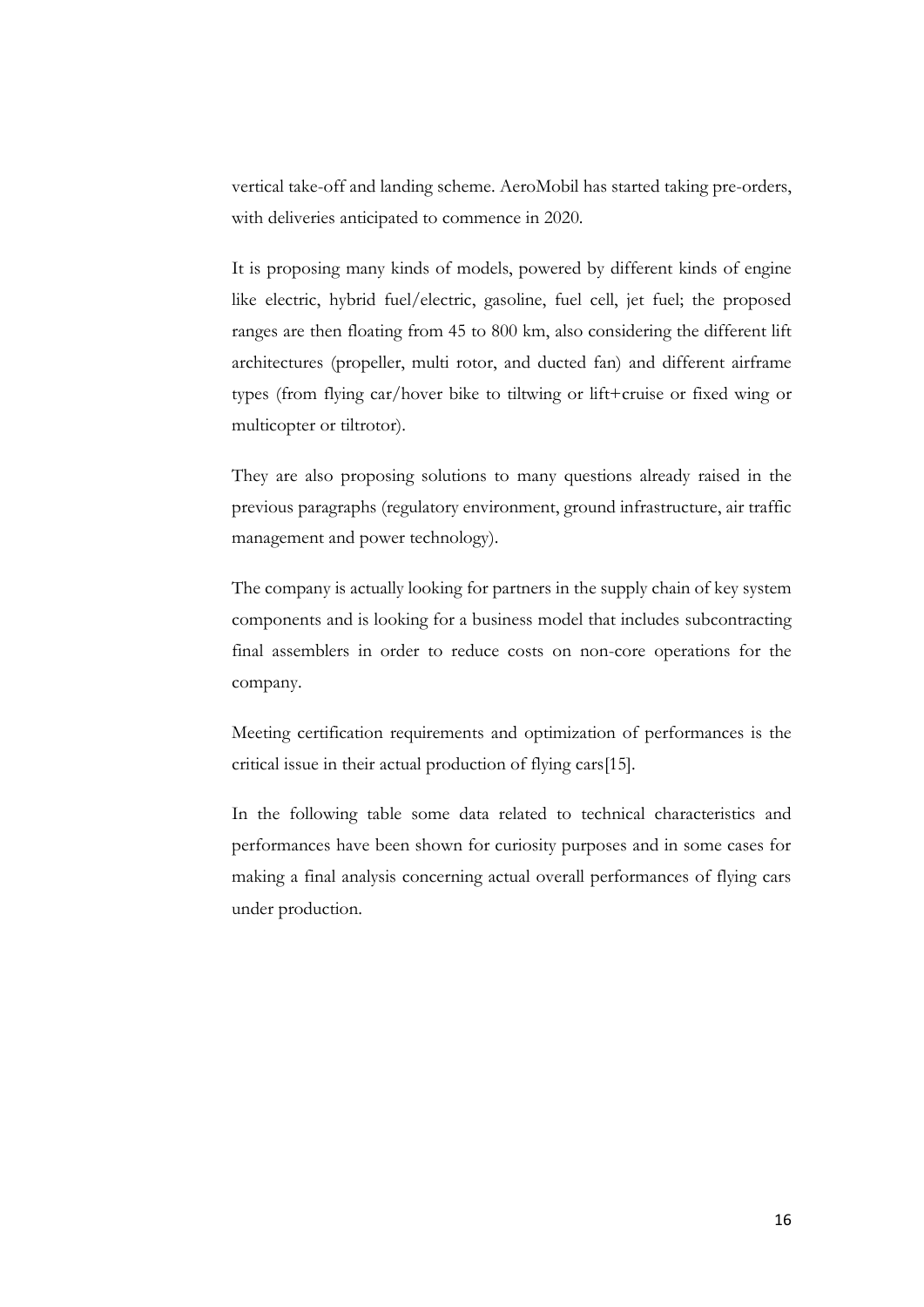|                                   | ACTUAL PROTOTYPE TO BE CONSIDERED FOR ANALYSIS                                                                        |
|-----------------------------------|-----------------------------------------------------------------------------------------------------------------------|
|                                   | AEROMOBIL 3.0 (flying car)                                                                                            |
| <b>General</b><br>characteristics | Crew: two<br><b>Capacity: two passengers</b><br>Length: 6 m<br>Wingspan: 8.50 m<br>Weight: 610 kg                     |
| <b>Performance</b>                | Max flight speed: 220 km/h<br>Range: 650 km<br>Fuel consumption when on land: 0,1 l/km<br>Fuel consumption: 16 l/hour |

*Tab 1. Aeromobil 3.0 general characteristics and performance*

• Airbus S.A.S. (France): they came out with the idea of a compact flying taxi to commute around the city, the CityAirbus, which has the aspect of a small drone and is conceived for a sharing market scheme, for which the customers, normal people, can book a seat on it like they would for an Uber ride. CityAirbus subscale prototype has already passed dozens of flying tests which have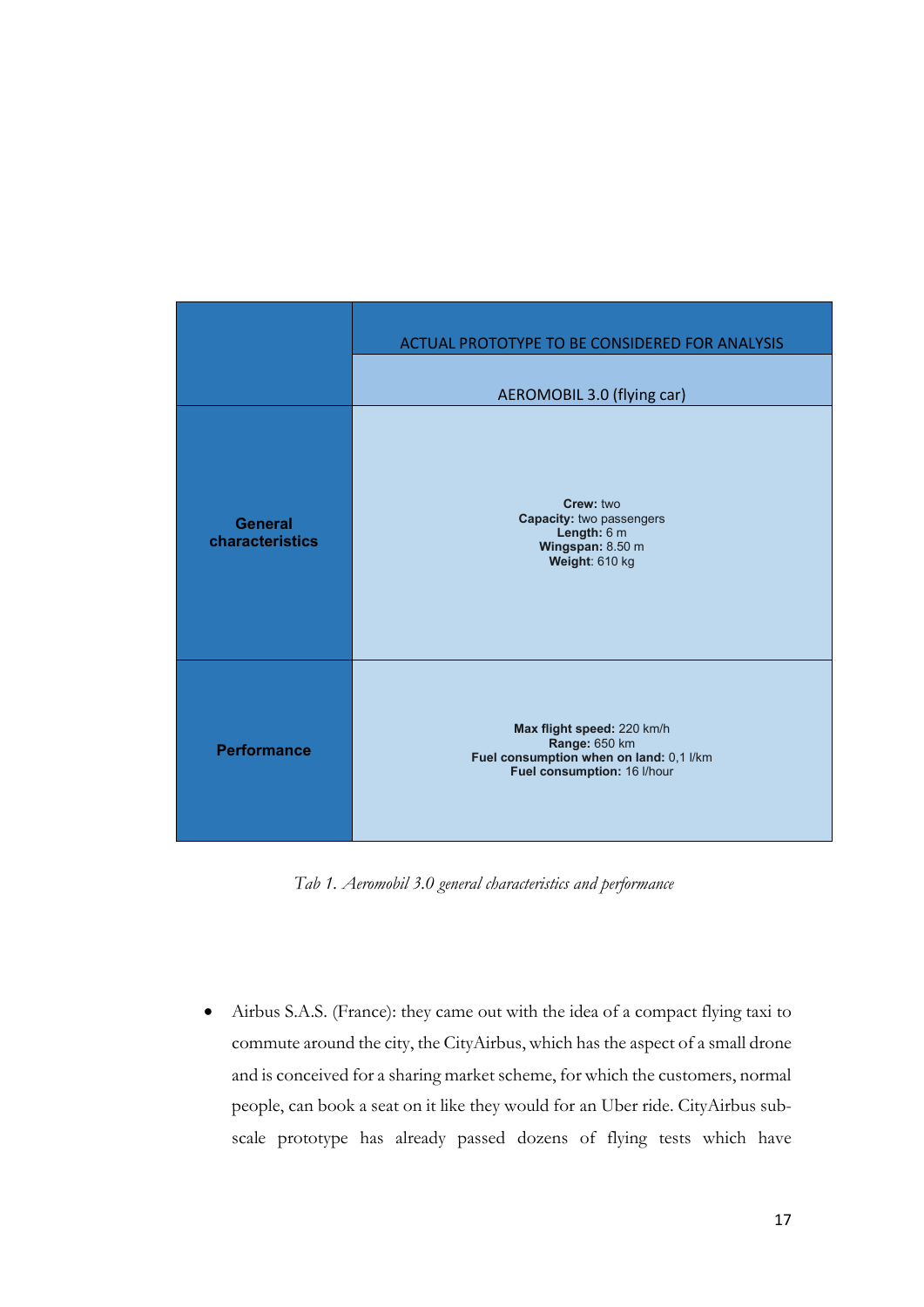demonstrated the correct aero dynamicity and the consequent possibility for it to be produced on a large scale[16]. Its autonomy is of 15 minutes, a fourpassenger capacity, 120km/h speed with propellers and electric motors, with a battery capacity of 110KWh.



*Fig. 2. CityAirbus*

• Hyundai Motor Company (South Korea): Briton Michael Cole, the head of the board of directors of the European market reached by the company has been supposing that, because of the needs and problems that will be realistically overcome, the aerial vehicles will surely represent the immediate next versions of what they produce nowadays. The next step for this is building a set of complementary assets like airports appositely built (or rented from existing areas) for vertical take-off and landing aircrafts.

Hyundai gave a move to its plans regarding flying cars at the beginning of 2020 when an electric mode aircraft was presented in partnership with Uber at the Consumer Electronics Show of Las Vegas; its flying capacity was estimated around more than 100 km in aerial spaces of less than 600 meters, with a cruising speed of just less than 210mph.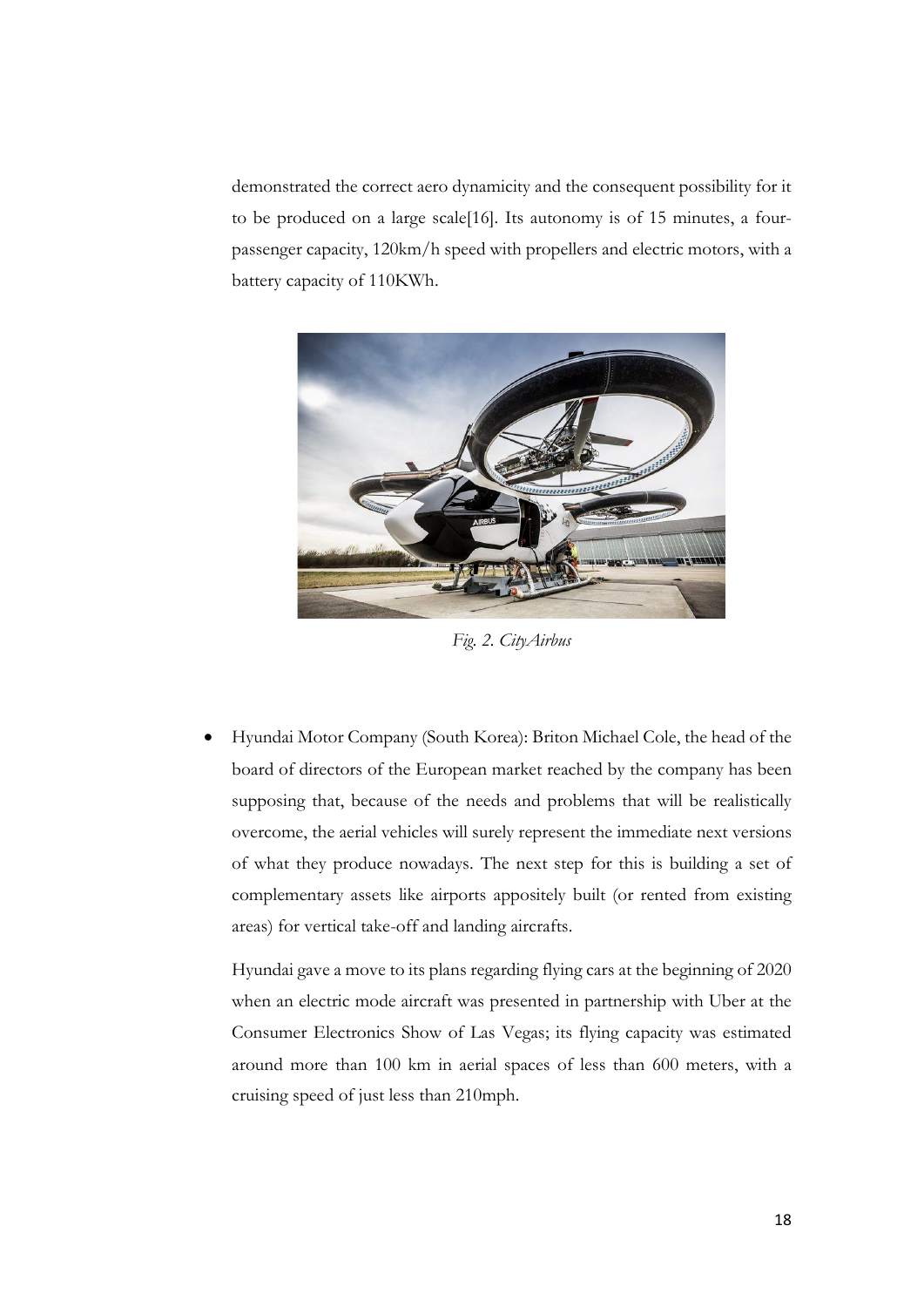For their agreements, Hyundai should provide manufacturing knowledge and capabilities while Uber should be the airspace support services provider[17].

- Klein Vision s.r.o. (Slovakia): their AirCar model is composed of different functional units able to integrate and give solutions to the large space requirement of hypothetical passengers and at the same time weight and lift issues for flying standards. Retractable wings are one of the most important characteristics for this model as well as folding tail surfaces for improved longitudinal stability and parachute systems[18].
- Lilium (Germany): it took many years for the company to develop a proprietary technology for sustaining take-off and landing standards in the completely electric vehicles scenario.

Many prototypes have been analyzed and constructed, like the curious case of a 5-seaters capacity flying car demonstrator; an even larger flying car is under development, a 7-seaters model, which can also reach high cruise speeds, and whose commercial launch is programmed for 2024[19]. It is based on 36 ducted fans

• PAL-V N.V. (Netherlands): this company presents its flying car as the world first flying car production model with a solid Dutch engineering and elegant Italian design. Its technical characteristics comprehend a dual engine, for 2 persons with 170 km/h max speed. The PAL-V Liberty project is a mix of a car and a gyrocopter (a type of rotary wing aircraft that uses an unpowered rotor in free autorotation).

Both a pilot license and an autogiro license are required to run the vehicle.

As it normally happens for many grounds car models, PAL-V has thought about two diverse models for their flying car, the sport version, and the Liberty Pioneer. The sport one is the base level while the latter is the limited-edition version; as normally happens, the Pioneer edition will be out earlier and will be including any possible kind of new generation technologies.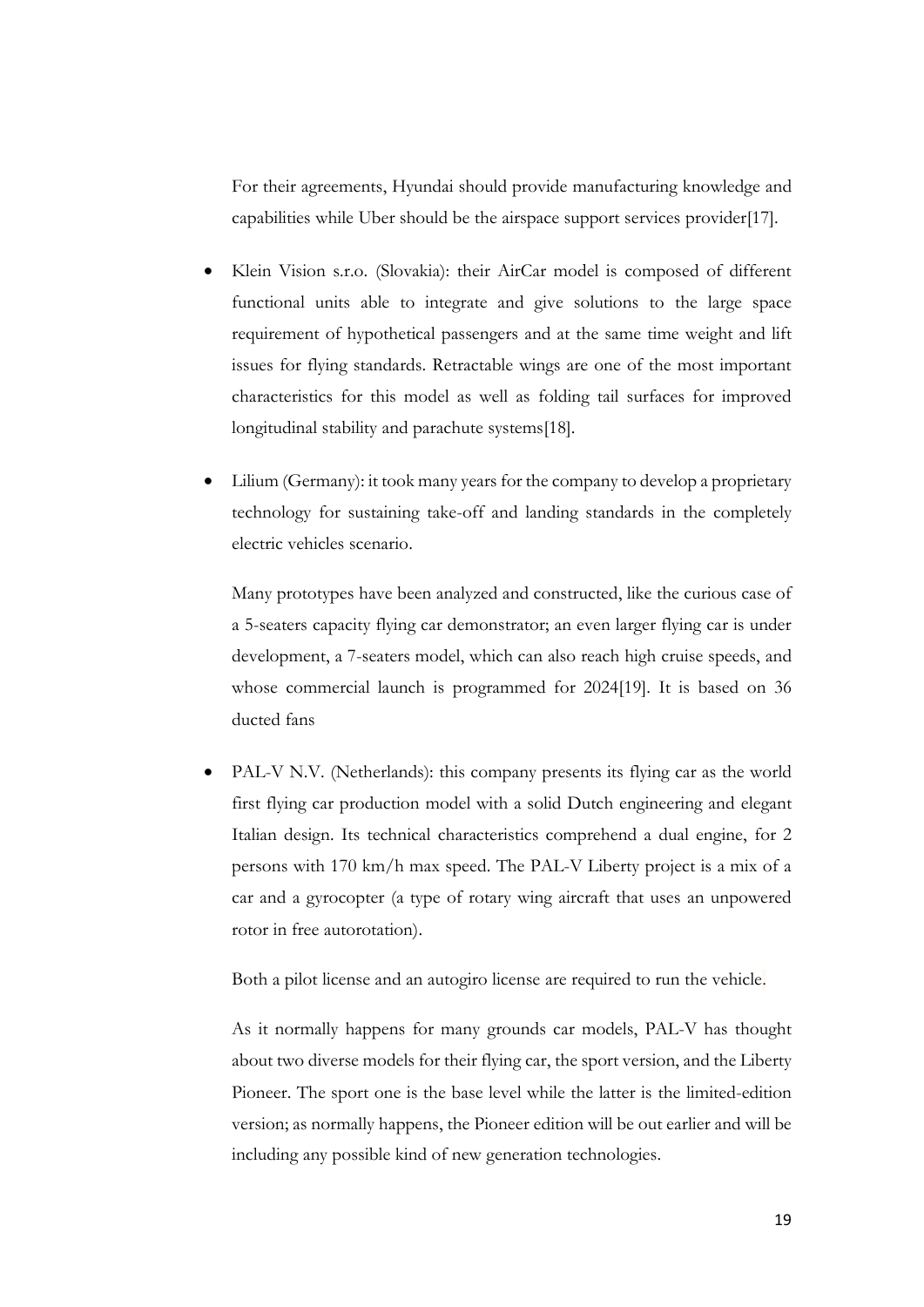Prices are in the order of several hundreds of thousands of Euros. Manufacturing plants are established in India where low costs for working puts PAL-V in a competitive position in this initial turbulent period; it has been signed anyway an agreement for exporting plants in Europe and US by this year.

In the following table, some characteristics have been reported for the seek of curiosity and in some cases to compute better analyses with regards to performance issues.

|                            | <b>ACTUAL PROTOTYPES TO BE CONSIDERED FOR ANALYSIS</b>                                                                                                                                                                                                                                                                                                                                                        |  |  |
|----------------------------|---------------------------------------------------------------------------------------------------------------------------------------------------------------------------------------------------------------------------------------------------------------------------------------------------------------------------------------------------------------------------------------------------------------|--|--|
|                            | PAL-V LIBERTY (flying car)                                                                                                                                                                                                                                                                                                                                                                                    |  |  |
| General<br>characteristics | <b>Capacity: pilot and one passenger</b><br>Weight: 650 kg<br>Fuel type: Euro 95, Euro 98, E10<br>Fuel capacity: 100 l                                                                                                                                                                                                                                                                                        |  |  |
| <b>Performance</b>         | Drive mode<br>Max speed: 170 km/h<br>acceleration (0-100 km/h): less than 10 seconds<br>Engine power: 100 hp<br>Dimensions, L×W×H: 4 × 2 × 1,7m<br>Range: 1350 km<br><b>Flight mode</b><br>cruise speed: 140 km/h<br>Max speed: 200 km/h<br>Engine power: 200 hp<br>Dimensions, $L \times W \times H$ : 6,1 $\times$ 2 $\times$ 3,2 m<br>Rotor diameter: 10,75 m<br>Maximum altitude: 3500 m<br>Range: 460 km |  |  |

*Tab. 2. PAL-V Liberty general characteristics and performance*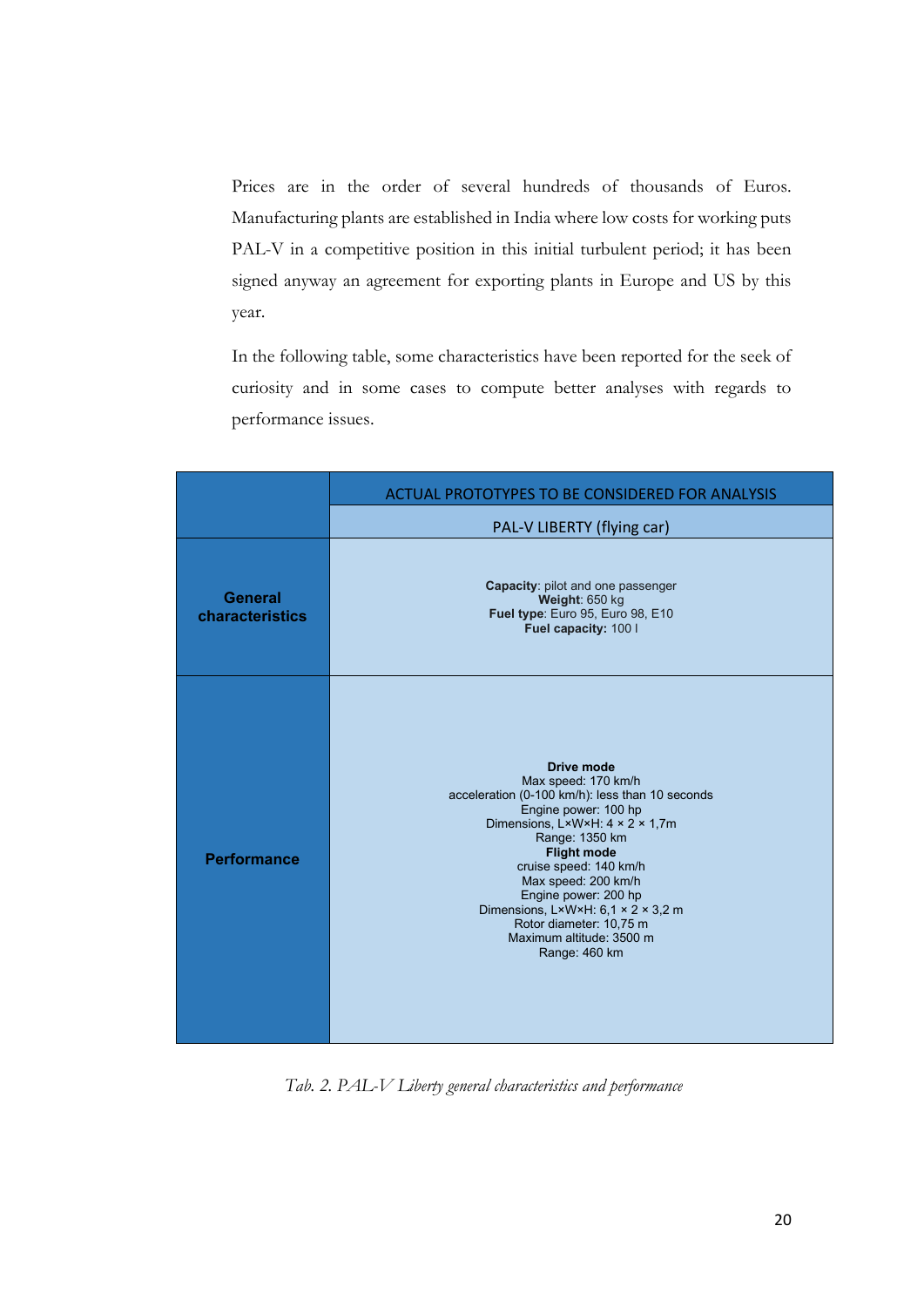

*Fig. 3. PAL-V Liberty*

Samson Motors, Inc. (UK): The Switchblade has flown in the area between The Oregon and California (US), it is made of a gasoline type of fuel, hybrid drive and fly system. Safety issues have been taken in serious consideration seen the regenerative braking system and the reverse thrust which both are part of the parachute system required for this kind of vehicles and specifically for bad weather conditions; also brake assists when landing is part of these revised safety related solutions[20].

Many shapes have been dragged from Ferrari automotive designs in order to give sporty impressions and letting people remember the famous Italian automobile company in order to catch a certain kind of market; the company is also delivering systems for producing the model through technologies of industry 4.0 like factory builder assistance.

New models are not far from their initial production like it happens for normal ground cars, differently equipped based on the segment to be reached. To be flown, this aerial vehicle needs a driver's license for operating on the ground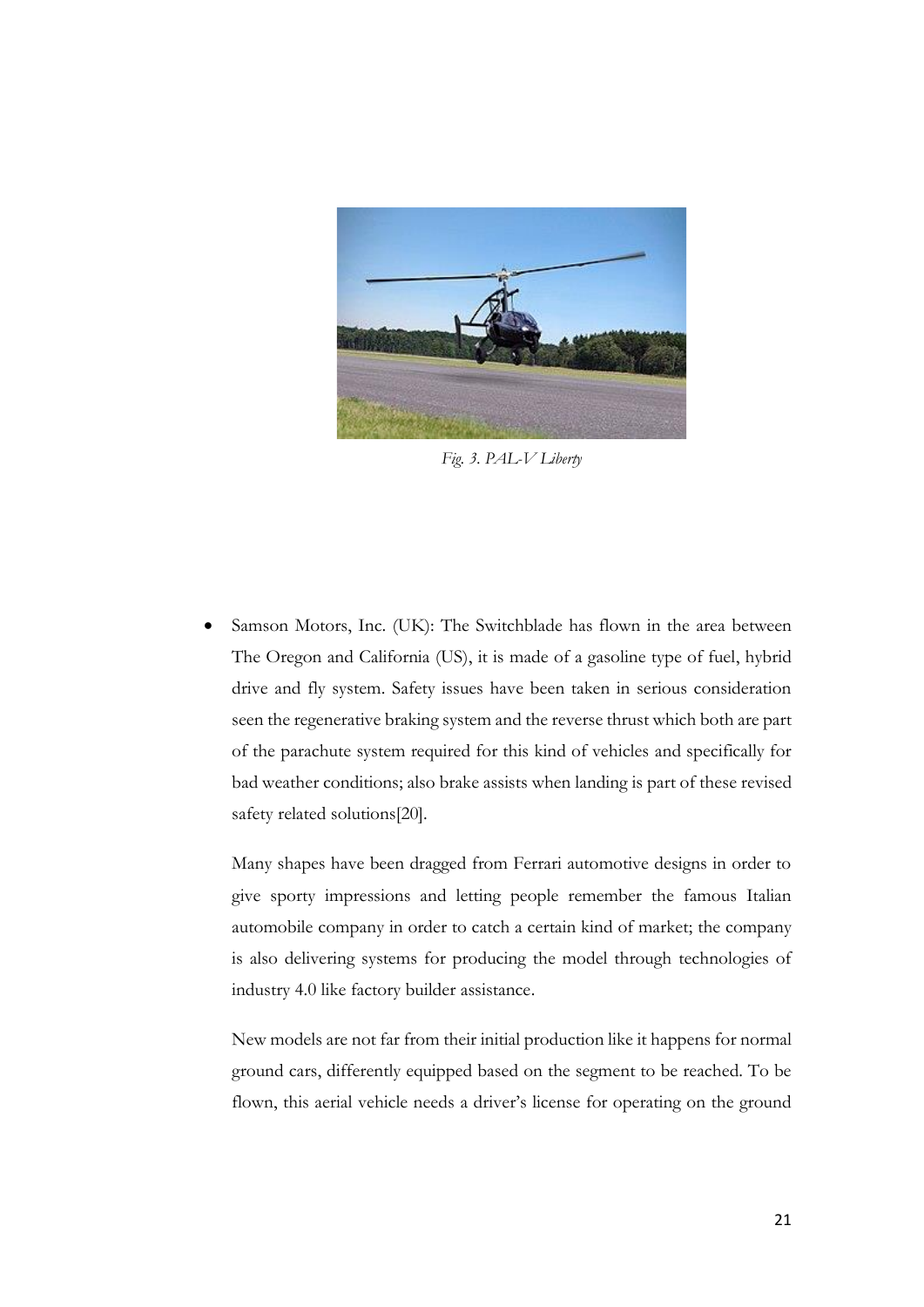and a private pilot license for flying. The projects related to this kind of car anyway are estimated to be among the longest ever experienced.

• Terrafugia (US): Volvo's parent company Geely was the big company acquiring Terrafugia in 2017, which is considered a flying car start up.

Terrafugia's first flying car is named Transition, a two-seat aircraft a few months ago in testing phase, that has now reached an important milestone (FAA certificate), but it is considered still an initial version.

Terrafugia is also working on a vertical take-off and landing flying car which is expected to debut in 2023.

The following table's been considered for the purpose of curiosity and for further analyses.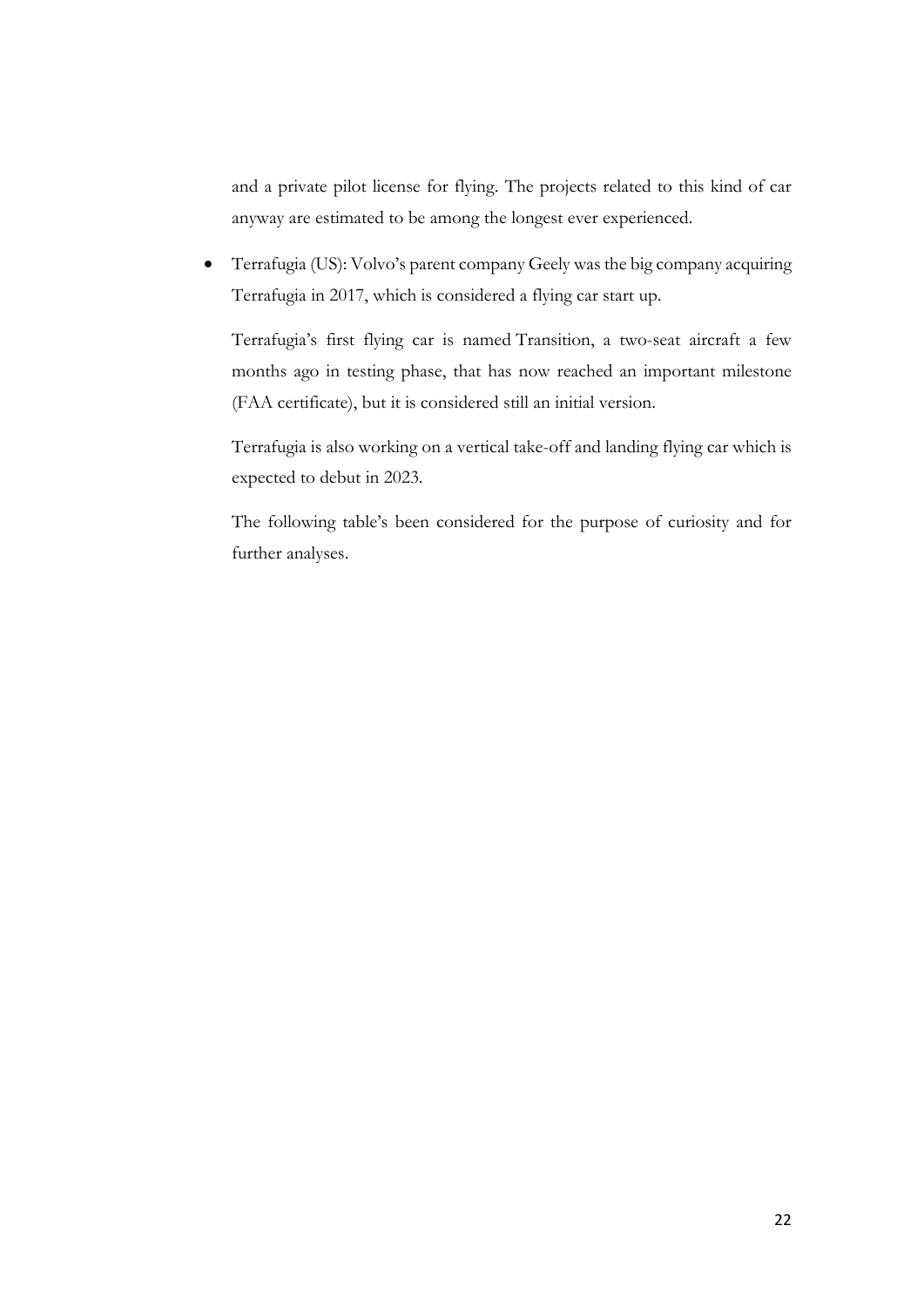|                            | ACTUAL PROTOTYPES TO BE CONSIDERED FOR ANALYSIS                                                                                                                                                                                                                     |  |  |
|----------------------------|---------------------------------------------------------------------------------------------------------------------------------------------------------------------------------------------------------------------------------------------------------------------|--|--|
|                            | <b>TERRAFUGIA TRANSITION (flying car)</b>                                                                                                                                                                                                                           |  |  |
| General<br>characteristics | Crew: 1 pilot<br>Capacity: 1 passenger<br>Length: 7 m<br>Wingspan: 8.08 m<br>Height: 2 m<br>Weight: 500 kg<br>Cockpit: 1.5 m<br>Length on road: less than 6 m<br>Width on road: 3 m with wings down<br>Height on road: 2.00 m<br><b>Propellers:</b> 2 m as diameter |  |  |
| <b>Performance</b>         | Maximum speed: 210 km/h<br>Cruise speed: 180 km/h<br>Range: 800 km when flying<br>Maximum speed on road: more than 100 km/h<br>Fuel economy in cruise flight: 0,11 l/km<br>Certifications: Both FAA and FMVSS certifications have been planned                      |  |  |

*Tab. 3 – Terrafugia Transition general characteristics and performance*



*Fig. 4. Terrafugia Transition*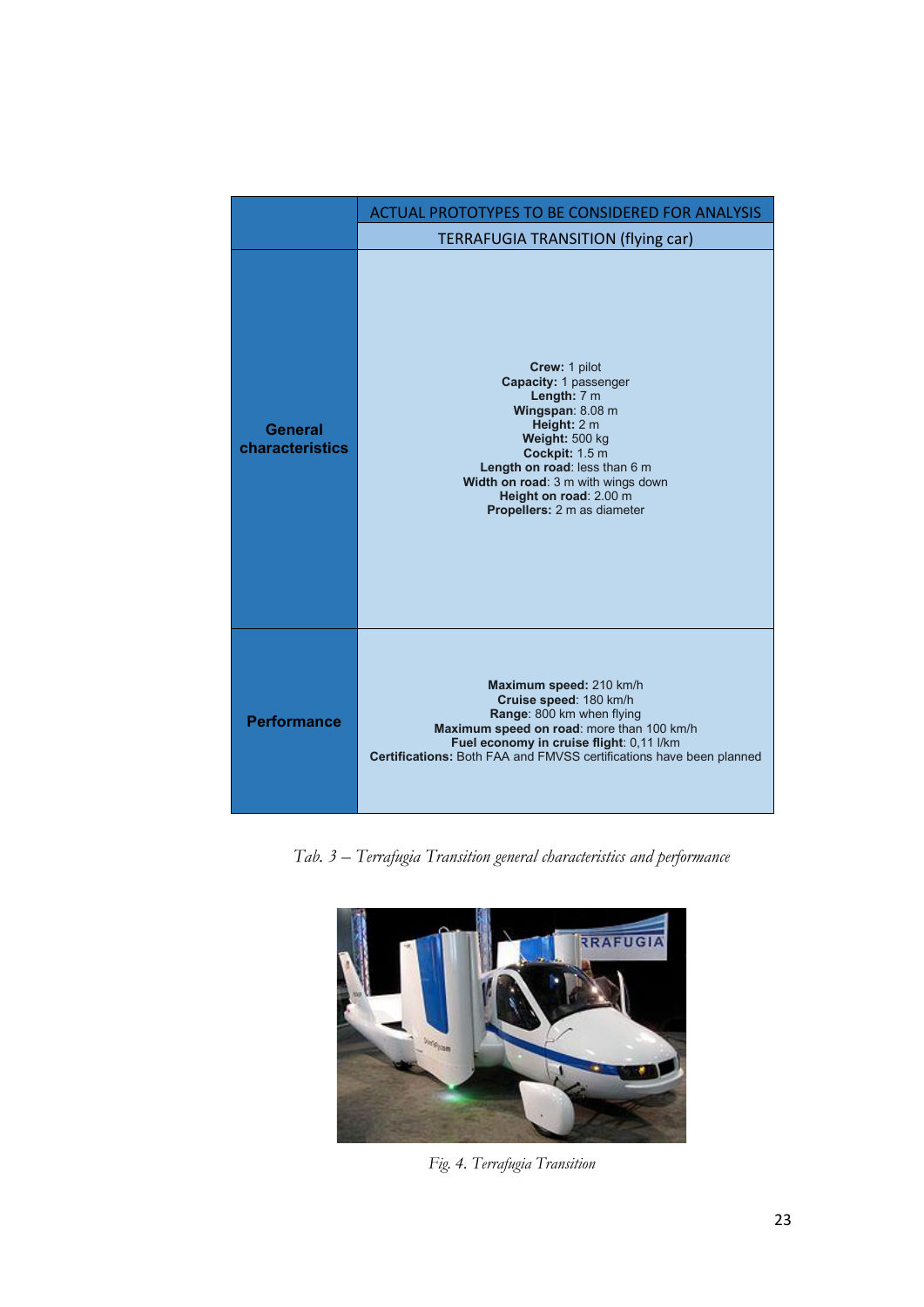The Boeing company (US): Boeing NeXt is an organization that is leading the next generation air vehicles for urban, regional and global mobility. Some flying cars are being designed in these days. An autonomous aerial driving vehicle, a passenger aerial vehicle (PAV) was built with a multirotor scheme for Boeing NeXtfe for the purpose of on-demand mobility. It passed the controlled takeoff tests like also hover and landing tests; additional tests are in any case still required[21].



*Fig. 5. Boeing PAV*

• EHang Holdings (SK): one of the largest listed companies in South Korea is testing aerial cars with a 2-seaters capacity.

The EHang 184 is an autonomous passenger drone which reaches normal city ground cars speeds. It made many journeys under different weather conditions like also storm-force winds and in low visibility like at late night.

The following table has the purpose of curiosity and further analyses.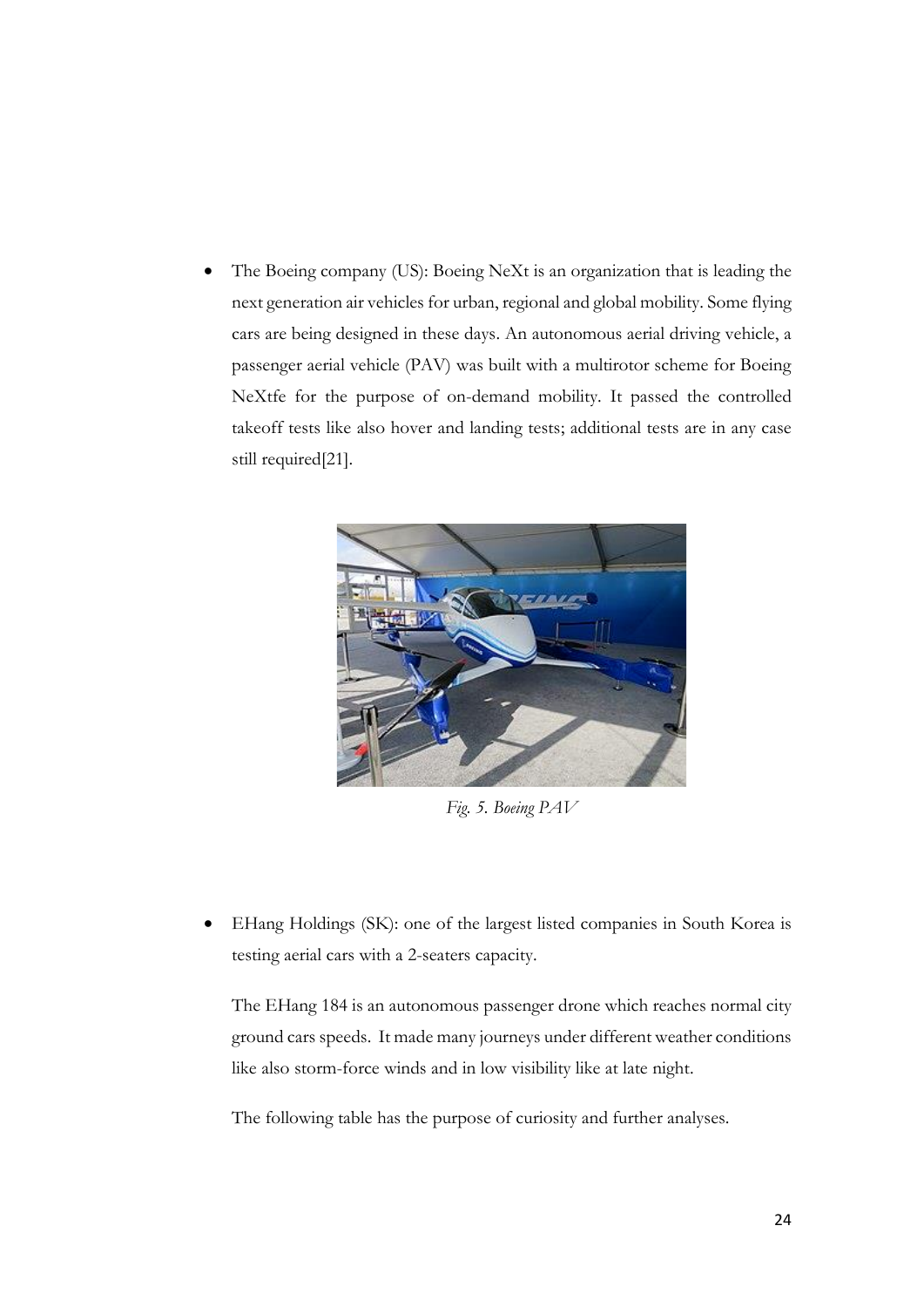|                                | ACTUAL PROTOTYPES TO BE CONSIDERED FOR<br><b>ANALYSIS</b>                          |
|--------------------------------|------------------------------------------------------------------------------------|
|                                | EHANG 184 (passenger drone)                                                        |
| <b>General characteristics</b> | Cabin: self-piloted, 1 passenger<br>Length: $4m$<br>Wingspan: 6 m<br>Height: 1.5 m |
| <b>Performance</b>             | Cruise speed: 140 km/h<br>Range: less than 20 km<br>Aerial space limit: 600 m      |

*Tab. 4. EHang 184 general characteristics and performance*



*Fig. 6. EHang 184*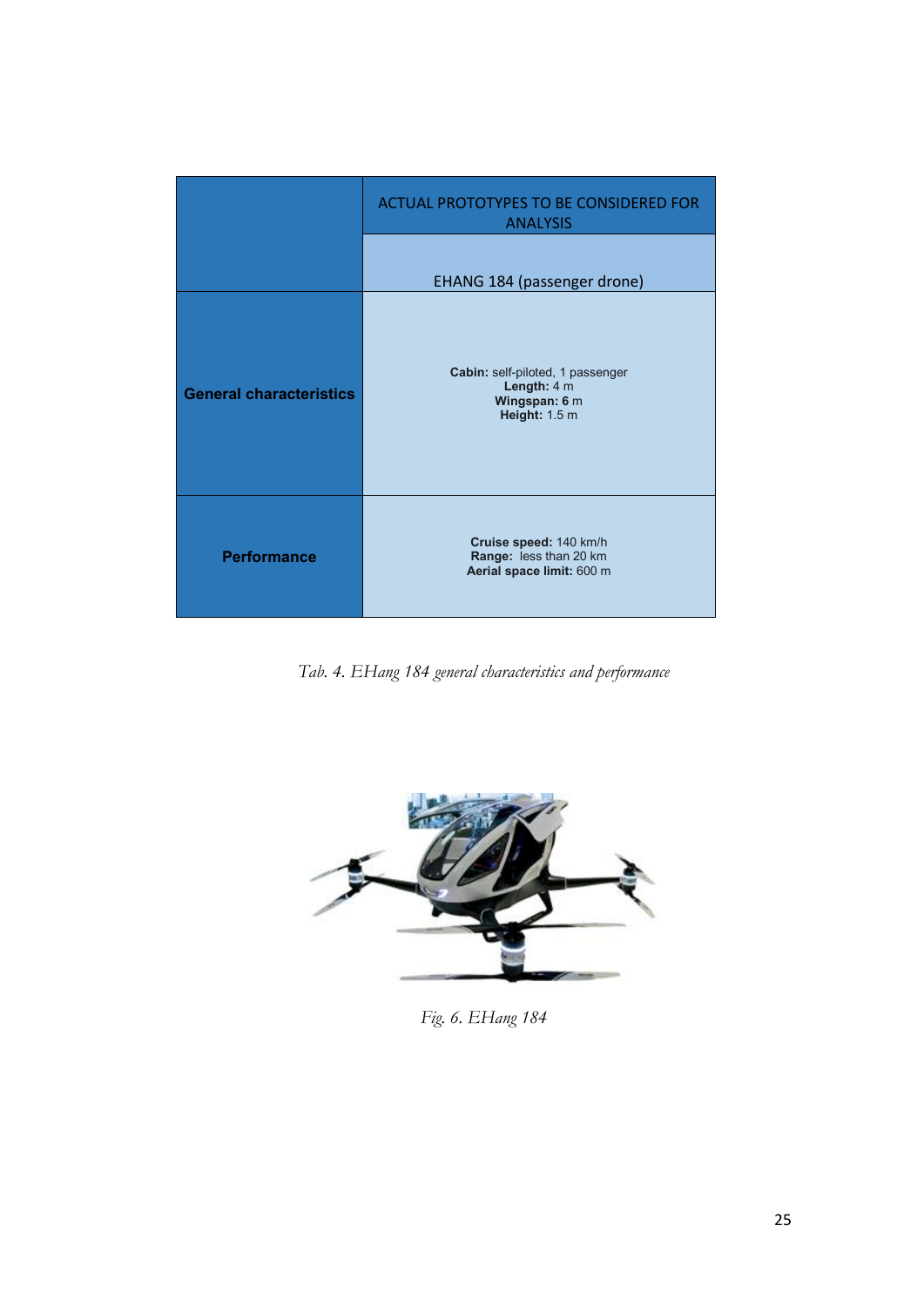• Volocopter GmbH (Germany): a complete set of fully electric aircrafts is being developed and tested. Within the coming years commercial flights are planned to take off with the purpose of urban air mobility (UAM)[22].

Volocopter is building an ecosystem of digital and physical infrastructures like VoloIQ which is the digital booking platform and Voloport that will represent small airports owned by the company, even more than one in big cities is actually planned.

Volocopter 2x project is a two-seat flying car which can be piloted in some cases and is classifiable as a multirotor electric helicopter. Seen that it is classifiable as a flying car, it is to be considered a personal air vehicle.



*Fig. 7. Volocopter 2X.*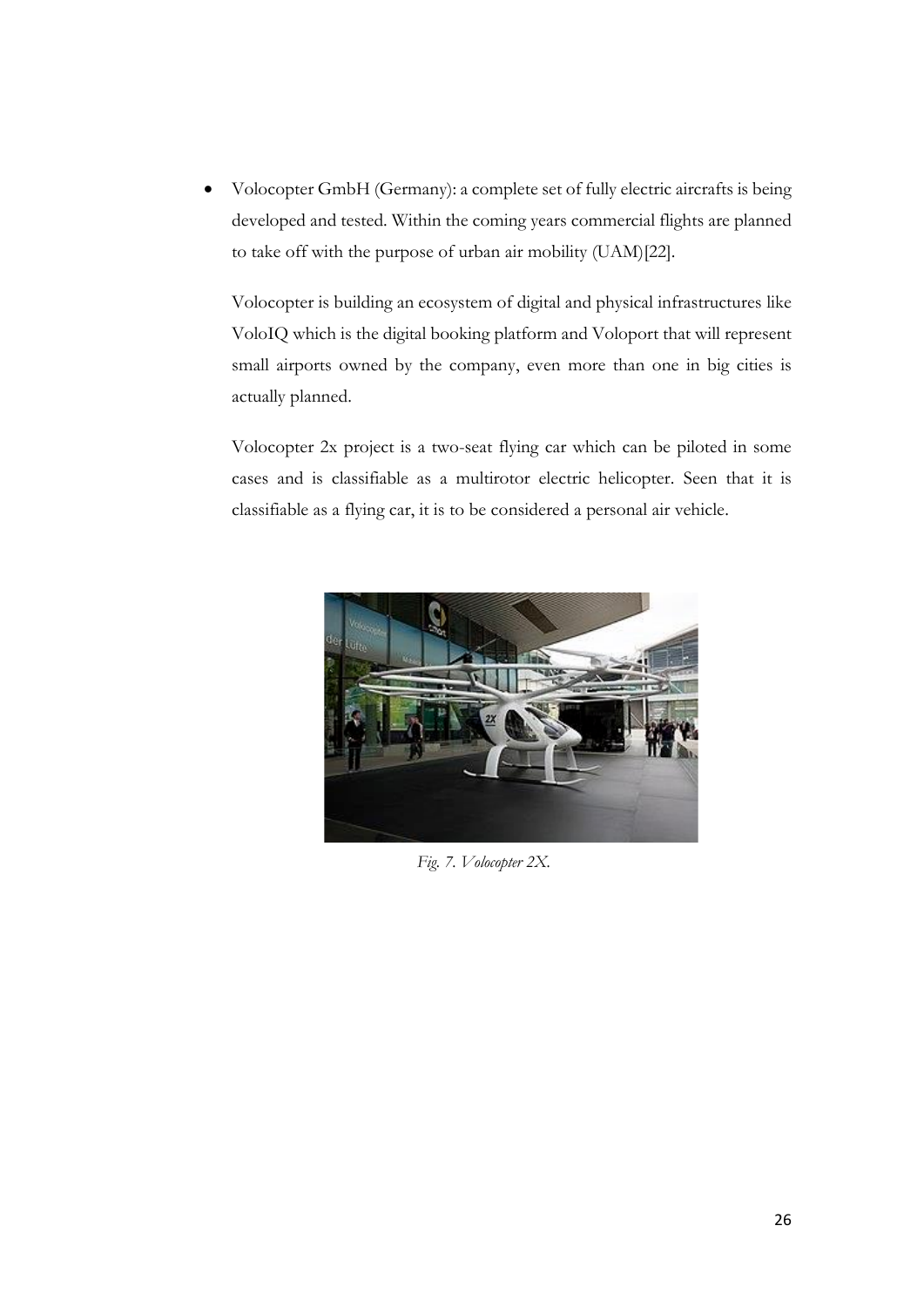## <span id="page-26-0"></span>**CHAPTER II Limits of models to explain the technology**

#### <span id="page-26-1"></span>**2.1 Paradigm, dominant design and standard**

In order to better define a technology, we may use these terms relating them to different aspects of an analysis: a technological paradigm should be used to describe a broad aspect, a huge amount of actors building up the way the technology is brought to the customer: the supply side comprehends producers and the related suppliers, complementors and research institutes; the demand side concerns the needs, beliefs, meanings that the market gives to the product making it desirable.

Abernathy and Utterback introduced the concept of dynamicity when looking at innovations talking about three main phases, the fluid phase, the transitional phase and the specific phase, in case of a discrete product, that characterize the evolution of it. In the first phase the uncertainty about the way the technology operates and as such the uncertainty with regards to the market prevail, leading to many changes; innovations happen in the product and not in the process seen that every player tries to make its own product the most acceptable through different business strategies or product models. In the transition phase the producers and in some cases the ecosystem around, try to converge towards one way of presenting the product, innovators adhere to some defined features and increase their market acceptance leading to increased market share. This is then the phase of the emergence of the dominant design.

The product differentiation and the organization get more rigid, so threats are coming from imitators and inventors of product breakthroughs while the processes start to change in large steps. In the last phase, cost reduction and product performance take the lead, equipment and labor get highly skilled; the competition becomes severe leading to a few winners.

The standard arises when there will be a large network of market operators that go towards the same direction leading to economies of scale and learning economies; it is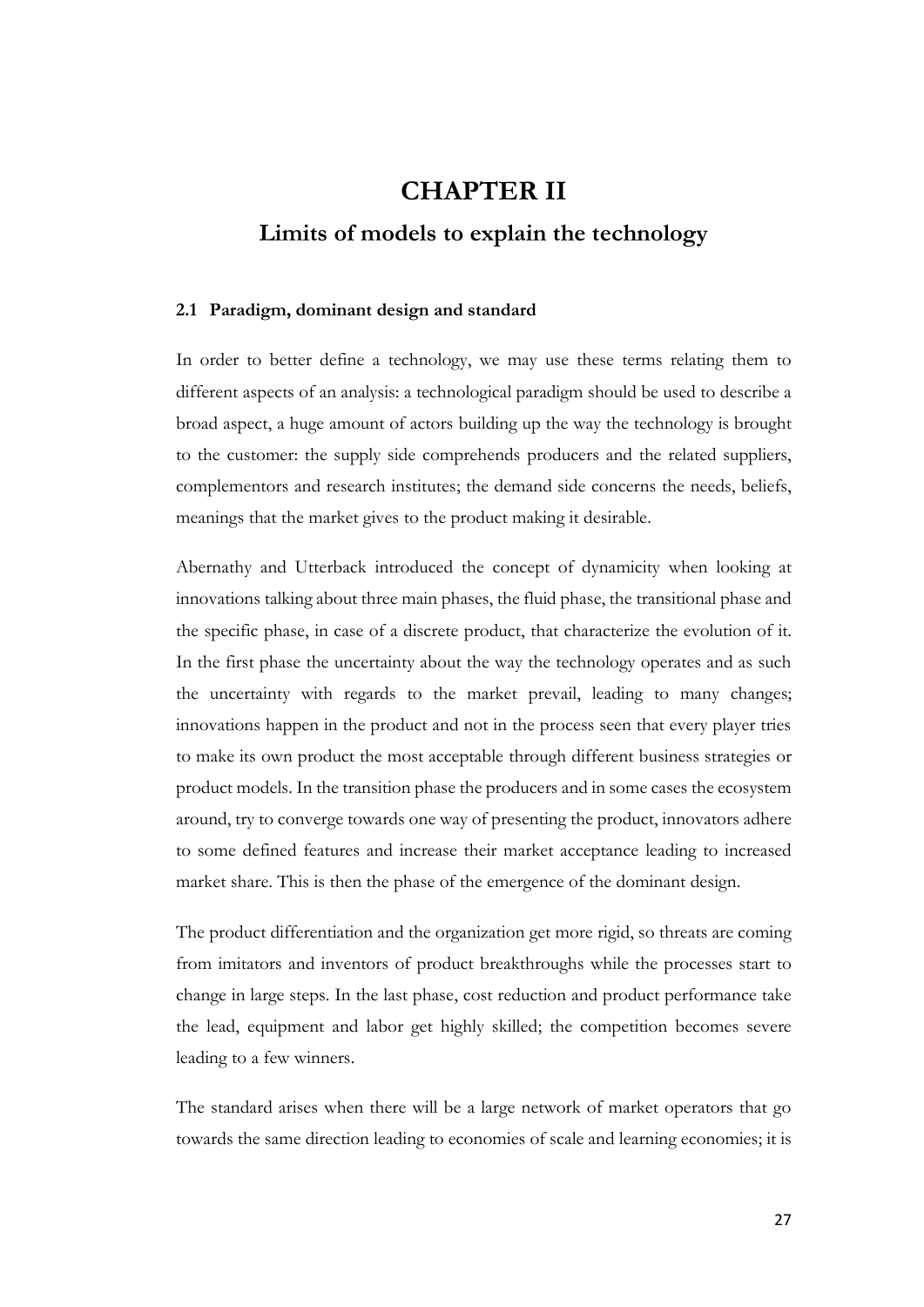more linked to creating a large market share which will lead the producers to be the only winners leaving behind weaker standards that will necessarily fail.

#### <span id="page-27-0"></span>**2.1.1 Abernathy and Utterback's theory**

Abernathy and Utterback's model in the case of discrete products allows to give information about the phase in which it lays thanks to a set of possible indicators like the number of firms, sales, performance achieved, rate of innovations and many others, that might be compared on a time scale.

In fig. 1 it is possible to look at a significant increase in market size in North America, which is actually the main area for flying cars interest (almost 50% of initiatives can be found there), soon followed by the Chinese market. The overall market is actually estimated to be 55 million USD (Fortune)[23].



*Fig. 8. North America flying cars market size in million USD.*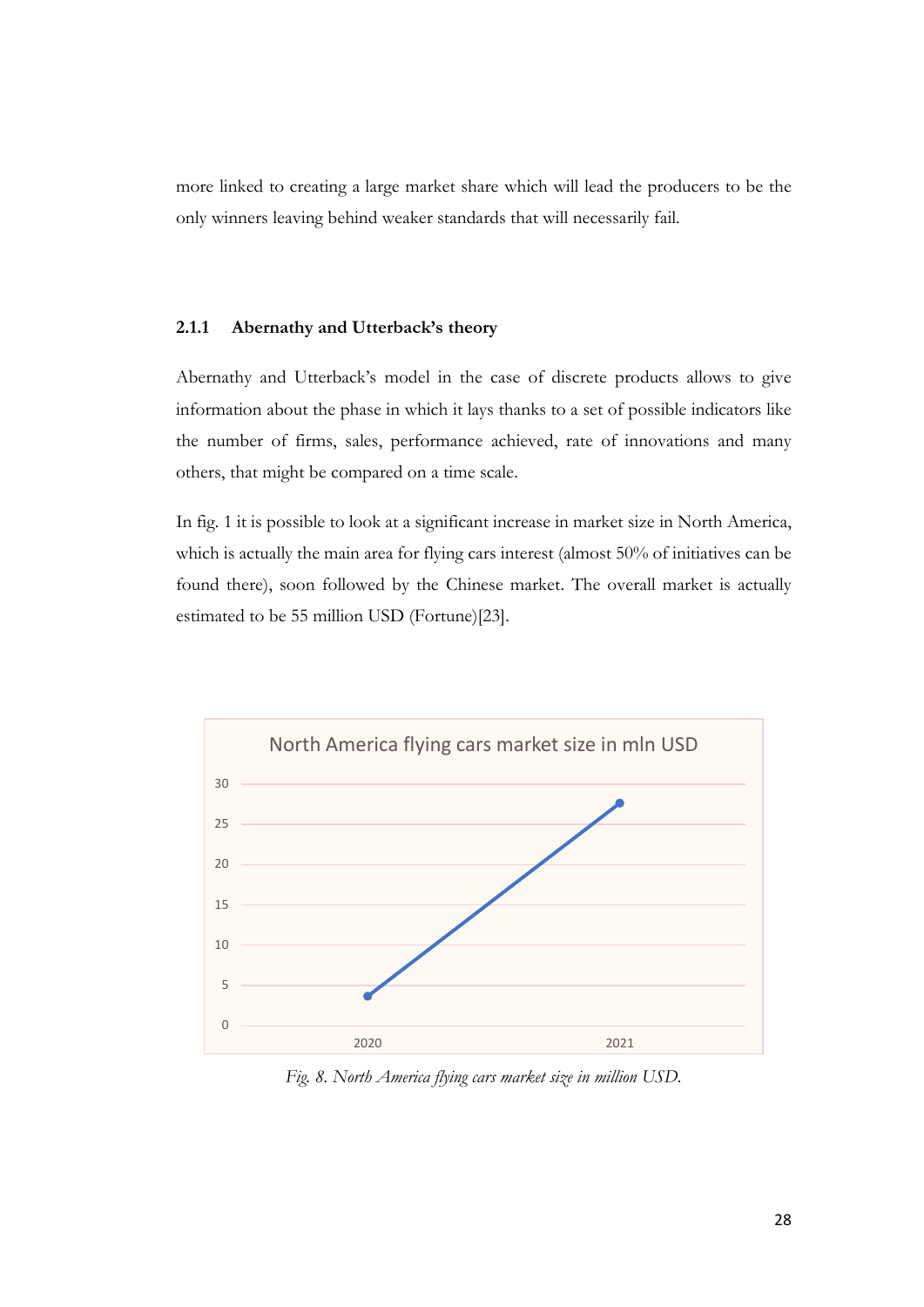Patents related to flying cars technology date back to the first years of the new century and see an ever-increasing amount filings and consequent developments of prototypes of any kind.

Through research on Espacenet, the European patent office, it has been possible to find the number of patents through the years all around the world. This is the graph that came out of the analysis:



*Fig. 9. Patents around the world in the new century.*

This shows an ever-increasing number of registered patents with a weird decrease in the last year, mainly due to the Covid-19 pandemic lockdowns. Applicants come mainly from US, remotely followed by Asian countries (Japan, South Korea, China) and European countries (Germany and UK mainly).

Another possible analysis can be made considering the number of firms approaching the flying car's theme.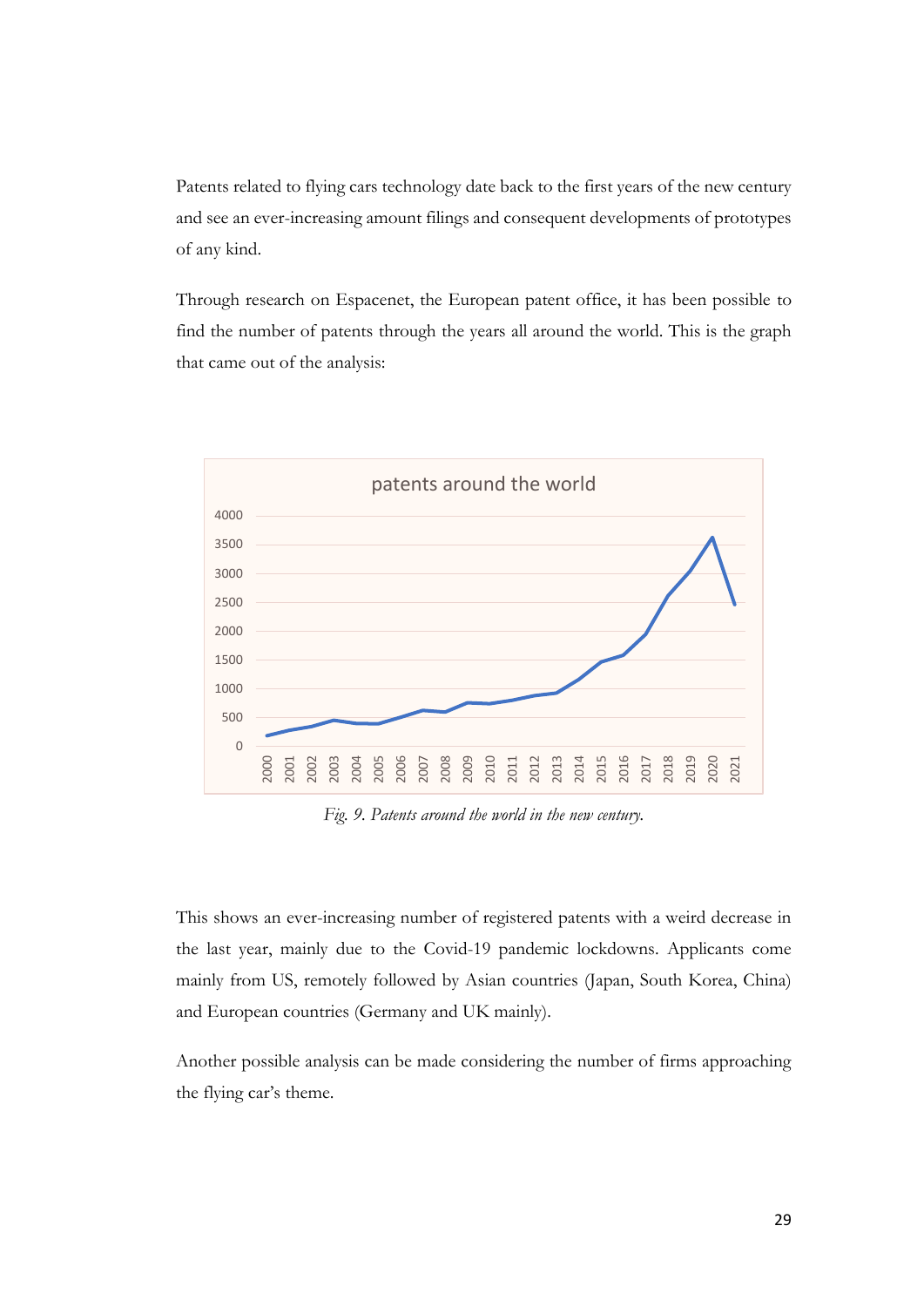The analysis in this case has been conducted looking at the dates in which projects started or prototypes came to life. Furthermore, only concepts of the new century have been taken into consideration seen that only in the recent years technological knowledge advancements have brought to valid and worth of note concepts. Moreover only the main and most worth of note initiatives have been considered.



*Fig. 10. Number of firms approaching new flying cars initiatives in the new century.*

As per the graph, the trend line shows an almost flat slope which anyways gives room for stating that in the last years the number of firms approaching aerial vehicles initiatives is greater than the first years of the new century (the trend line is not horizontal).

It can be affirmed that the flying car technology is in the initial phase where commercialization starts to be of interest, diversified technical solutions are still present and the rate of product innovation is high.

Abernathy and Utterback's model does not really provide any precise tool for interpreting our technology as something related also to the service that might be built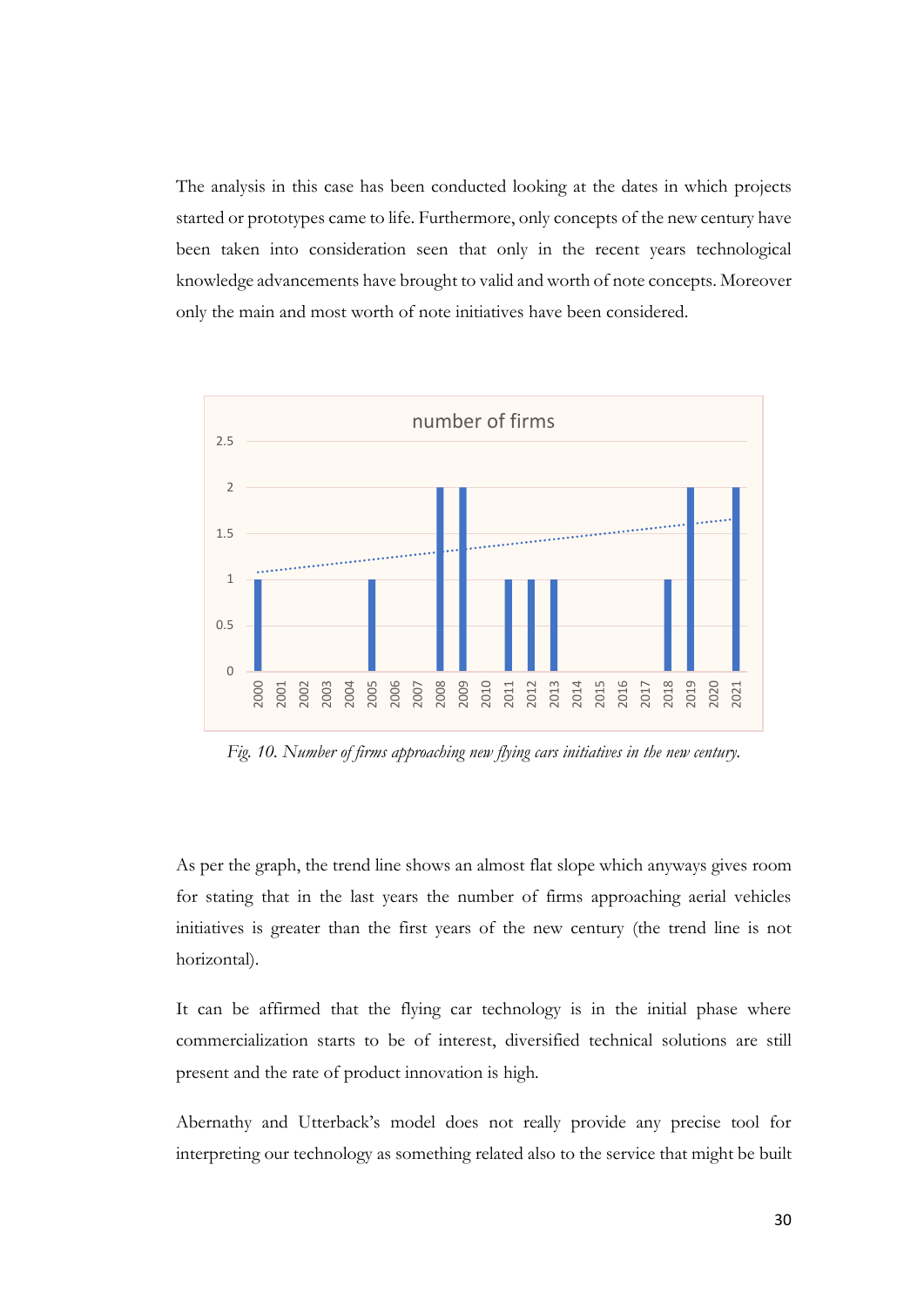around: product systems may see their evolution thanks to additional functionalities that have not to do with the core of the product; the case of Volocopter in Germany can be seen as an example for which the system of complementarities may add much more value to a flying car than it would have by standing alone and relying on old infrastructures which should be rethought deeply for the way of providing flying services.

Some other related models have tried to explain and forecast which could be the possible future directions of new technologies but given the complexity and interdependency of many parameters it is quite difficult to find a well-defined solution.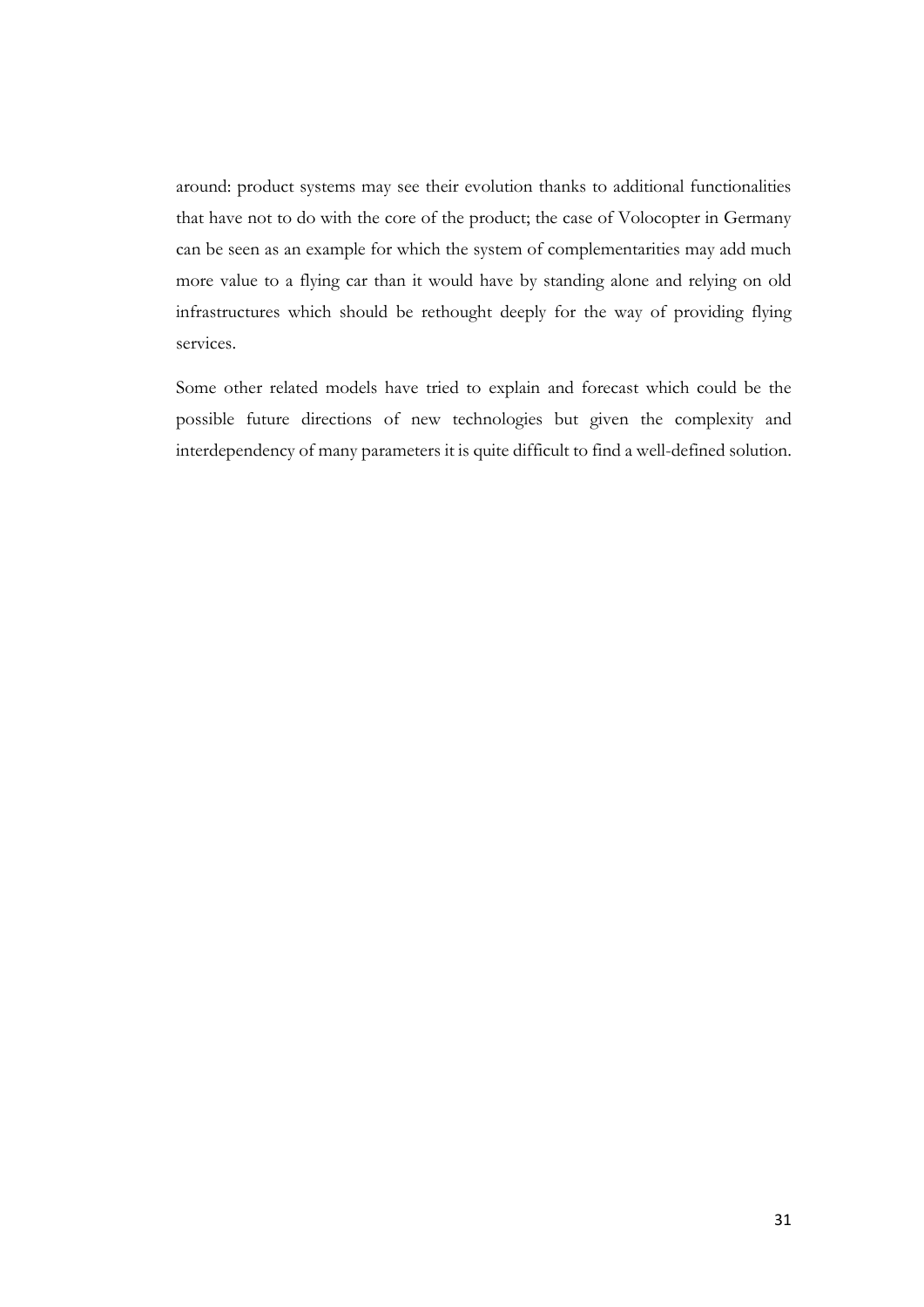## **CHAPTER III Methodology and evaluations**

#### <span id="page-31-1"></span><span id="page-31-0"></span>**3.1 Methodology**

The scope of this thesis work is mainly to answer questions that may arise following a new technology. Will it be impacting society in the future? Is it promising? Does it have the potential and the odds to become a dominant design for some specific market segments? Is it worth investing in it now? As such, this thesis work candidates to find a methodology to allow the early identification of a dominant design. As per definition, it will be the case only if it will deliver more value than other technologies, in markets where the best opportunities are present and where there is room for cost, profit and technology improvements.

Many difficulties have been found in the search for data related to flying cars technologies seen the relatively recent evolutions and the biases due to information mainly coming from companies reports and outsiders' insights found on internet.

Our main concerns relate to the two possible future technology clusters that are gaining room for being possible future used ways of living our cities: manned and unmanned flying cars; the pilot modes indeed can be considered the most important way for classifying different flying cars since the backing technologies are completely different and represent a crossroad for the deployment of innovative mobility.

The unmanned kind is commonly known as drone and does not need any human pilot as such it is also defined as self-piloted vehicle; all self-piloted aerial vehicles which have the purpose of carrying people and let them commute can be defined passenger drones and the basic requirement for this is the full automation of every kind of cars systems (Dronelife)[24].

A more complex unmanned aircraft system that includes a ground-based controller and a system of communications should be considered; it may operate through human controllers or with different levels of autonomy up to a completely autonomous.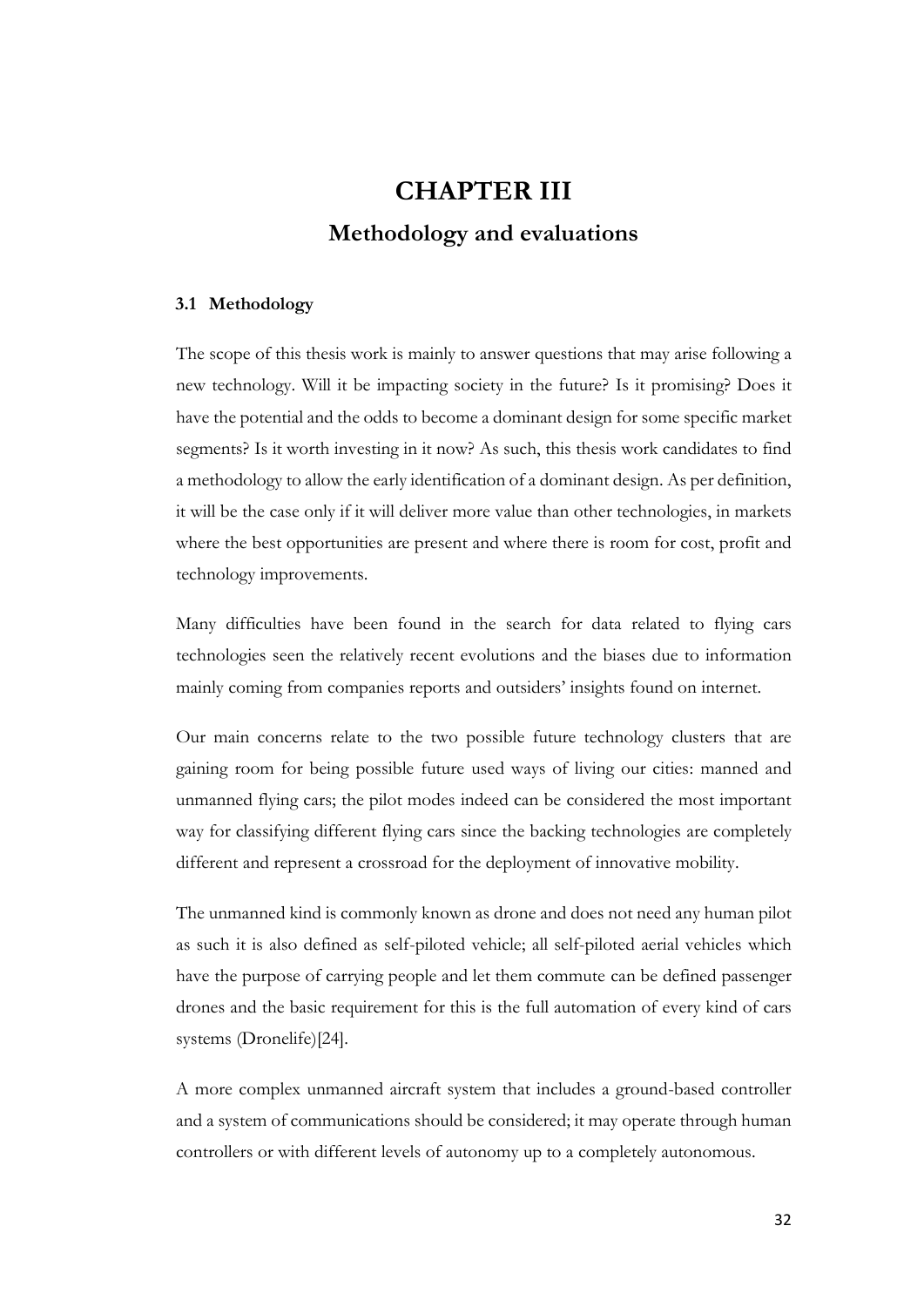On the other hand, manned flying cars can cover large areas and can be on air much more time with respect to a drone. Usually, the airframe of a flying car should not be lightweight seen that it should be able to contrast safely the possible impacts coming from a road crash with another roadable vehicle and anyway it should be able to pass safety standards of robustness, but at the same time it should be light enough to be able to take off when necessary.

As said before, hybrid modes will not be considered since systematically higher costs because of the integration between autonomous and non-autonomous systems can be considered an important factor that will not give room for this technology to be fully used, while it can be considered as a transitional phase for some kinds of vehicles. Furthermore, only VTOL flying vehicles have been considered for the analysis since they represent the vast majority of aerial vehicles initiatives because of their better attitude towards space and urban issues (runways and supports not needed and no fixed wings present); another important assumption for the scope of this thesis work concerns the power types considered: because of the recent worldwide directions towards green and sustainable energy sources, only electric powered aerial vehicles have been considered since most benefits overcome those coming from hydrocarbon fuel, think about lower emissions, lower noise, lower hardware complexity, lower weight, essential for flying purposes, and better energy efficiency; surely there are not only good news because for what concerns endurance and refueling speed (which can be compared with the changing speed for electric vehicles) hydrocarbon fuel powered cars seem better equipped, though it should be worth of note that many firms and research are putting all efforts for overcoming these problems.

#### <span id="page-32-0"></span>**3.1.1 Method**

The method that this thesis work proposes is based, as already stated, on the principles of the quality function deployment method that puts into schematic tables numbers able to weight customer related features, tertiary needs expressed by customers, and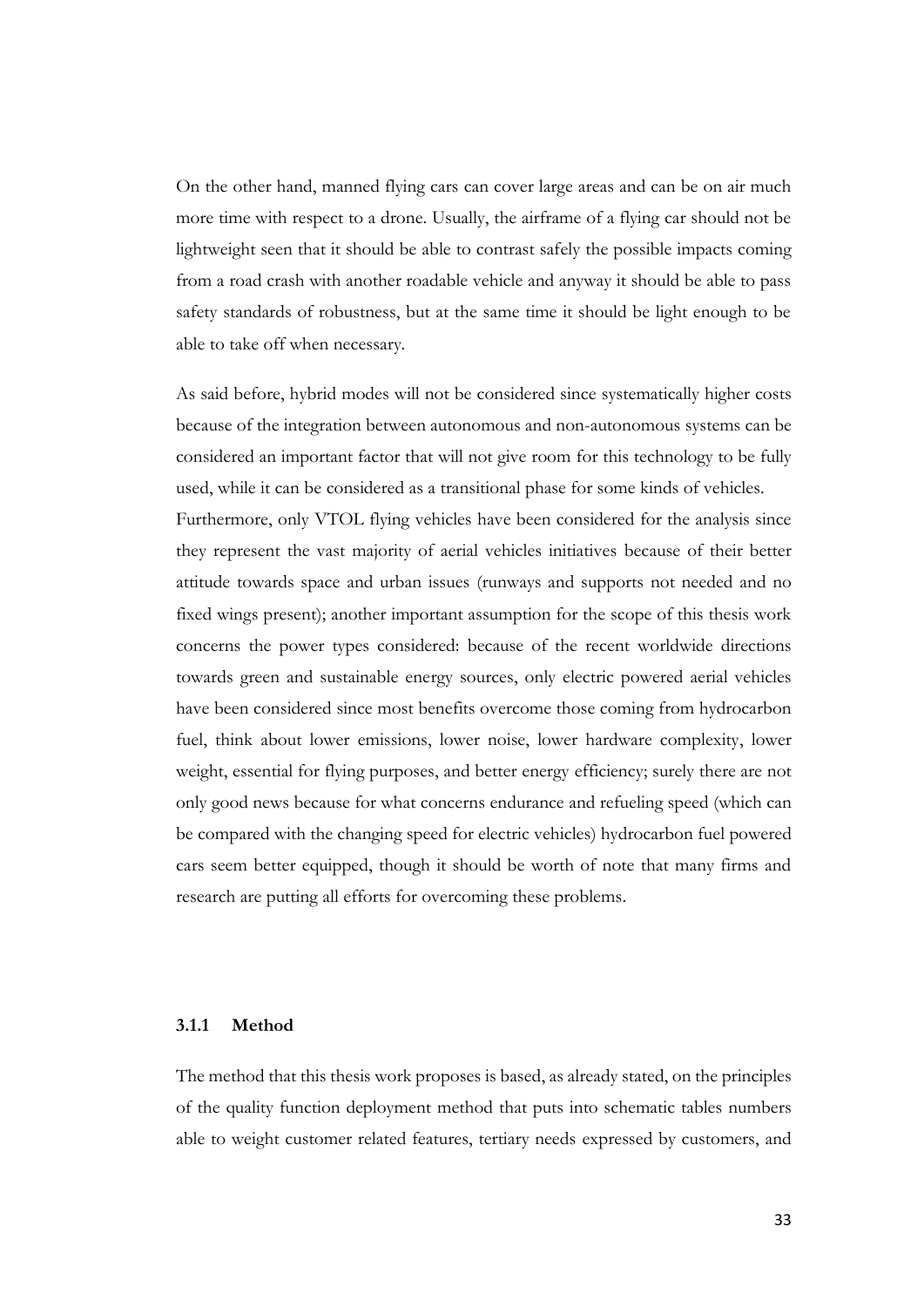relate them to more technical requirements that compose the product. Seen the difficulty of finding correct data, the analysis has been conducted more on a qualitative approach than quantitative. Comments and sentences about specific areas of the technologies have been triggered through research analysis, posts, scientific papers, which let them be the base point of reference for reaching a solution to the already stated questions.

The methodology follows the following points:

- Collection of data and papers regarding the two main typologies of flying cars.
- 2. Construction of a rectangular matrix which presents the main ways for classifying flying cars; those are by capacity of carrying more than one passenger (2-seaters, 3-seaters, 4-seaters), by air space that means the altitude to which the vehicle is able or allowed to fly (high altitude space, near ground space), by geography where the flying car is better supposed to grow because of social, historical, legislative and economic factors able to improve the development of the technology and boost its adoption, or geographies where those factors have the opposite effect, binding the growing impetuses; these geographies are classifiable into North America, Europe, Asia Pacific and rest of the world; and by covered distance (short range transportation and medium range transportation). These classification opportunities will be qualitatively evaluated for both the main technological sets considered for this analysis (human-piloted and self-piloted flying cars) in order to find for both of them the optimal vector of best choices for every classification mode. Evaluations for each single classification mode for each single technology are expressed after a pro and cons/risks analysis that highlights the main points.
- 3. Construction of a rectangular matrix where manned and unmanned flying cars are analyzed by single market segment; 4 macro areas have been identified: military, private (it is regarding civilians willing to take a VTOL vehicle for personal purposes like they would with a normal ground car), commercial (which can be better subdivided into B2C, like can be the case of flying taxi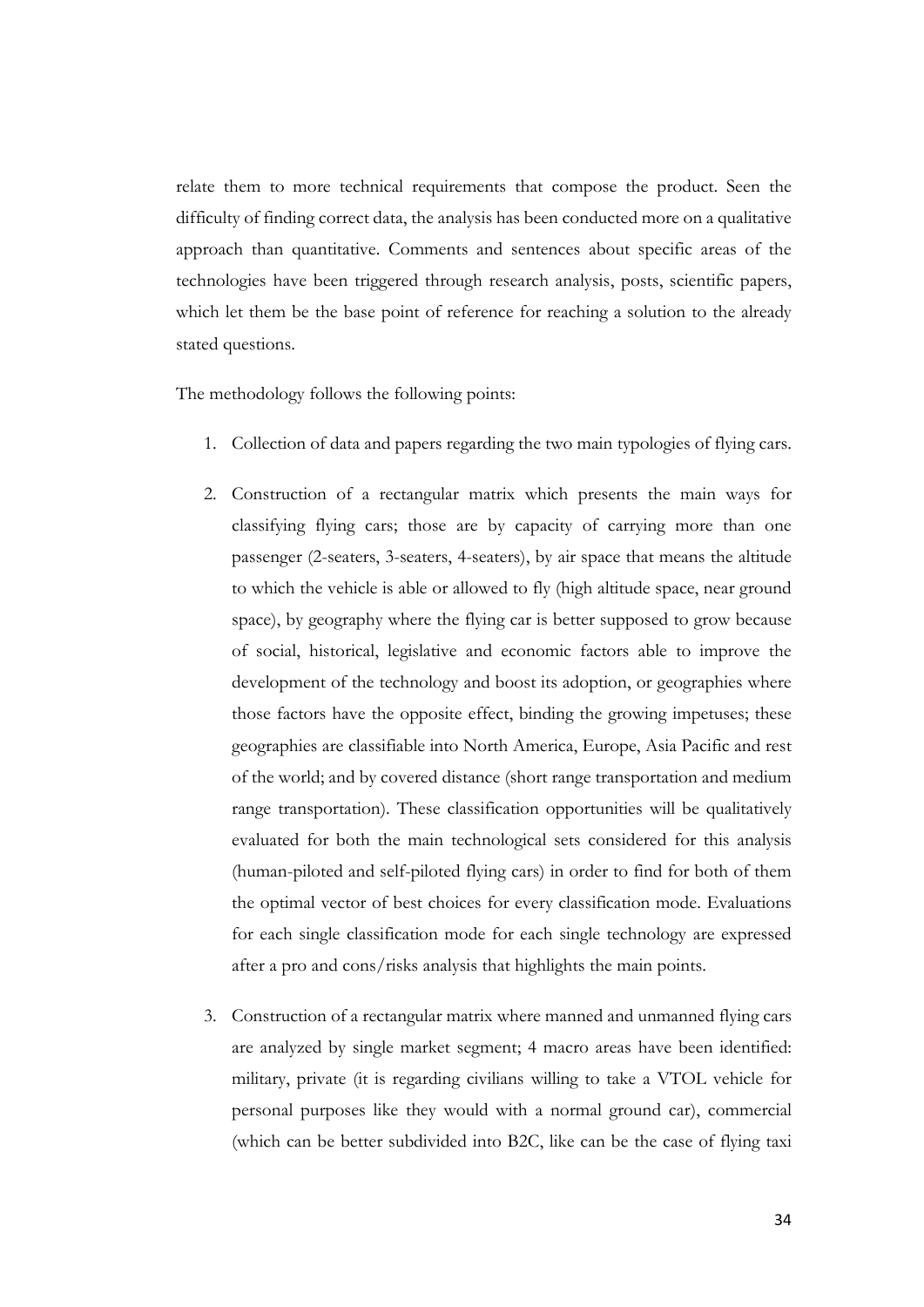cars and food/beverage delivery, and B2C for sharing), professional (subdivided into firefighting services, police services and medical aid services). Then some scores are assigned for both manned and unmanned vehicles for each market segment, considering the same technical aspects for all the segments which are related to low-end aspects, comprehensible by the usual customer, that might have different importance for different segments (e.g., social acceptance might be considered as a most impacting and to be systematically considered aspect when considering a private sector for flying cars while in the military framework it can be surely less heavy as a leading factor for driving the acceptance and diffusion of the technology). Weighting and evaluating those aspects for each market segment and for both piloted and unpiloted aerial vehicles will lead to give a certain score that will allow us to make some judgements about the possibility for a certain cluster of elements to become a dominant design or at least something to look at when considering future evolutions of the transportation systems all around the world.

4. Analysis of the different market dimensions and some additional insights regarding R&D investments related to transportation, in order to trigger conclusions about the possible emergence of a dominant design.

#### **Implementation of the method**

Collection of data related to actual flying cars initiatives like just concepts announcements or prototypes deployment, even if in different stages, has led to several vehicles that should be taken into consideration for the purpose of subsequent analyses. In table 5 we can find some of the most important flying car's initiatives for which some characteristics have been selected and reported; those classifications were important to state, as per scope of the table, that almost all initiatives focus on the VTOL (vertical take-off and landing) flying mode, that consists in the easiest way for urban needs: indeed the possibility for vertically take off and vertically land suggests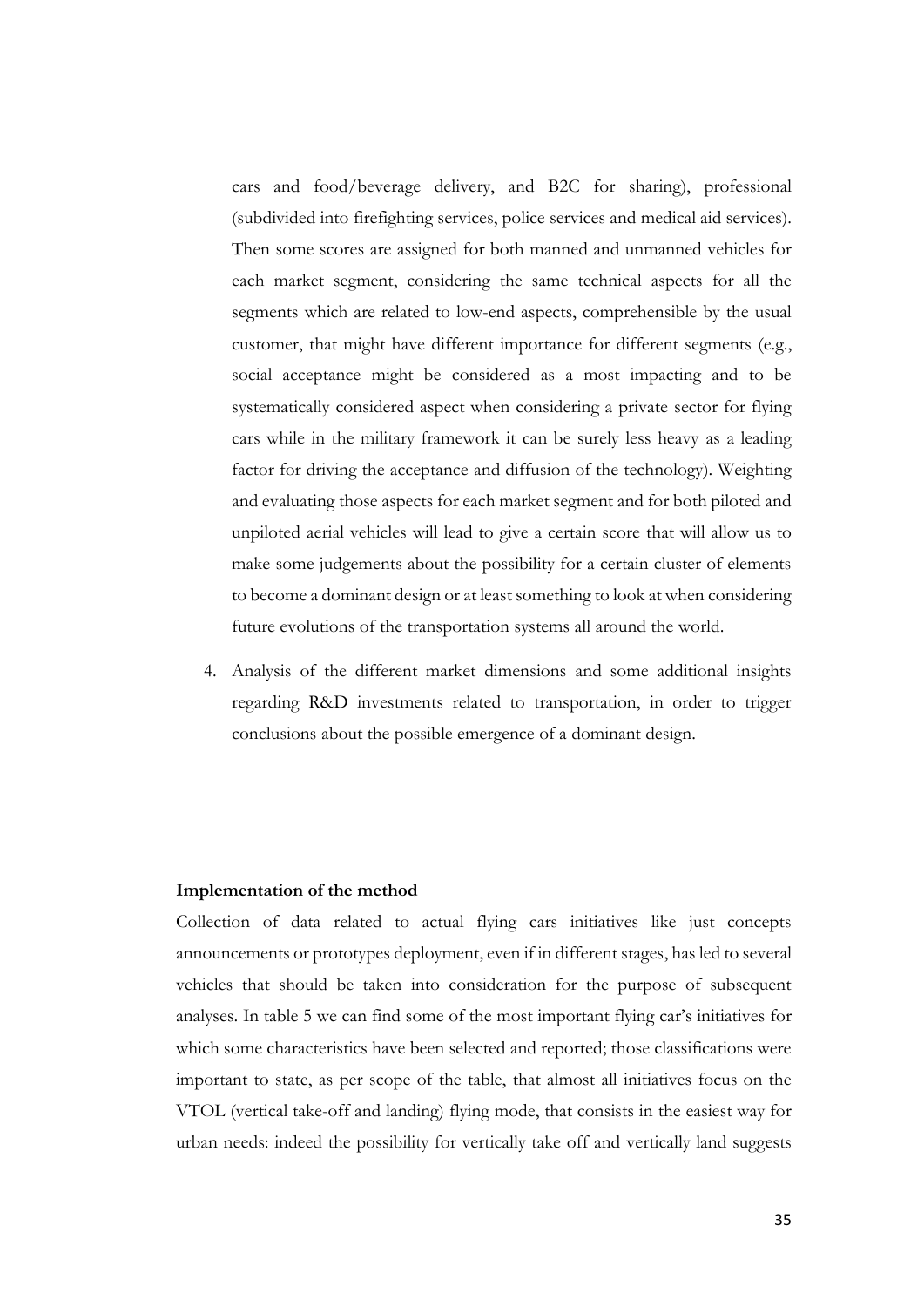no need for runways alike for usual commercial and military airplanes so no need for huge airports which should have been increasing exponentially for the development of flying car's technology which would render them difficult to become of communities interest. One further remark should be done with regards to geographical areas where most initiatives have been growing; Europe and North America as well as Asia-Pacific are the areas of greater effervescence, in particular the States are the most active into these ways of interpreting the future mobility pictures.

| flying car model                 |             | TOL mode geography | passengers | distance range |
|----------------------------------|-------------|--------------------|------------|----------------|
|                                  |             |                    |            |                |
| PAL-V Liberty                    | <b>VTOL</b> | Europe             | multiple   | 1300 km        |
| SD-XX                            | <b>VTOL</b> |                    | multiple   | 25 km          |
| Elevate                          | <b>VTOL</b> |                    | multiple   | 322 km         |
| Heaviside                        | <b>VTOL</b> | US                 | single     |                |
| Flyer                            | <b>VTOL</b> | US                 | single     |                |
| The City Airbus                  | <b>VTOL</b> | Europe             | multiple   |                |
| Vahana                           | <b>VTOL</b> | US                 | single     | 52 km          |
| The Transition                   | <b>VTOL</b> | US                 | multiple   | 787 km         |
| Aeromobil V. 4.0                 | <b>VTOL</b> | Europe             | multiple   | 700 km         |
| VoloCity                         | <b>VTOL</b> | Europe             | multiple   | 33 km          |
| <b>MOOG</b>                      | <b>VTOL</b> | <b>US</b>          | multiple   |                |
| <b>BlackFly</b>                  | <b>VTOL</b> | US                 | single     | 65 km          |
| <b>Samson Motors</b>             | <b>VTOL</b> | Europe             | multiple   |                |
| Parajet Skycar                   |             | Europe             |            |                |
| $DR-7$                           | <b>VTOL</b> |                    | multiple   | 190 km         |
| AirCar Klein Vision              | <b>VTOL</b> | Europe             | multiple   |                |
| The TF2                          | <b>VTOL</b> | <b>US</b>          | multiple   | 300 km         |
| Ehang 184                        | <b>VTOL</b> | South Korea        | single     | 16 km          |
| <b>Nexus</b>                     | <b>HTOL</b> | US                 | multiple   | 240 km         |
| Hyundai                          | <b>VTOL</b> | South Korea        | multiple   |                |
| Cora                             | <b>VTOL</b> | <b>US</b>          | multiple   | 41 km          |
| <b>Volante Vision</b>            | <b>VTOL</b> |                    | multiple   |                |
| Joy aviation                     | <b>VTOL</b> |                    | multiple   | 240 km         |
| Audi PopUP-Next                  | <b>VTOL</b> | Europe             | multiple   |                |
| <b>Butterfly Super Sky Cycle</b> |             | <b>US</b>          |            |                |
| Jaunt Aircraft                   | <b>VTOL</b> | North America      | multiple   |                |
| Moller M400                      | <b>VTOL</b> | North America      | multiple   |                |
| Lilium                           | <b>VTOL</b> | Europe             | multiple   |                |
| $WD-1$                           | <b>VTOL</b> |                    | multiple   | 500 km         |
| Boeing Cargo Air Vehicle         | <b>VTOL</b> | US                 | none       |                |

*Tab. 5. Flying cars initiatives*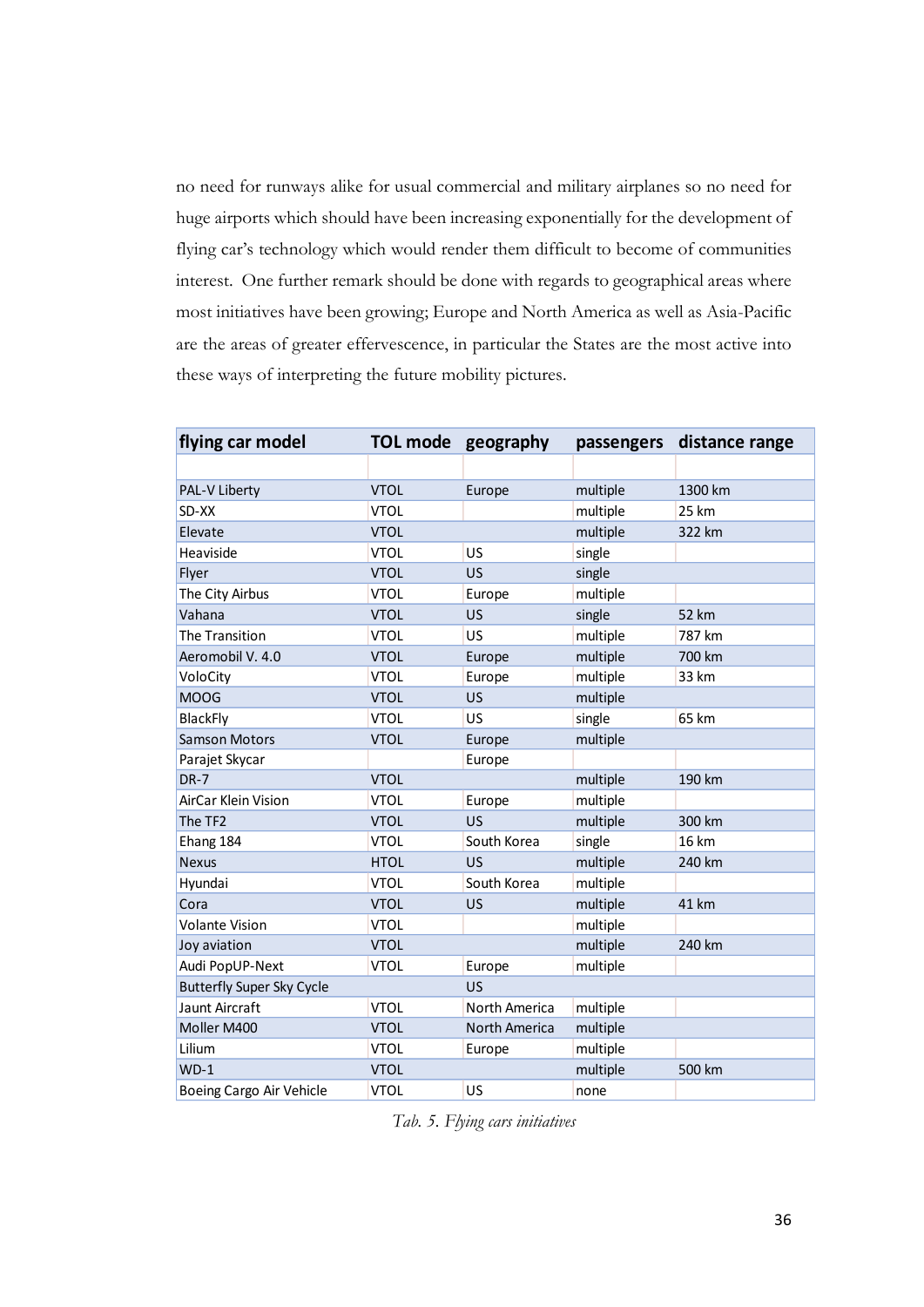As to the maximum number of passengers allowed on the aerial vehicle, most initiatives concern multiple-seaters scenarios (also 2-seaters vehicles including one pilot and one passenger have been considered amongst these multiple-seaters cars and represent a great number of them). This gives space for flying cars to be used not only in war scenarios where even just one pilot and no soldiers are needed to perlustrate grounds from above but also for commercial purposes like normal freight transportation, aerial taxi services and private commute.

Apart from some isolated cases, normal flying cars projects try to reach a distance range that goes from 80 to 322 km (so it makes a sense to think at battery autonomies) which represent a great starting point for future technological improvements. Concerning freight transportation, we could affirm that flying car transportation systems could be of help when it comes to non-heavy loads alike normal trucks or trains do nowadays; some high-priority freights indeed could be easily and rapidly transported by aerial means with human-piloted cars that should take the lead over self-piloted in this particular case, seen the difficulties in large loads carriable by drones and seen the necessity for fast emergency transportation between two places far away one from the other (human-piloted reach greater distances).

Once collected data from various sources through surfing the net, it has been possible to fill in a table where 4 parameters are indicated:

- a. Capacity
- b. Distance range
- c. Geography
- d. Air space

For each parameter, human-piloted and self-piloted vehicles present two sections, pros and cons, that allow us to trigger some conclusions with regards to optimal vectors that should be later quantitatively analyzed; two optimal vectors as such are required as result of this initial work, one for each technology cluster considered.

The first parameter concerns the number of seats that manned and unmanned vehicles are actually building, and it can be shown that 2-seaters aerial cars are the most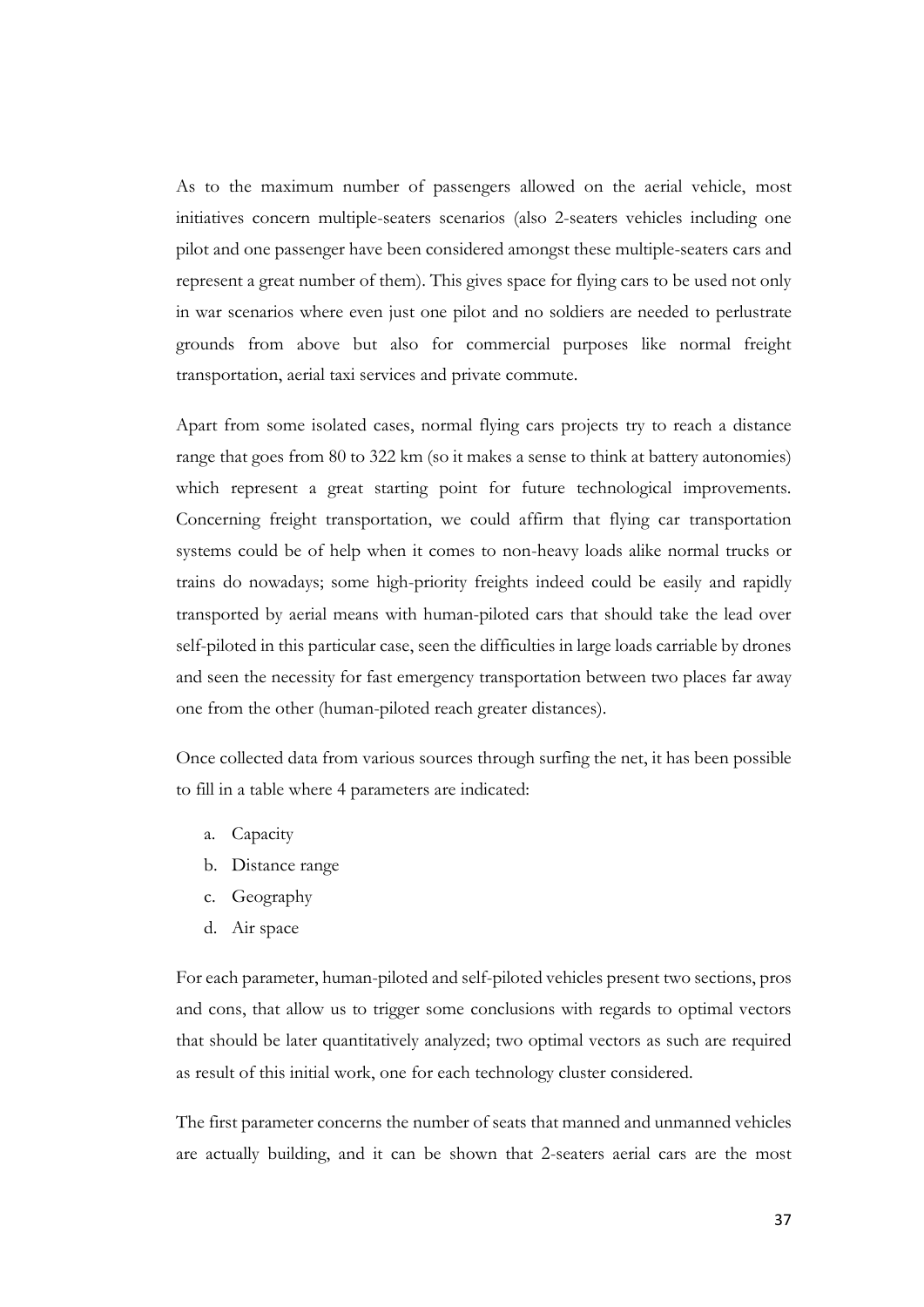widespread and built ones; it is because of the easiness in production plants and previous considerations of the usage required. 2-seaters are the optimal dimension for both solutions.

As to the optimal distance range, some considerations have been dragged: humanpiloted flying cars can reach larger distances, usually medium to long distances, making them attractive for freight transportation which could be thinking at using flying cars as an alternative for normal trucks and trains; for what concerns self-piloted vehicles, shorter distances are allowed (usually up to 104 km which means short to medium distances) making them possibly attractive for professional services to be delivered within the same urban conglomerate (think of urgent medical assistance) where traffic is considered the major obstacle to short times to be served. Social acceptance would then be quite high considered the improved medical services especially in metropolitan areas.

Reasoning about the second element to insert in both the optimal vectors, short-haul distances for unmanned and medium-haul distances for manned vehicles have been identified as the best possible solutions to be explored in the coming periods.

About optimal geographies, some macro areas have been considered (North America, Asia-Pacific, Europe, rest of the world); these geographies have been selected since most initiatives come from US and Canada, sometimes in collaboration, while at the same time Europe (with Germany actually taking the lead for number of patents and prototypes developed, followed by UK, France and Slovakia) and Asia Pacific (with Chine heading the number of patents and South Korea greatly interested in outcomes) are showing great interest towards new urban sustainable ways for developing their cities. The rest of the world, including as such mostly poor countries especially in the African scenario, has been considered since in some cases it could be argued that, because of lacking roads and more in general ground infrastructure, aerial space could be a great opportunity for a fast development.

As shown in the following table, anyway, drones self-piloted cannot be considered of interest since, given the initial need for green mobility to overcome crowded cities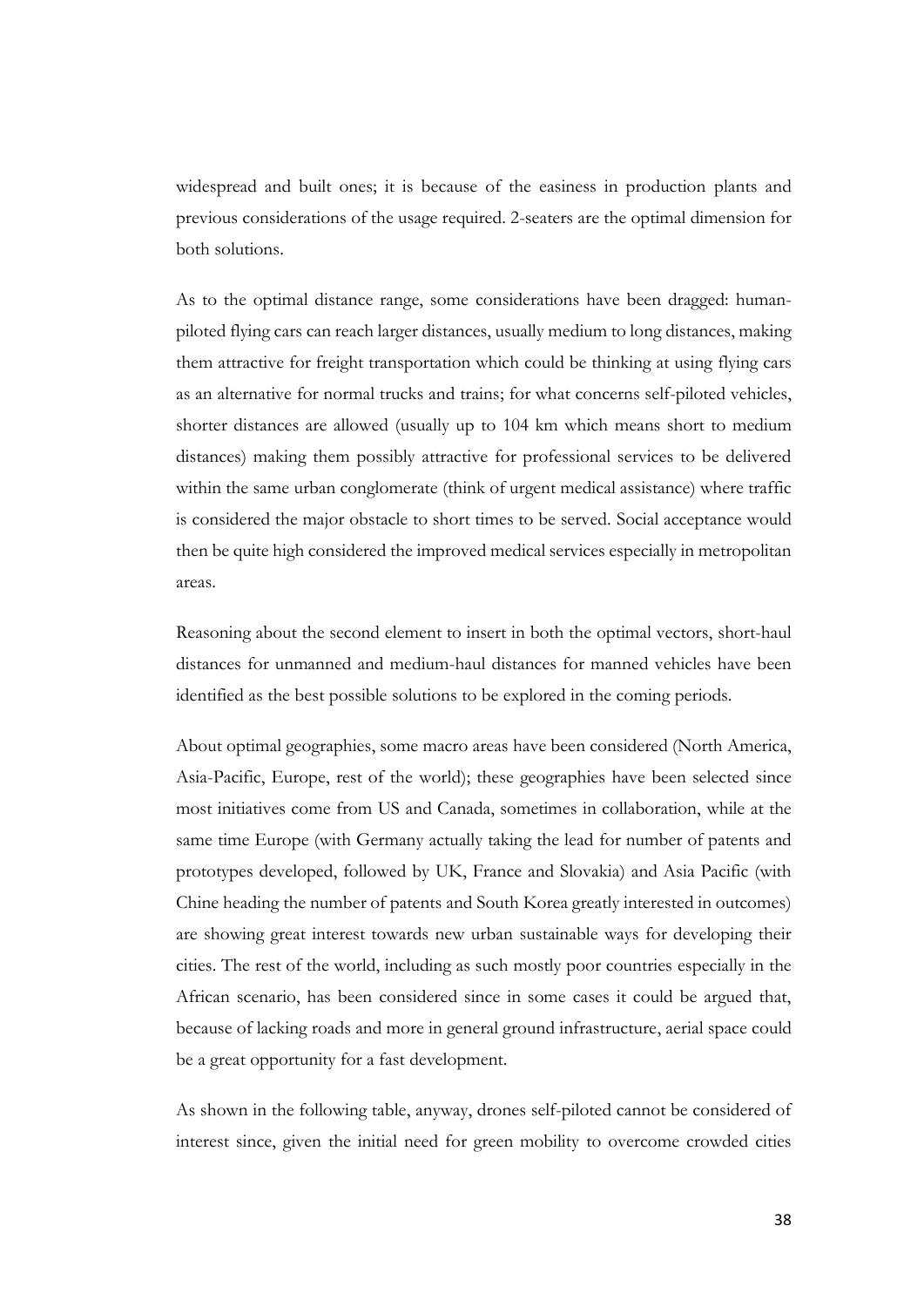issues, the major scope would not find any application (crowded cities are part of the developed world where the concern is higher).

In general, manned aerial vehicles, because in many cases present fixed or not fixed large wings, would be better suited for areas where large grounds are found like for example many suburbs and rural areas.

In order to find this technology interesting anyway, the high development costs should be dramatically dropped because resulting high purchasing costs would generally not be fitting people living in suburbs (reach people usually live in congested financial districts which are part of the city centers).

On the other hand, then, drones seem better fitting big conglomerates where spaces for cars are going to be continuously decreased and large spaces are usually not applicable and if the possibility exists, cycling ways and pedestrian ways are nowadays taking the lead in urban projects.

For the optimal vectors, anyway, North America and Asia-Pacific can be considered the most interested areas for flying cars developments, for both manned and unmanned vehicles.

While a commonly accepted statistic regarding flights is that airplanes are the most safe way to commute and to travel, more than cars and trains, many people refuse to fly for many weird but comprehensible reasons like the fact that, while on the airplane, we lack control and find ourselves at the mercy of pilots that we do not even know or see during the flight time, or the frightening common fear of heights, or past bad experiences of flight crashes we heard of on social media and on television which do increase human unwillingness to fly, or simply the fact that we cannot see what is under us. This last factor could be slightly improved when talking about unmanned passenger drones since they are allowed to fly in the near ground space as shown before in figure 1. on the contrary of human-piloted flying cars which should be allowed in high altitude space, then persisting the fear of altitude and impossibility for the sight.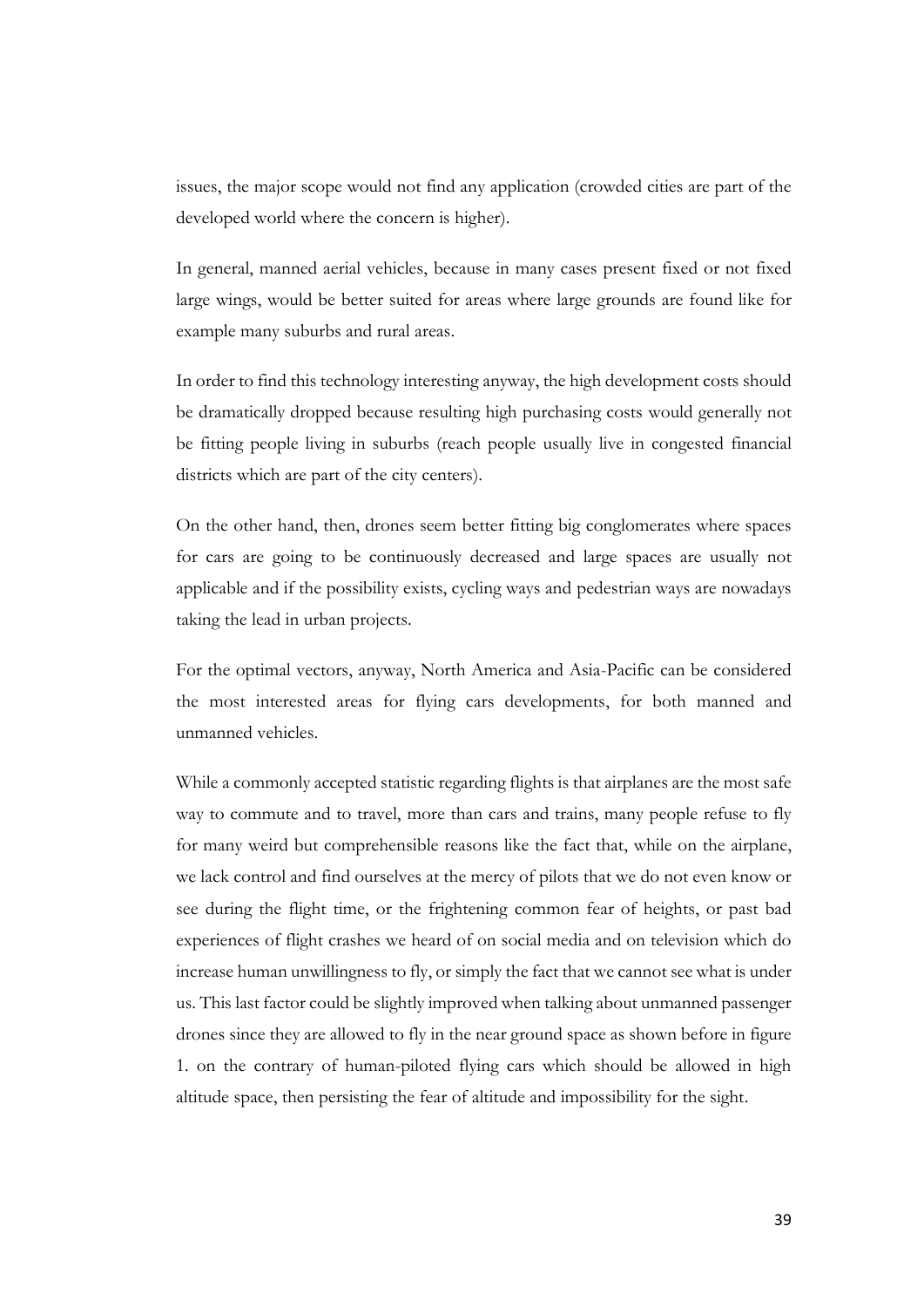In general, anyway, it should be considered as positive the fact that manned flying cars are allowed in high altitudes since noise related pollution and disturbance for humans is reduced at minimum; also ethical issues could be easily overcome since there would not be any disturbance to ecosystems (and related problems previously signaled), no invasion of human privacy would be of concern and no environmental pollution would be an issue seen that for the scope of this analysis only fully electric vehicles have been analyzed because of their vast majority presence in flying cars initiatives.

With regards to the optimal vectors, the last element can then be inserted; for manned vehicles this element is represented by medium altitude while for unmanned vehicles the optimal element is the low altitude.

At this point of the work, it is possible to write the optimal vectors for the technologies of interest, which will be then analyzed from other points of view.

The optimal vectors, indicated as U for unmanned and M for manned are as follows:

 $U =$  (short-haul, 2-seaters, North America and Asia-Pacific, low altitude) M = (medium-haul, 2-seaters, North American and Asia Pacific, medium altitude).

After reaching this result, the first 2 steps of the model can be considered concluded. Below it is possible to see the tables that summarize the comments and the analysis beforehand drafted.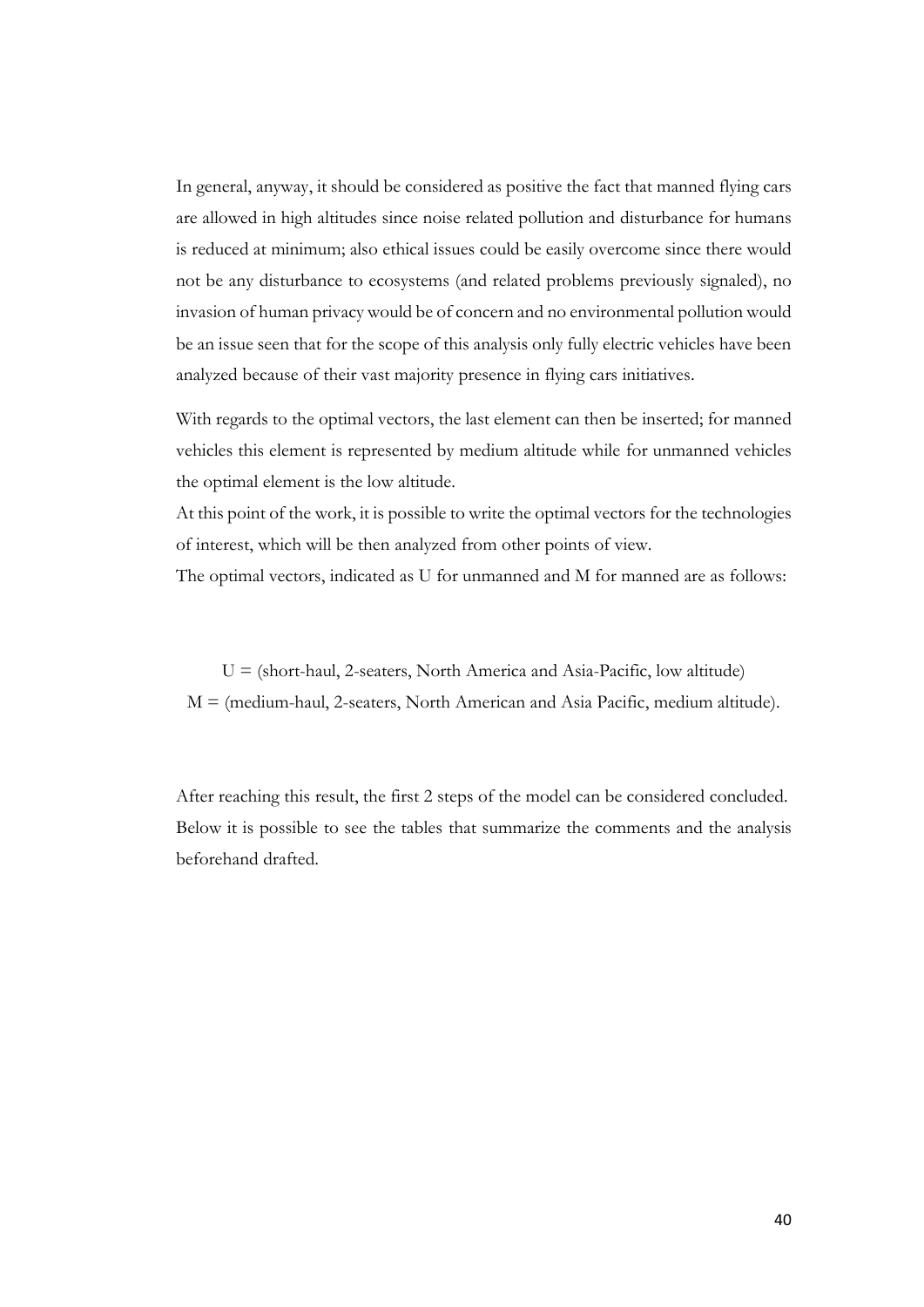|                                 | <b>HUMAN-PILOTED</b>                                                                                                                                                                                                                                                                                                        |                                                                                                                                                                                                                                 |  |  |
|---------------------------------|-----------------------------------------------------------------------------------------------------------------------------------------------------------------------------------------------------------------------------------------------------------------------------------------------------------------------------|---------------------------------------------------------------------------------------------------------------------------------------------------------------------------------------------------------------------------------|--|--|
|                                 | Pros                                                                                                                                                                                                                                                                                                                        | Cons                                                                                                                                                                                                                            |  |  |
| <b>CAPACITY</b>                 | There are some prototypes 4-seaters, 5 and 7 seaters letting<br>us imagine there could be room for a possible increases in the<br>number of passengers allowed                                                                                                                                                              | Most piloted flying cars present a capacity of 1 or 2 seats in<br>many cases including one pilot and one passenger making it<br>difficult to think about widespread commercial use                                              |  |  |
| <b>DISTANCE</b><br><b>RANGE</b> | between 80km and 322km (medium to long distances):<br>Manned flying cars can cover large areas and can be on air<br>much more time with respect to a drone.                                                                                                                                                                 | medium to long ranges require higher robustness for weather<br>conditions and better cyber systems that require higher<br>manufacturing costs with respect to drones                                                            |  |  |
| <b>GEOGRAPHY</b>                | Manned cars are better suited for large grounds to allow cars<br>with large wings. Suburbs would reasonably take the lead but<br>at the same time the huge costs imply an high-end target that<br>in most cases lives in crowded financial districts. Reduction in<br>costs may change the target and boost the development | Piloted aerial vehicles seem better suited for large ground<br>spaces where there is more room for manual involvement and<br>aircraft space as such leaving a remote possibility for<br>deployments in urban areas              |  |  |
| <b>AIR SPACE</b>                | Human piloted aerial vehicles along with those addicted to taxi<br>services might use medium aerial space, below 600m                                                                                                                                                                                                       | low visibility of the ground is commonly considered one of the<br>most impacting reasons for which many people do not like to<br>fly with actual airplanes. With human-piloted vehicles, these<br>issues would still be present |  |  |

*Tab. 6. Human-piloted table*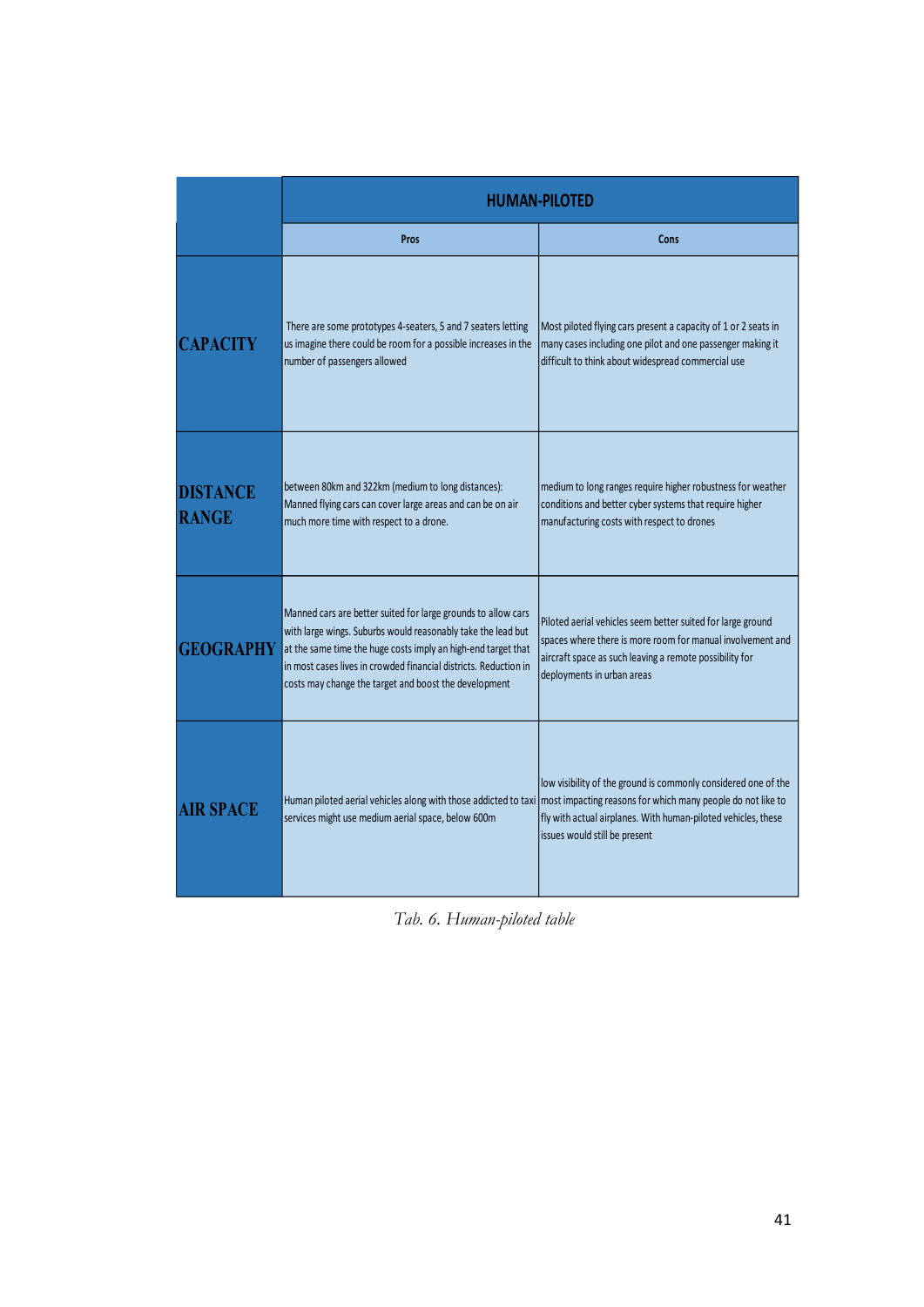|                       | <b>SELF-PILOTED</b>                                                                                                                                                                                                                                                                                                     |                                                                                                                                                                                                                                                                                                       |  |  |
|-----------------------|-------------------------------------------------------------------------------------------------------------------------------------------------------------------------------------------------------------------------------------------------------------------------------------------------------------------------|-------------------------------------------------------------------------------------------------------------------------------------------------------------------------------------------------------------------------------------------------------------------------------------------------------|--|--|
|                       | Pros                                                                                                                                                                                                                                                                                                                    | Cons                                                                                                                                                                                                                                                                                                  |  |  |
| <b>CAPACITY</b>       | reduced capacity actually used and explored allowes<br>drones to be lightweight and as such of great use for<br>professional purposes that require short ranges and<br>easy delivery to people living in crowded cities                                                                                                 | Most passenger drones are typically developed to carry just<br>2 passengers. Flying taxi companies are just stuck to this<br>reduced capacity which can represent a limit for increasing<br>profits. Intercity and airport shuffles can reach 3 and 4<br><b>seats</b>                                 |  |  |
| <b>DISTANCE RANGE</b> | short ranges reached are preferred for urban purposes<br>like in the case of professional services with high<br>priority that require lightweight and just a few km to<br>cover                                                                                                                                         | up to 104km (short to medium distances). Freight flying<br>cars may bridge the market gap between the traditional<br>land freight transportation systems and the limited freight<br>delivery offered by drones                                                                                        |  |  |
| <b>GEOGRAPHY</b>      | Drones are better suited in small areas and remote<br>locations hard to fly. This is a typical situation that<br>includes big cities like in the case of North America<br>and Asia Pacific, main candidates for this kind of<br>technology. Congested cities can have a better impact<br>by the use of passenger drones | poor regions should find low interest into deploying self-<br>piloted flying cars seen that urban congested areas are<br>typical of North America and Asia-Pacific areas. As such<br>SP cannot be considered a social boosting development<br>means for poor countries lacking ground infrastructures |  |  |
| <b>AIR SPACE</b>      | low altitude for which passenger drones are built<br>would allow greater visibility and as such increase the<br>number of people willing to fly for normal<br>commutation                                                                                                                                               | The operational air space for vehicles addressed to<br>commerical use like taxis service would have an aerial space<br>low which means around less than 200m.                                                                                                                                         |  |  |

*Tab. 7. Self-piloted table*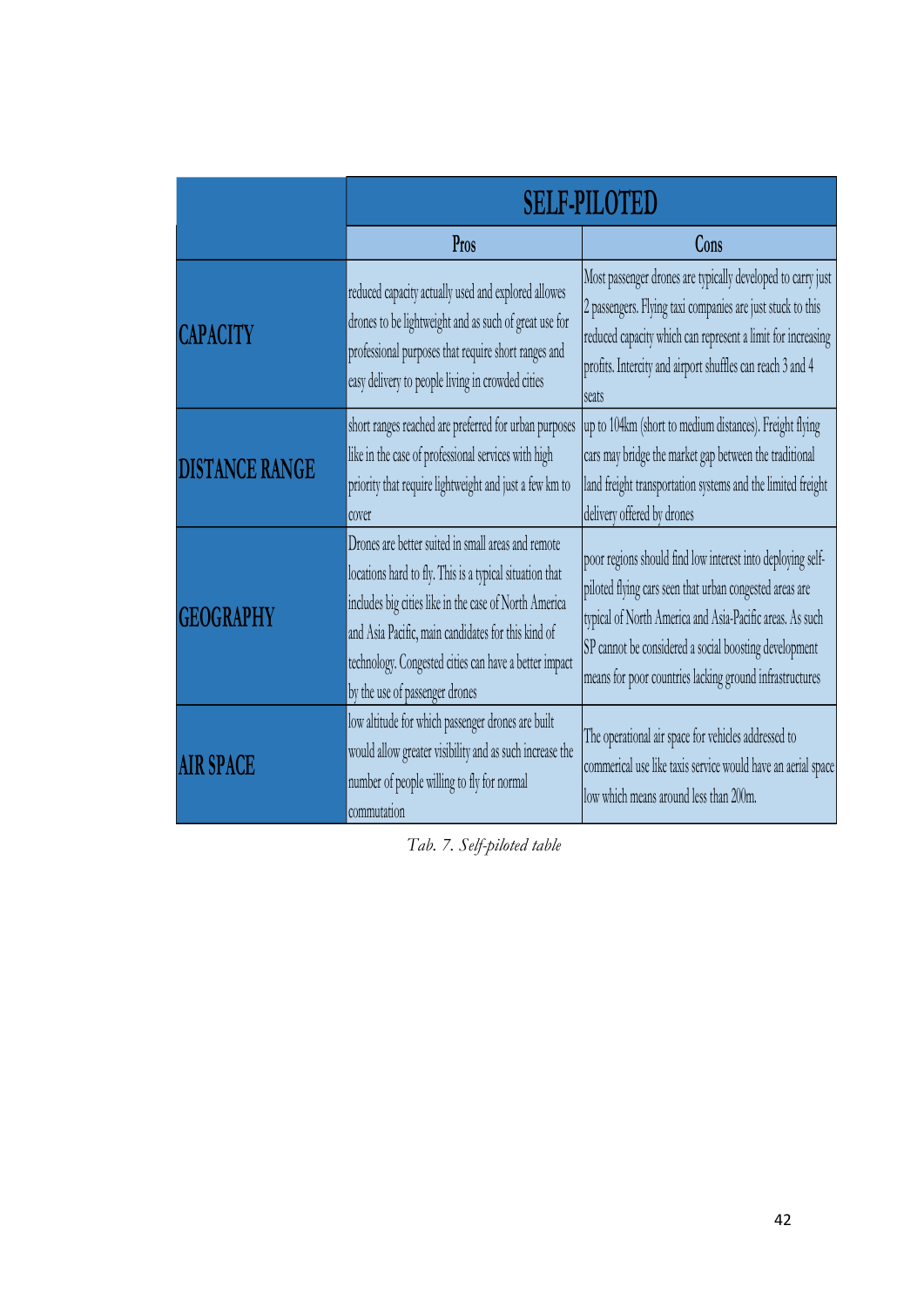The third step of the model can be approached by starting from some considerations with regards to the possible applications and as such the possible industries and markets that may have the need for flying cars.

In order to have a commercial positive outcome, flying cars transportation systems should be designed thinking at their ability to relieve the pressure caused by traffic and congested urban conglomerates also considering the rapid growth faced by global demographic levels.

Human and freight transportation systems are as such the main categories for flying cars, which can be reformulated as public and individual markets. Reduction in transportation costs and reduced pressure on ground infrastructures should ultimately have them in mind as beneficiaries.

Moreover, it is important to talk about in which modalities flying cars will be brought to the markets; we could define two main modes of operational behaviors that are the public transportation mode and the specific transportation mode.

The first one as easily understandable, concerns the integration with the other main public transportation systems, that means integration with underground and on the ground means like buses, trains and subways. This integration, adding the third layer which is the aerial one, should face many issues since political agendas, real estate interests, overload of works to take care, conflicts with preexisting transportation systems and at the same time public utility.

The latter concerns professional areas that could find great interest in flying cars developments. We could imagine deployments with regards to police services like patrol, general monitoring for detecting anomalies and being a deterrent for some to act in certain behaviors; deployments in medical services or firefighting services; at the same time tourism could be an optimal deployment like also ground infrastructure aerial inspection, streets mapping. In general, many on-demand queries could find a great solution thanks to flying cars or passenger drones[25].

Other key problems for large scale operations will be described and analyzed.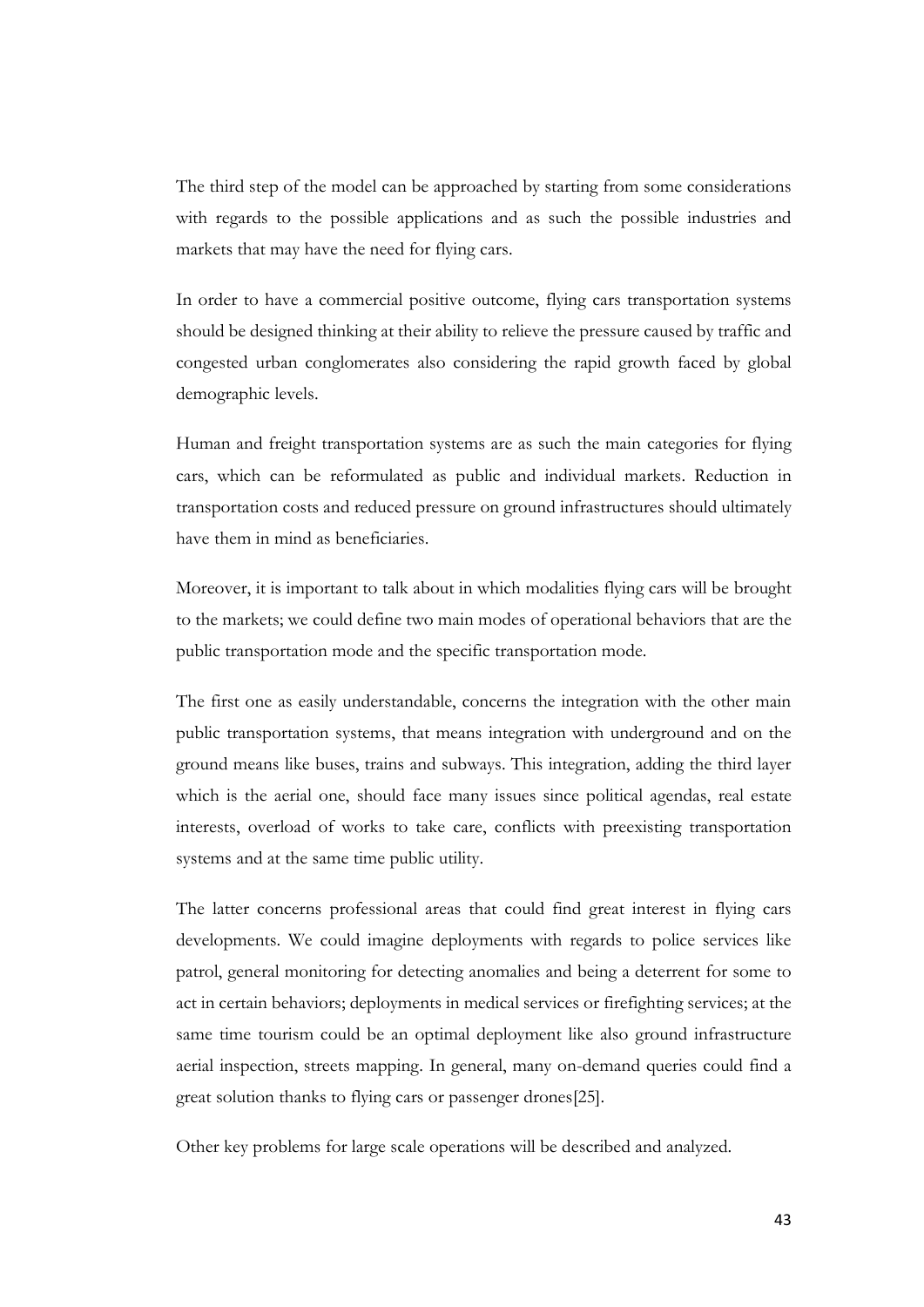As it happens for normal streets cars, the paths where flying cars can transit should be accurately analyzed and made clear to people; pre-established paths occur to be planned and the notorious American agency for the space (NASA) is trying to find solutions to what seem the greatest issue behind a real deployment of flying cars.

Because no traffic lights or new aerial streets can be built, other kinds of systems should be identified. Already existing technologies like Wi-Fi and GPS (global positioning system) can be deployed and even improved in their efficacy with the constituency of external control centers possible to be put on the roofs of normal city buildings which can elaborate thousands of navigation algorithms at the same time and are able to give in real time to everyone, while flying with a car, the exact position of other obstacles in a 3D space, given that cars may fly in a certain vertical aerial range and not only on a two-dimensional plane.

Some issues regard the path planning; in particular we may find two different kind of trajectories that should be paid attention to, and these are the fixed trajectories and the dynamic trajectories.

The first ones should be thought about as the already existing dedicated paths for buses and taxes, which are free to go where yellow strips are colored horizontally. In the air, this issue should be addressed for example by instructing all people willing to fly with a car that in some areas they have the precedence. Also, regarding take-off and landing sites, sound pollution and possible safety issues must be analyzed before deciding where to allow cars to stay.

The dynamic trajectories, and as such the adaptive path planning, are those trajectories that should be "freer" in order to address their primary purpose that is the shortdistance flight like for example in case of medical aid needed in crowded areas where even short distances can become a hell.

Another point to take into consideration is the one of the support facilities, essential for the maintenance of a good level of services delivery; those are the takeoff and landing sites, all maintenance and related facilities and all kinds of communication systems with the ground.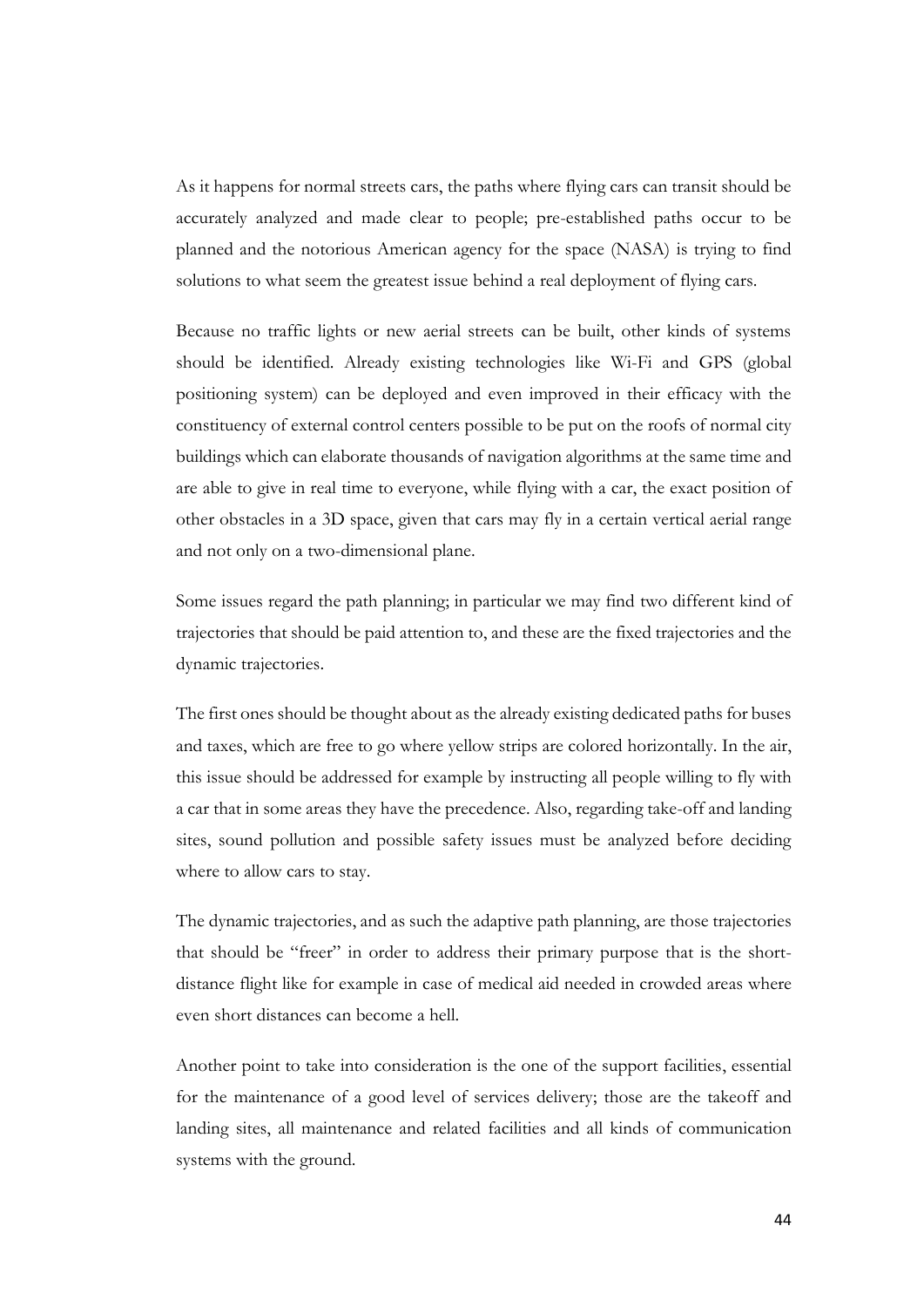The last ones connect servers storing every kind of information with all flying cars and the centers of control, the control signal systems through previous trajectory planning, allow an efficient organization throughout the flying time for all car providers to better profiting from the flights, indeed for example a good organization could allow many take-off and landing sites to be well equipped with sanitary instruments and medical stuff in case there has been any accident close to the site; additionally control signal systems can be enough for avoiding that too many aerial vehicles are in the air at the same moment in the same area so avoiding crowds; also reduction of consumed energy would be a result of good working control signal systems like also improved customer experiences.

As per the TOL sites, they should be initially found where rich people could find an interest in using them like financial districts and as such passenger drones seem to be better aligned for growing the market with respect to piloted cars with large fixed wings and other stops could be for example where areas of interest are like where hospitals are or great banks and schools are or where other kinds of transports have their stops (like at interchange with subways and buses stops) and as such, to improve initial profits, premium fees for rich people should be an interesting way to make money; once the service is able to reach an higher scale of users, commercial markets can be developed.

Storage and maintenance facilities are usually of two kinds: specialized and temporary. With that said, the first one concerns sites that must be in charge of maintain the flying cars for every need they could have, from simple refueling to any breakage that might happen in the day-by-day use. The second one refers to small areas that are able to accept just some cars, for a short time, to give the cars what they need for running a little bit more till they are brought to a specific site or anyway till they are completely maintained. These temporary sites should be looked at as we use normal gas stations around the cities, but with more functions able to make a flying car run even in case of communication systems or data communication systems not working; also cleaning of seats, normal refueling, places to eat, offices, rest rooms and other related stuff should be included[25].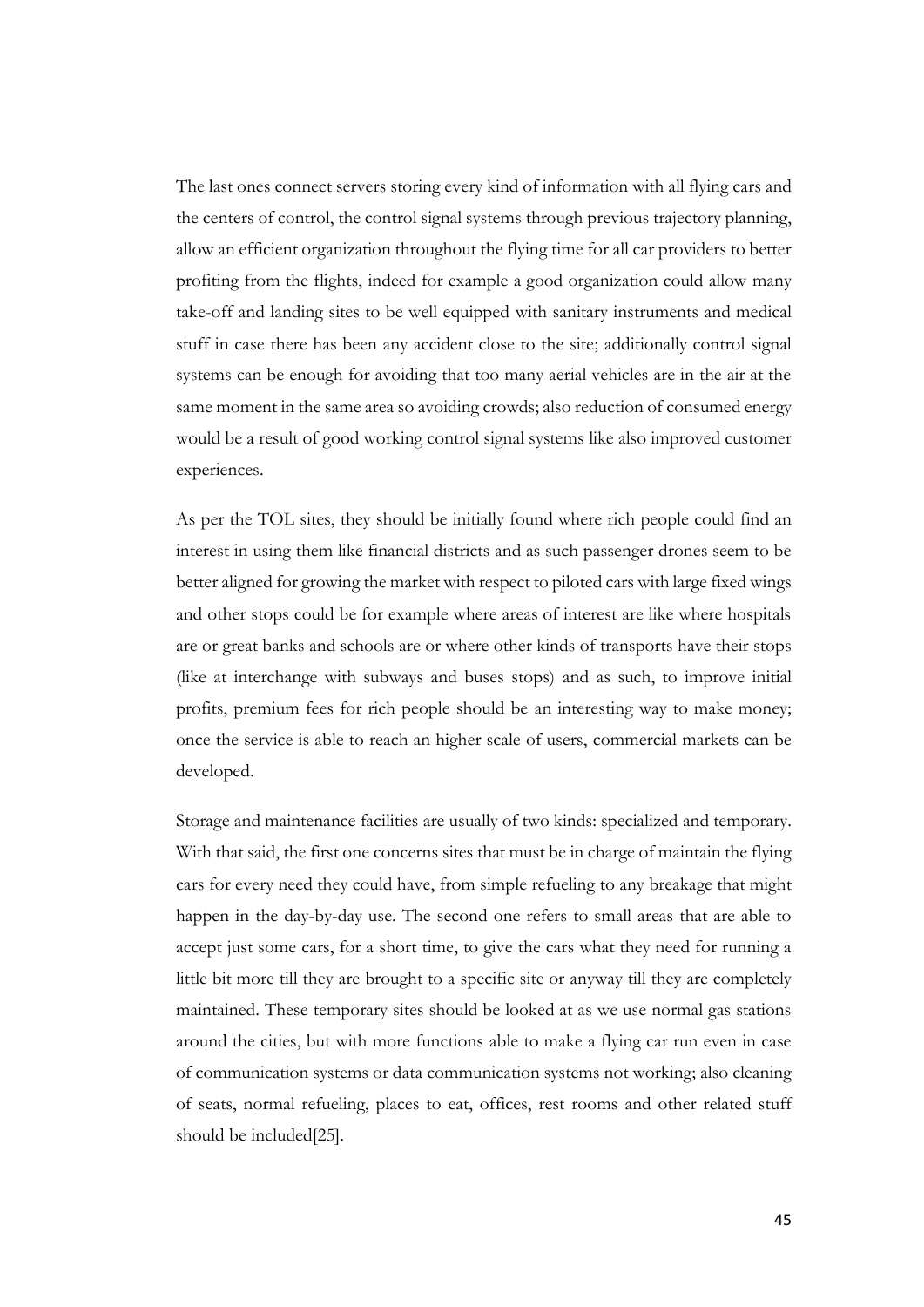Safety issues comprehend a wide range of things, from safety for the passengers related to protection from bad weather conditions like it is for normal cars in case for example of hail and showers, environmental safety and security of the systems behind the correct working of the car.

When it comes to thinking at passengers safety, one obvious thing to catch is that like for normal buses, cars and trains, an aerial vehicle could take fire because of engines failure or because of any kind of breakage; a vehicle could also just stop in the air like normal cars sometimes stop because of various kinds of failures; it is something that can happen and as such safety systems for passengers in the air should be thought like also mechanical systems that could protect people on the ground in case of pieces falling from the sky. Many architectural challenges are nowadays in front of engineers and general designers.

Threats could come from possible collision that should be addressed like nowadays normal airplanes do, with warnings of detection of other vehicles in the same space area and also it should exist some ground-based traffic control system.

Commercial issues are another point: too high manufacturing costs are actually posing a wall to scale but at the same time new technologies, new materials like the new composites go into a new direction also for appreciable reduction of costs.

At least in the near future pilots need to in a sufficient number seen that many flying cars are based upon the human-piloted technologies but also pilots are needed for emergency situations even on the ground; pilots wages are normally higher than those of delivery hires and taxi drivers, as such costs of work are high too.

Issuing licenses could also be a major impacting factor binding the commercialization of flying cars seen that flying licenses should comprehend tests for flying in many different situations, alike normal driving licenses, more affordable from an economic and a practical point of view.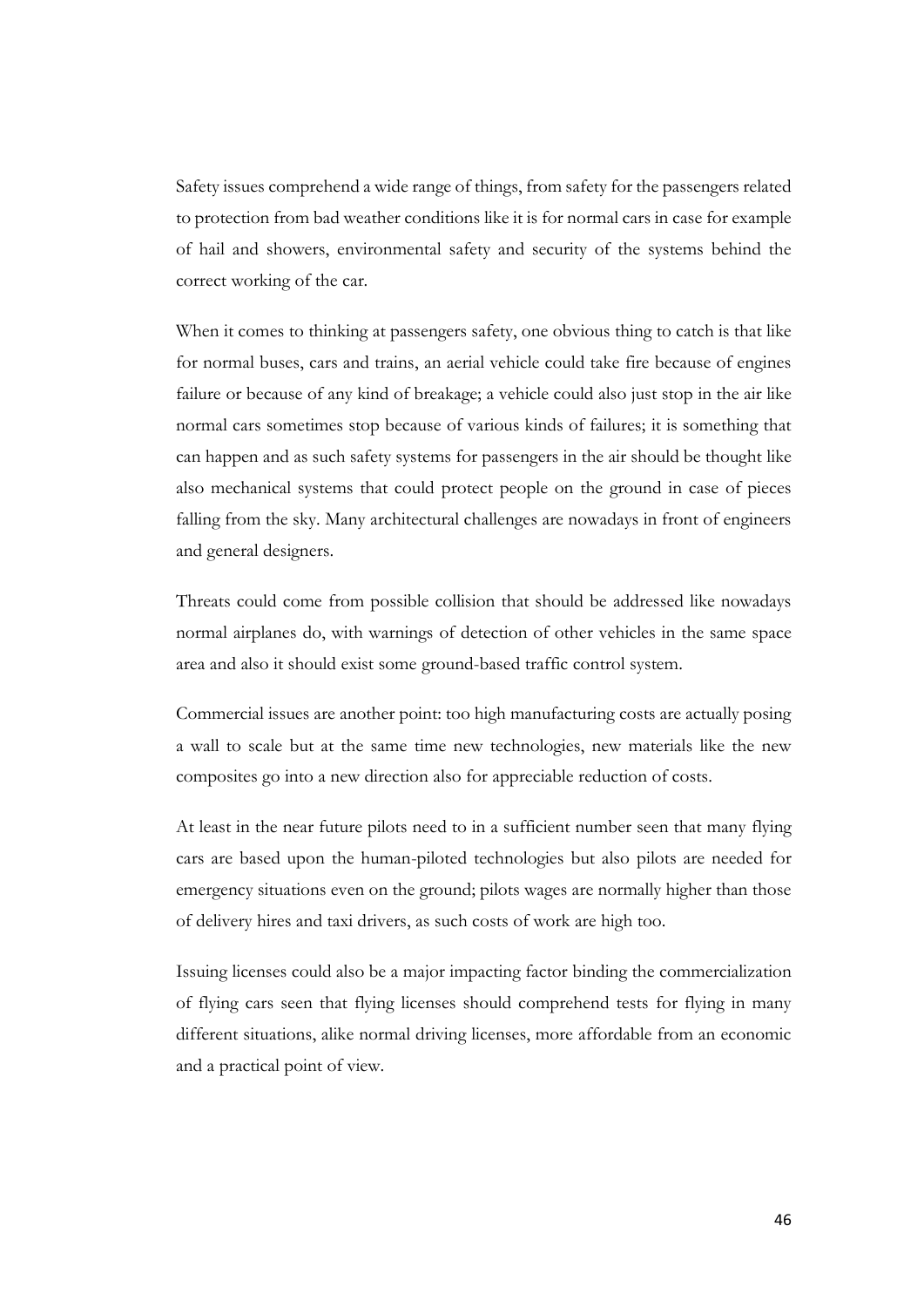Environmental issues are related to pollution and to what concerns noise pollution that may cause ecosystems disturbance of birds but also of ground animals. Restricted areas could be a solution.

Human privacy could be invaded by a large and uncontrolled use of flying cars; a reasonable solution should be again given by flying bans for some areas over exposed.

The third step of the model begins with finding main industries that could find some kind of interest into using, better deploy and develop flying cars.

Four main industries have been selected:

- a. Military
- b. Private
- c. Commercial
- d. Professional

The commercial sector is the one that could be represented by more subsectors but for the scope of this thesis work, just two categories have been selected: the normal B2C and the B2C for sharing.

The first one concerns what we commonly refer to with deliveries: when customers order stuff of any kind, trucks or trains or vans could not be used anymore giving space to flying cars which should reduce times and people involved, in the case of drones, and as such reduce costs.

B2C for sharing should be used instead of normal car sharing schemes, which are anyway used for distances that the customer looks at as feasible, not too long and not too costly, showing then a first but big problem for a large deployment in this subsector.

In the case of professional use, the flying cars would be used for emergency purposes like medical services or the already stated police services or fire extinguishing services, in order to reduce intervention time, increase social enthusiasm and improve general welfare.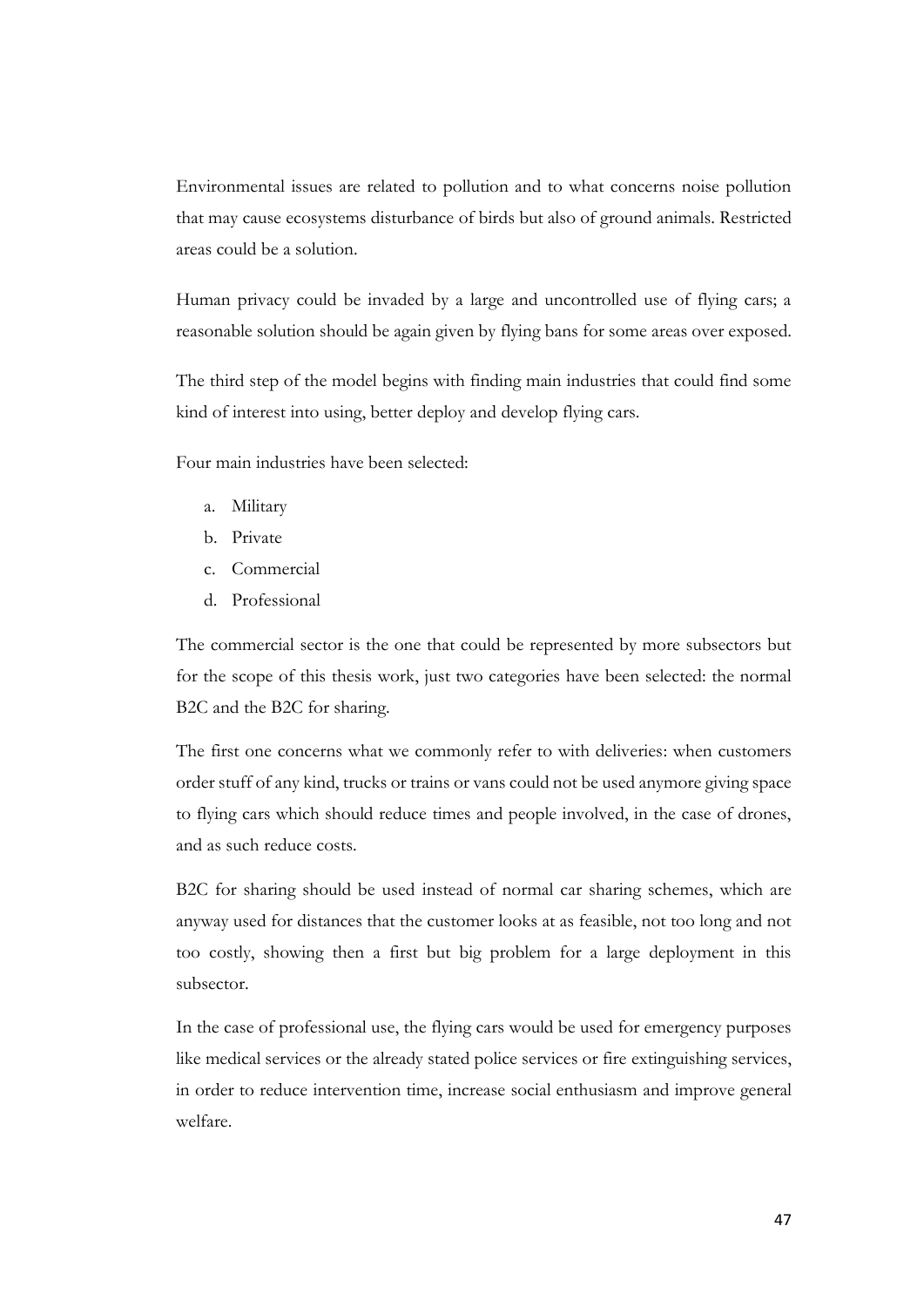Considering four parameters for each of these industries or market segments has been the second point for the construction of an evaluation matrix: cost, security&safety, environment and social acceptance can be considered major parameters that change their value in relation to a particular market proposition.

|                     | INDUSTRY - MARKET SEGMENT-                            | <b>PARAMETERS</b><br>$\bar{\mathbf{v}}$          |
|---------------------|-------------------------------------------------------|--------------------------------------------------|
|                     |                                                       |                                                  |
| <b>MILITARY</b>     |                                                       | <b>COST</b>                                      |
|                     |                                                       | <b>SECURITY&amp;SAFETY</b>                       |
|                     |                                                       | <b>ENVIRONMENT</b>                               |
|                     |                                                       | <b>SOCIAL ACCEPTANCE</b>                         |
| <b>PRIVATE</b>      |                                                       | <b>COST</b>                                      |
|                     |                                                       |                                                  |
|                     |                                                       | <b>SECURITY&amp;SAFETY</b><br><b>ENVIRONMENT</b> |
|                     |                                                       | <b>SOCIAL ACCEPTANCE</b>                         |
|                     |                                                       |                                                  |
| <b>COMMERICIAL</b>  | B2C                                                   | <b>COST</b>                                      |
|                     |                                                       | <b>SECURITY&amp;SAFETY</b>                       |
|                     |                                                       | <b>ENVIRONMENT</b>                               |
|                     |                                                       | <b>SOCIAL ACCEPTANCE</b>                         |
|                     | <b>B2C FOR SHARING</b>                                | <b>COST</b>                                      |
|                     |                                                       | <b>SECURITY&amp;SAFETY</b><br><b>ENVIRONMENT</b> |
|                     |                                                       | <b>SOCIAL ACCEPTANCE</b>                         |
|                     |                                                       |                                                  |
| <b>PROFESSIONAL</b> | <b>FIREFIGHTING, POLICE</b><br><b>AND MADICAL AID</b> |                                                  |
|                     | <b>SERVICES</b>                                       | <b>COST</b>                                      |
|                     |                                                       | <b>SECURITY&amp;SAFETY</b><br><b>ENVIRONMENT</b> |
|                     |                                                       | <b>SOCIAL ACCEPTANCE</b>                         |
|                     |                                                       |                                                  |

*Tab. 8. Industries of interest, market segments and parameters of evaluation*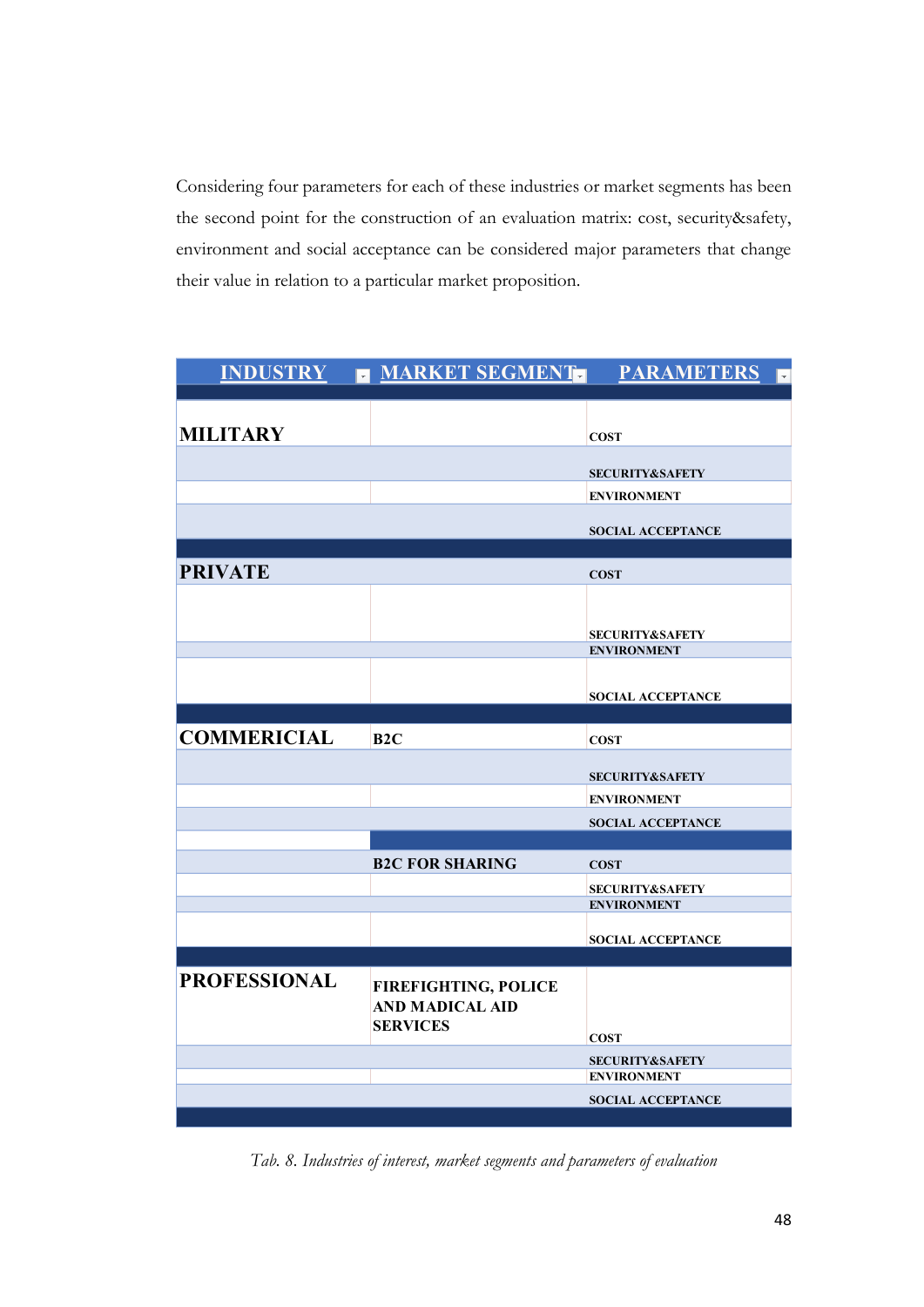Weights from 1 to 5 can be assigned to them for each market scenario; some considerations have been drafted for each parameter in every market outlook allowing to put numbers as a result.

| <b>INDUSTRY</b>     | <b>MARKET SEGMENT</b>                          | <b>PARAMETERS</b>          | <b>COMMENTS ABOUT PARAMETERS</b>                                                                                                                                                                                                                                                                                                                                                                                                                                                                                       | <b>WEIGHT</b> |
|---------------------|------------------------------------------------|----------------------------|------------------------------------------------------------------------------------------------------------------------------------------------------------------------------------------------------------------------------------------------------------------------------------------------------------------------------------------------------------------------------------------------------------------------------------------------------------------------------------------------------------------------|---------------|
| <b>MILITARY</b>     |                                                | COST                       | high movefortering production angle for a sermal sempore might browsed by the sertainty of<br>kapeer witing to pay for the product. The wititary wedge was be used freed as a wajor wedge able to<br>about the production expanity of wavefactoring firms.                                                                                                                                                                                                                                                             | 3             |
|                     |                                                |                            | araarily innore 200 of yrral inperlaner for the nilliary order: in 2000 of 10.000, the possibility for<br>aghee intension feam the enemy was lead to damperous situations. Safety innue in alon a major<br>                                                                                                                                                                                                                                                                                                            | 5             |
|                     |                                                | <b>SECURITT&amp;SAFETT</b> |                                                                                                                                                                                                                                                                                                                                                                                                                                                                                                                        |               |
|                     |                                                | ENVIRONMENT                | the expiramental inner should get be annotheed as of major poperty area that poetrally war areas<br>auf fee fean anise pollolino. Elentein enginen sogusquhanld gasesatee s eednalina of anise<br>$-11 - 12 - 1$                                                                                                                                                                                                                                                                                                       | 2             |
|                     |                                                | <b>SOCIAL ACCEPTANCE</b>   | Was selated which cand general tenhoringies are nonally heptocorel by officials for neureily<br>reasons, the modification that particular appellator in the ingeneral elimit aspects, are not<br>considered to be of major interest                                                                                                                                                                                                                                                                                    | 2             |
|                     |                                                |                            |                                                                                                                                                                                                                                                                                                                                                                                                                                                                                                                        |               |
| <b>PRIVATE</b>      |                                                | <b>COST</b>                | The aced for flying lineares and deining lineares may increase the princ of getting timences                                                                                                                                                                                                                                                                                                                                                                                                                           | 5.            |
|                     |                                                | <b>SECURITT&amp;SAFETT</b> | What if tandowers would like to present or impose their eights to safely and severily?Will it he<br>pannikle la nel enten tike the nu filg nune in neelain aeean and timen?Will ang utabeholdee tike<br>recordables of propis from a state area for able is known in a form and the state of the line of the line of the line of the relationship of the line of the line of the line of the line of the line of the line of the line<br>sassessees as and off? Ikilan://www.exeesseeseesel.com/eenerla/IN18334.kimil. | 5             |
|                     |                                                | <b>ENTIRONHENT</b>         | contrasported insurance for any case area the crocal developments of cleatein passer                                                                                                                                                                                                                                                                                                                                                                                                                                   | 5             |
|                     |                                                | <b>SOCIAL ACCEPTANCE</b>   | for a Defaille innight, tabing pilattean achinen han hero aboun to be anneptable when a flying<br>ackinte in able to being people to above as to the beauty like a normal nor unably movement."<br>populational tore from the important ulcon it comes to people thinking that many are faither<br>Eig above their heads with high for<br>possibilities.                                                                                                                                                               | 5             |
|                     |                                                |                            |                                                                                                                                                                                                                                                                                                                                                                                                                                                                                                                        |               |
| <b>COMMERICIAL</b>  | B2C                                            | <b>COST</b>                | Abant a D2C market, like tani neruinen ne delinery neruinen, the nunt may kennur tenn important.<br>aken it nomen to hiy nompanien offering those hinds of neruinen.                                                                                                                                                                                                                                                                                                                                                   | 4             |
|                     |                                                | <b>SECURITT&amp;SAFETT</b> | regulatory regimes should be a most before prejug as inserance in arcial DZC floats. As sook<br>eequisinen haseda ahaald fiind s aanpien sad aqalemsiin waq fae aequaining seeist lesffin aanleal.<br>which is aliff and aanpieled saqwheee (NASA peajenta aliff haae ta he aanpieled).                                                                                                                                                                                                                                | 5             |
|                     |                                                | <b>ENVIRONHENT</b>         | canticanary at all theory are not mader nonners for these previous an obscur by the central numbricatitity<br>diventions and relate by many announced to intervalse their market abares.                                                                                                                                                                                                                                                                                                                               | 4             |
|                     |                                                | <b>SOCIAL ACCEPTANCE</b>   | Figing teamsportation negotenes wight he a great way to obattenge the expent nongented uttien innoce.                                                                                                                                                                                                                                                                                                                                                                                                                  | 4             |
|                     |                                                |                            |                                                                                                                                                                                                                                                                                                                                                                                                                                                                                                                        |               |
|                     |                                                |                            |                                                                                                                                                                                                                                                                                                                                                                                                                                                                                                                        |               |
|                     | <b>B2C FOR SHARING</b>                         | COST                       | the anal fac flying orbinles should not be of great importance since it is amortized once time.<br>headair of the hastacan model.                                                                                                                                                                                                                                                                                                                                                                                      | 3             |
|                     |                                                | <b>SECURITT&amp;SAFETT</b> | uafely innuen are lhe major unuvero, an undi, areial leaffin unuleulu and eeyolalinnu are a hiy<br>inner which will be found in the long case.                                                                                                                                                                                                                                                                                                                                                                         | 5             |
|                     |                                                | <b>ENTIRONMENT</b>         | enniennmental nuotainakility in of yeest impoetanue fue numpanien to esine their machet okace                                                                                                                                                                                                                                                                                                                                                                                                                          | 4             |
|                     |                                                | <b>SOCIAL ACCEPTANCE</b>   | flying leannpoelalinn okacing nyolemu might he a geeal way lo okallenge hig nilico leaffin innocu.                                                                                                                                                                                                                                                                                                                                                                                                                     |               |
|                     |                                                |                            |                                                                                                                                                                                                                                                                                                                                                                                                                                                                                                                        |               |
| <b>PROFESSIONAL</b> | <b>FIREFIGHTING, POLICE</b><br>AND MADICAL AID |                            | aaal zaarplzaar woold he higher oere lhzl lhe it should he lhe poblic orator to heze the aasta; zad<br>annuideeed the ennouncin agaten eepesting themaetuen thenagh the gesen, bensame the anning gesen<br>باحده ومازمون وبالمستبطا والملاحق والمسالحين<br>a lagama dhe nga gagagan na harda bayan da marka a shekara ta marka a shekara                                                                                                                                                                               | 3             |

|              | <b>B2C FOR SHARING</b>                                            | COST                       | brosser of the bostores model                                                                                                                                                                                                                                                                                                                                           | -      |
|--------------|-------------------------------------------------------------------|----------------------------|-------------------------------------------------------------------------------------------------------------------------------------------------------------------------------------------------------------------------------------------------------------------------------------------------------------------------------------------------------------------------|--------|
|              |                                                                   | <b>SECURITT&amp;SAFETT</b> | aufely innoen are the major nonneen, an unab, areial teaffin nontento and eeyotations are a high<br>inner which will be found in the lang can.                                                                                                                                                                                                                          |        |
|              |                                                                   | <b>ENVIRONMENT</b>         | -enniennmental nuntainability in of yeest importance for nompanien to esige their market observ                                                                                                                                                                                                                                                                         |        |
|              |                                                                   | <b>SOCIAL ACCEPTANCE</b>   | Flying leannanelation abacing ngolemu might be a geeal wag to obattenge hig nitien leaf fin innoen.                                                                                                                                                                                                                                                                     |        |
| PROFESSIONAL | <b>FIREFIGHTING, POLICE</b><br>AND MADICAL AID<br><b>SERVICES</b> | COST                       | aaal saarplaaar waald he higher arra lhal lhe il ahaald he lhe pohlia aralar la hese lhe aaala; sad<br>annuideeed the ennounin agaten eepesting themaelaen thenagh the gesen, bensame the numing gesen-<br>are those following the cenemian periods, anemally goneraments lead to spend more to make a<br>Incornect of south and follow position consenioul parameters. | ٠<br>٥ |
|              |                                                                   | <b>SECURITT&amp;SAFETT</b> | an higher operd would allow police of finish to earlier occuiornand heller preformance. A flying<br>ambolance would be Easter eraching the sink, police sould Easter make operations and Eire Eighting.<br>useld increar intercepence times                                                                                                                             |        |
|              |                                                                   | <b>ENVIRONMENT</b>         | raairaaneedul inaar wux he aarraame hy clealein pawer impeaarmeals far achielen.                                                                                                                                                                                                                                                                                        |        |
|              |                                                                   | <b>SOCIAL ACCEPTANCE</b>   | anniel encodence would be almost loading over the imposed accuire with imposed times to appeale.                                                                                                                                                                                                                                                                        |        |
|              |                                                                   |                            |                                                                                                                                                                                                                                                                                                                                                                         |        |

*Tab. 9. Relative comments and considerations with weights*

Below, the comments drafted for all parameters and the related weights, given as results of the considerations made.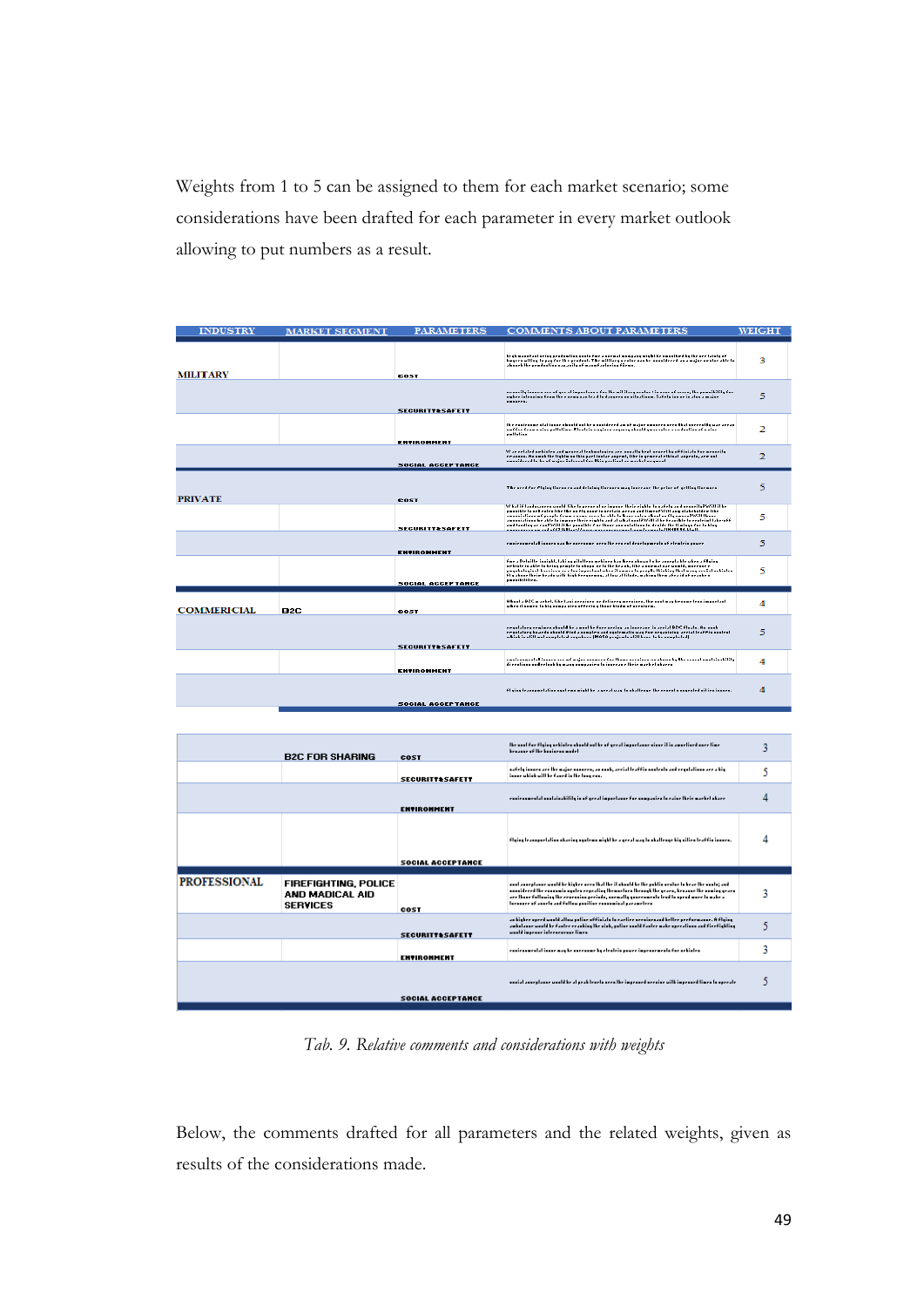| high manufacturing production costs for a normal company might be smoothed by the certainty of buyers wiling to pay<br>for the product. The military sector can be considered as a major sector able to absorb the production capacity of |  |
|-------------------------------------------------------------------------------------------------------------------------------------------------------------------------------------------------------------------------------------------|--|
| manufacturing firms.                                                                                                                                                                                                                      |  |
| security issues are of great importance for the military sector: in case of wars, the possibility for cyber intrusion from the                                                                                                            |  |
| enemy can lead to dangerous situations. Safety issue is also a major concern.                                                                                                                                                             |  |
| the environmental issue should not be considered as of major concern seen that currently war areas suffer from noise                                                                                                                      |  |
| pollution. Electric engines anyway should guarantee a reduction of noise pollution                                                                                                                                                        |  |
| War related vehicles and general technologies are usually kept secret by officials for security reasons. As such the                                                                                                                      |  |
| lights on this particular aspect, like in general ethical aspects, are not considered to be of major interest for this                                                                                                                    |  |
| particular market segment                                                                                                                                                                                                                 |  |



| The need for flying licenses and driving licenses may increase the price of getting<br>licenses                                                                                                                                                                                                                                                                                                                                                                                                                                                                                                     |  |
|-----------------------------------------------------------------------------------------------------------------------------------------------------------------------------------------------------------------------------------------------------------------------------------------------------------------------------------------------------------------------------------------------------------------------------------------------------------------------------------------------------------------------------------------------------------------------------------------------------|--|
| What if landowners would like to prevent or impose their rights to safety and security? Will it be<br>possible to set rules like the no fly zone in certain areas and times? Will any stakeholder like<br>associations of people from a same area be able to have rules about no fly zones? Will those<br>associations be able to impose their rights and at what cost? Will it be feasible to restrict take-off<br>and landing areas? Will it be possible for those associations to decide the timings for taking<br>passengers on and off? (https://www.everycrsreport.com/reports/IN10934.html). |  |
| environmental issues can be overcome seen the recent developments of electric<br>power                                                                                                                                                                                                                                                                                                                                                                                                                                                                                                              |  |
| for a Deloitte insight, taking pilotless vehices has been shown to be acceptable when a flying<br>vehicle is able to bring people to shops or to the beach, like a normal car would, moreover<br>psychological barriers are too important when it comes to people thinking that many aerial<br>vehicles fly above their heads with high frequency, at low altitude, making them afraid of<br>crashes possibilities.                                                                                                                                                                                 |  |

### *Tab. 11. Comments and weights for private*

| About a B2C market, like taxi services or delivery services, the cost may become less important when it comes to big<br>companies offering those kinds of services. |  |
|---------------------------------------------------------------------------------------------------------------------------------------------------------------------|--|
| regulatory regimes should be a must before seeing an increase in aerial B2C floats. As such regulatory boards should                                                |  |
| find a complex and systematic way for organizing aerial traffic control which is still not completed anywhere (NASA)                                                |  |
| projects still have to be completed)                                                                                                                                |  |
| environmental issues are of major concern for those services as shown by the recent sustainability directions undertook                                             |  |
| by many companies to increase their market shares                                                                                                                   |  |
| flying transportation systems might be a great way to challenge the recent congested cities issues.                                                                 |  |

## *Tab. 12. Comments and weights for commercial B2C*

| the cost for flying vehicles should not be of great importance since it is amortized over time because of the business       |  |
|------------------------------------------------------------------------------------------------------------------------------|--|
| model                                                                                                                        |  |
| safety issues are the major concern, as such, aerial traffic controls and regulations are a big issue which will be faced in |  |
| the long run.                                                                                                                |  |
| environmental sustainability is of great importance for companies to raise their market share                                |  |
| flying transportation sharing systems might be a great way to challenge big cities traffic issues.                           |  |

## *Tab. 13. Comments and weights for commercial B2C for sharing*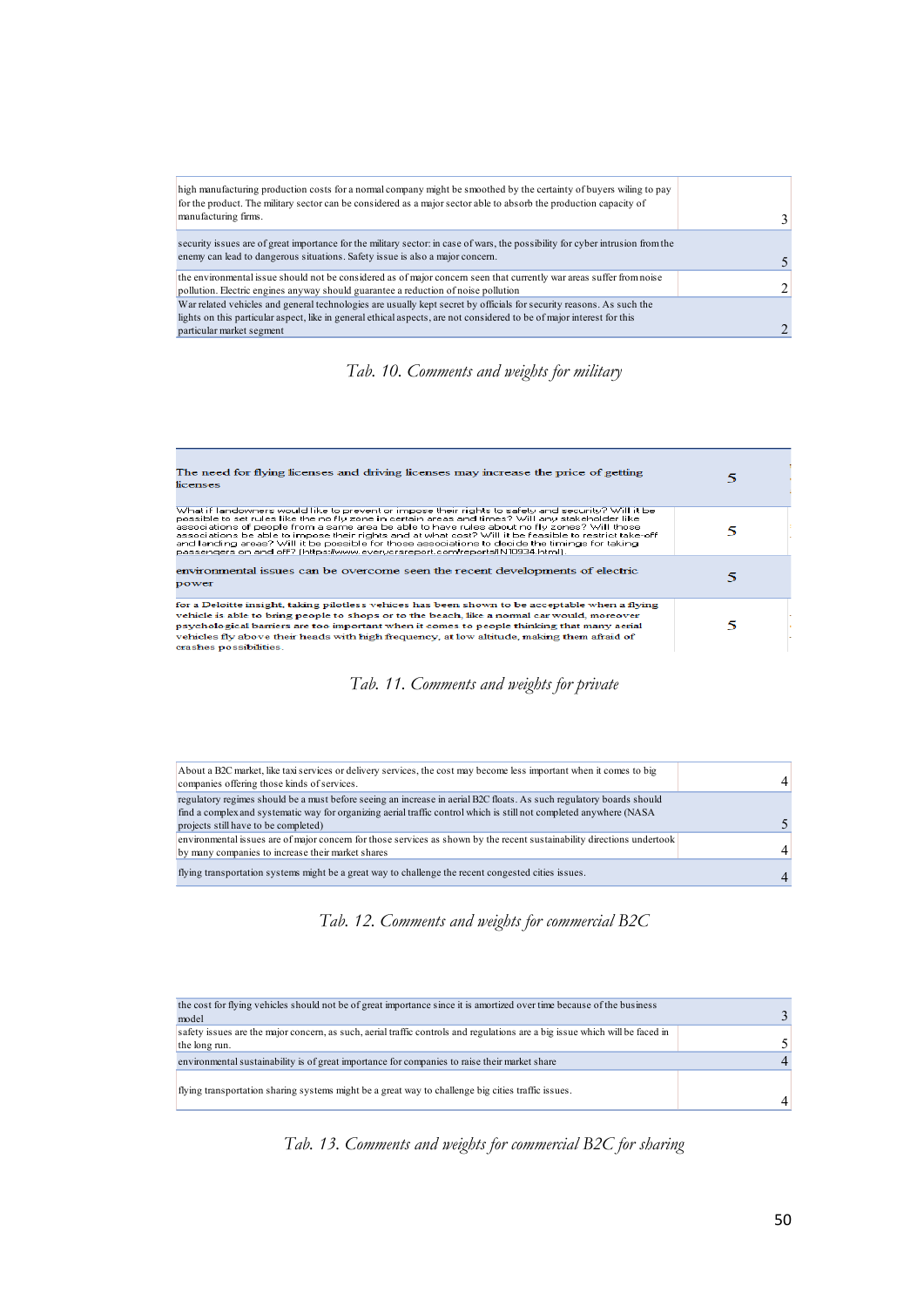| cost acceptance would be higher seen that the it should be the public sector to bear the costs; and considered the<br>economic cycles repeating themselves through the years, because the coming years are those following the recession<br>periods, normally governments tend to spend more to make a turnover of assets and follow positive economical<br>parameters |  |
|------------------------------------------------------------------------------------------------------------------------------------------------------------------------------------------------------------------------------------------------------------------------------------------------------------------------------------------------------------------------|--|
|                                                                                                                                                                                                                                                                                                                                                                        |  |
| an higher speed would allow police officials to earlier services and better performance. A flying ambulance would be<br>faster reaching the sick, police could faster make operations and firefighting would improve intervenence times                                                                                                                                |  |
| environmental issue may be overcome by electric power improvements for vehicles                                                                                                                                                                                                                                                                                        |  |
| social acceptance would be at peak levels seen the improved service with improved times to operate                                                                                                                                                                                                                                                                     |  |

*Tab. 14. Comments and weights for professional*

Once given the weights for all parameters in each case studio, the trends for each line have been analyzed: this means that each for each parameter, manned and unmanned flying cars (human-piloted and self-piloted) show trends which can suffer from modifications while the technologies evolve and are better deployed as such both the technology clusters will present values ranging from 1 to 5 as results of the commented trends. The consequence of this kind of analysis is evaluating the final scores for both as the product of their trends and the weights before given for each parameter in each case studio.

Making simple summations for each of the 2 technologies analyzed, 2 numbers will come out. Surely one will be higher, less or equal to the other showing a relative winner for a certain market segment or industry.

As shown in the following table, the unmanned kind, unproperly identified as flying cars but better addressed to as passenger drones, emerges as the most likely to be used in every single segment.

This result should not surprise given the above stated considerations about actual deployments and the usage modes that have been thoughts for them by regulatory institutions and product makers.

Passenger drones seem better equipped for addressing sustainability issues and in particular, congested cities issues.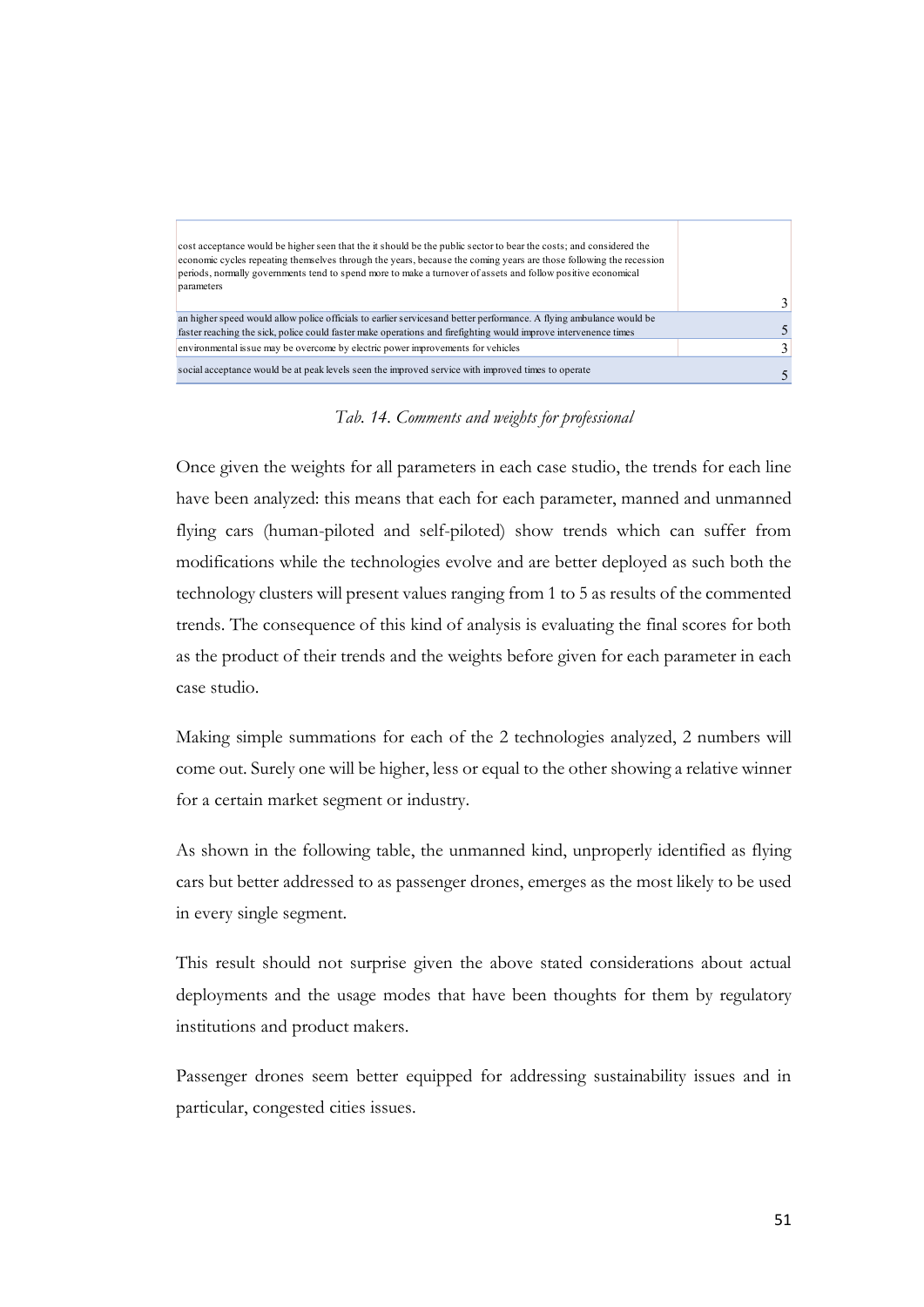Much of these results should be due to how passenger drones are produced: apart from the relative reduced costs with respect to human-piloted cars because of redeployments of already existing autonomous driving technologies which are fast reaching scales, they seem better addressed to the optimal vectors before considered, especially thinking at their deployment areas (urbanized North America and crowded Asia-Pacific cities, struggling with pollution issues) and their architecture, indeed most human piloted flying cars should present large wings just in some cases retractable but anyway cumbersome.

Below the tables beforehand commented.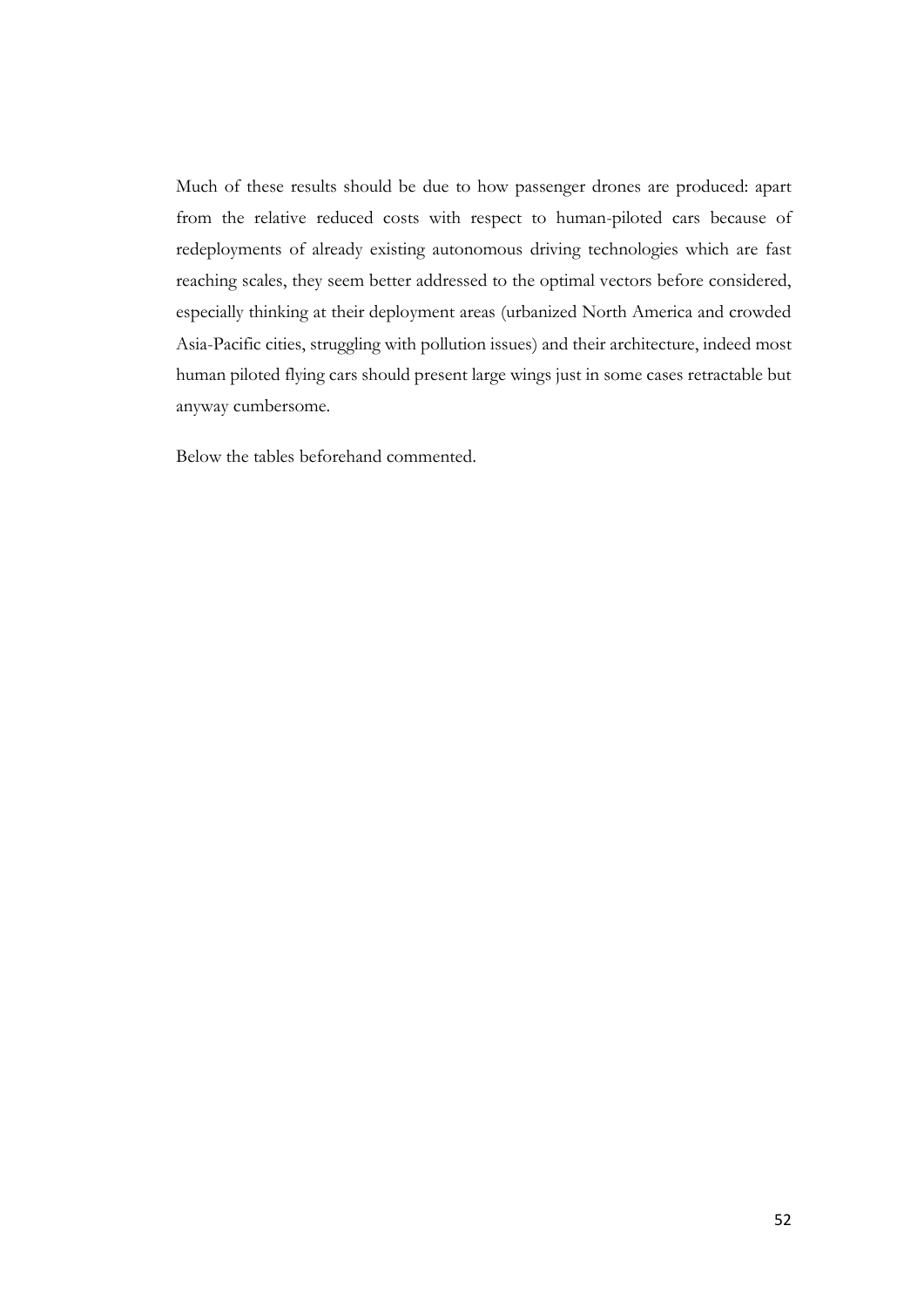| <b>TREND FOR MANNED AND UNMANNED</b>                                                                                                                                                                                                                                                                                                                                                                                                     | M              |                | $M$ -score | $\overline{U}$ – score | WINNER          |
|------------------------------------------------------------------------------------------------------------------------------------------------------------------------------------------------------------------------------------------------------------------------------------------------------------------------------------------------------------------------------------------------------------------------------------------|----------------|----------------|------------|------------------------|-----------------|
| Although a possible employment of flying cars in this sector, it seems that the military<br>sectors find drones a better fitting occasion in order to reduce soldiers on the grounds<br>while at the same time keeping control of war areas like if currently on the ground,<br>thanks to remote control technologies. The cost issue seems then to be better controlled<br>in the case of drones than in the case of manned flying cars | 2              | 5              | 6          | 15                     |                 |
| While for drones, safety and security standards can be always improved, for normal<br>piloted flying cars the issues remain unsolved seen the compromise of having light cars<br>able to fly and robust vehicles able to fight and be protected on the ground. Flying cars<br>do not seem to be the best feet from security standards point of view for the military<br>sector.                                                          | 2              | 5              | 10         | 25                     | <b>UNMANNED</b> |
| electic power performances encourage environmental sustainability for both final<br>technologies                                                                                                                                                                                                                                                                                                                                         | 4              | 4              | 8          | 8                      |                 |
| drones would be better approved seen the ultimate goal of reducing men on ground<br>levels                                                                                                                                                                                                                                                                                                                                               | 4              | $\overline{4}$ | 8          | 8                      |                 |
|                                                                                                                                                                                                                                                                                                                                                                                                                                          |                |                | 32         | 56                     |                 |
| this problem might be slightly overcome by unmanned technologies. At the same time<br>the cost for having a flying car is actually unfeasible on a large scale, like it is for<br>unmanned aerial vehicles.                                                                                                                                                                                                                              | $\mathbf{1}$   | $\mathbf{1}$   | 5          | 5                      |                 |
| safety levels would be especially enhanced by the eVTOL passenger drones<br>technology which are considered more secure and easier for human control                                                                                                                                                                                                                                                                                     | 3              | 4              | 15         | 20                     | <b>UNMANNED</b> |
| in any case better fitting the unmanned type seen that it is preferred for short distances                                                                                                                                                                                                                                                                                                                                               | 3              | 4              | 15         | 20                     |                 |
| An unmanned passenger drone is then seen as a better fitting way for the private use but<br>considering the above considerations, it is improbable for both manned and unmanned<br>vehicles to be ok for a successful market boom.                                                                                                                                                                                                       | 2              | 3              | 10         | 15                     |                 |
|                                                                                                                                                                                                                                                                                                                                                                                                                                          |                |                | 45         | 60                     |                 |
| It remains an issue anyway for both aerial types of vehicles. Unmanned aerial vehicles<br>should be better fitting anyway a business model based on cost reductions                                                                                                                                                                                                                                                                      | 2              | 3              | 8          | 12                     |                 |
| drones should be advantaged seen the easier maintenance with respect to manned<br>flying cars that still have problems regarding safety of the materials used and<br>appropriate security systems                                                                                                                                                                                                                                        | 2              | 2              | 10         | 10                     | <b>UNMANNED</b> |
| both vehicles should not present environmental issues seen electric power<br>advancements                                                                                                                                                                                                                                                                                                                                                | 4              | 4              | 16         | 16                     |                 |
| In this case, the unmanned aerial vehicles, because better fitting crowded cities<br>environments, are better suited for becoming the new way of offering B2C services                                                                                                                                                                                                                                                                   | 3              | 4              | 12         | 16                     |                 |
|                                                                                                                                                                                                                                                                                                                                                                                                                                          |                |                | 46         | 54                     |                 |
| the cost should be addressed to drones                                                                                                                                                                                                                                                                                                                                                                                                   | 2              | 3              | 6          | 9                      |                 |
| for both vehicles environmental problems should not be of concern                                                                                                                                                                                                                                                                                                                                                                        | 2              | 3              | 10         | 15                     |                 |
| for both vehicles there should not be environmental issues not addressed by both<br>technologies                                                                                                                                                                                                                                                                                                                                         | $\overline{4}$ | $\overline{4}$ | 16         | 16                     | <b>UNMANNED</b> |
| In this case, the unmanned aerial vehicles, because better fitting crowded cities<br>environments, are better suited for becoming the new way of offering B2C services but<br>license issuance problem remains something not allowing a soon explosion of the<br>market                                                                                                                                                                  | 3              | 4              | 12         | 16                     |                 |
|                                                                                                                                                                                                                                                                                                                                                                                                                                          |                |                | 44         | 56                     |                 |
| drones are better aligned for the purpose of reducing transportation costs for<br>professional services and for reducing the time to patients                                                                                                                                                                                                                                                                                            | 1              | 3              | 3          | 9                      |                 |
| drone technologies would be better fitting speed needs                                                                                                                                                                                                                                                                                                                                                                                   | 1              | 4              | 5          | 20                     | <b>UNMANNED</b> |
| environmental issues shoud not be of concern for none of the technologies                                                                                                                                                                                                                                                                                                                                                                | 4              | 4              | 12         | 12                     |                 |
| both vehicles would see high social acceptance but drones would not see that high<br>acceptance seen that the necessity for having professionals managing their services<br>could be considered a must                                                                                                                                                                                                                                   | 5              | 4              | 25         | 20                     |                 |
|                                                                                                                                                                                                                                                                                                                                                                                                                                          |                |                | 45         | 61                     |                 |

*Tab. 15. Trends, scores and winners*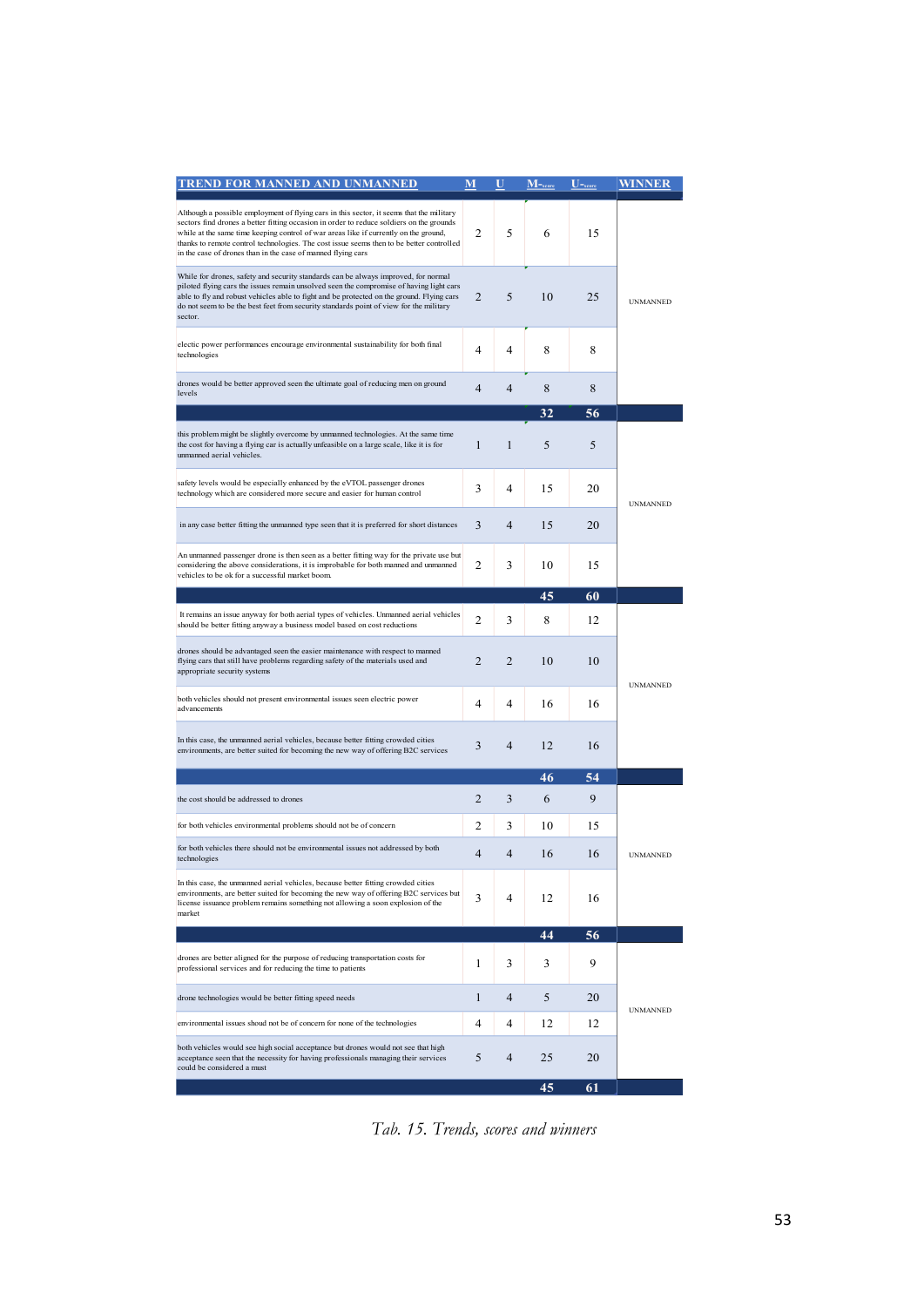

*Tab. 16. Trends, scores and winner for military*



*Tab. 17. Trends, scores and winner for private*



*Tab. 18. Trends, scores and winner for commercial B2C*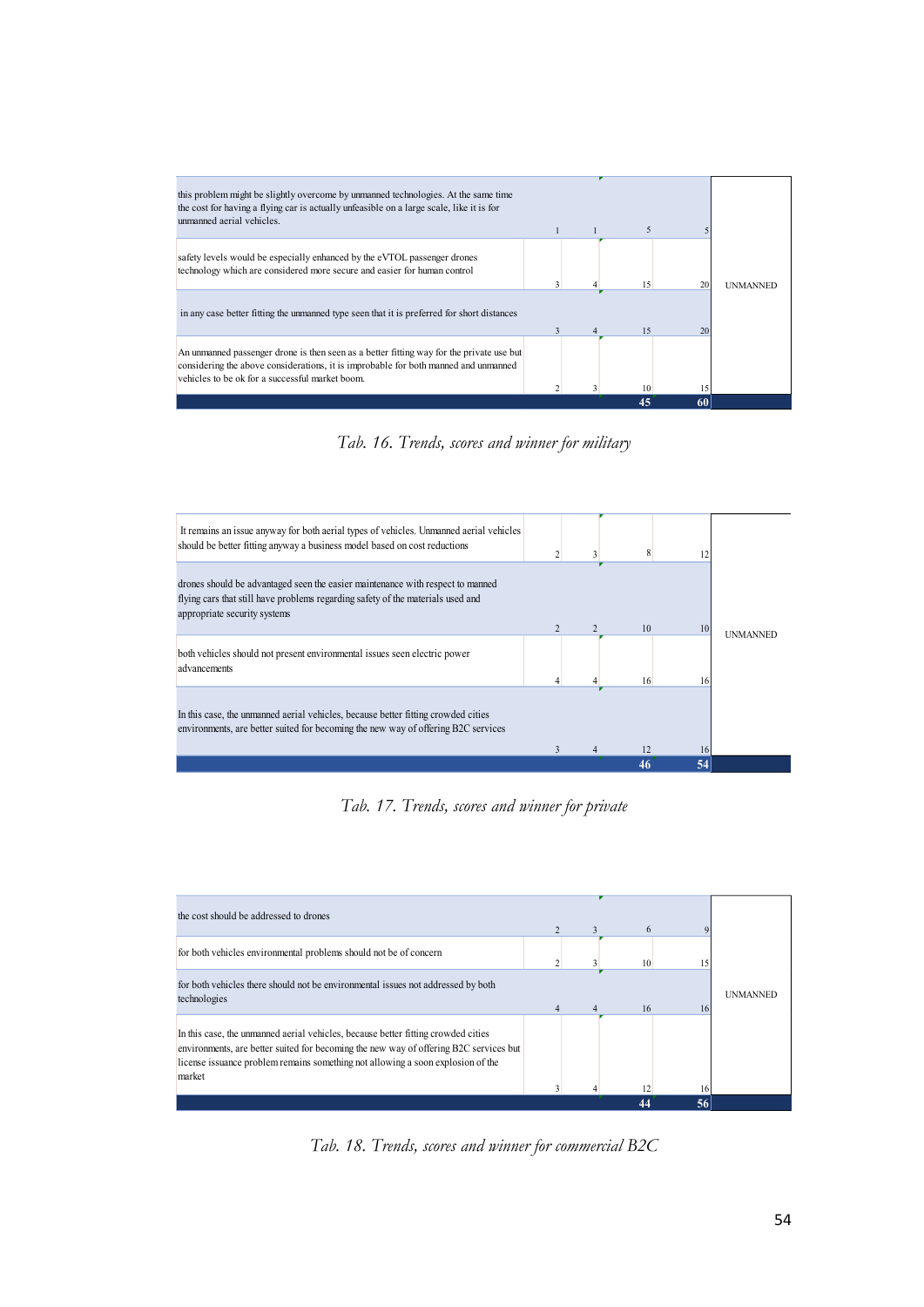

*Tab. 19. Trends, scores and winner for commercial B2C for sharing*



*Tab. 20. Trends, scores and winner for commercial professional*

Further analyses should be made with regards to market dimensions.

Availability of data regarding dimensions have been difficult to find because of small data sets comprehensively showing all possible markets involved in possible technology deployments.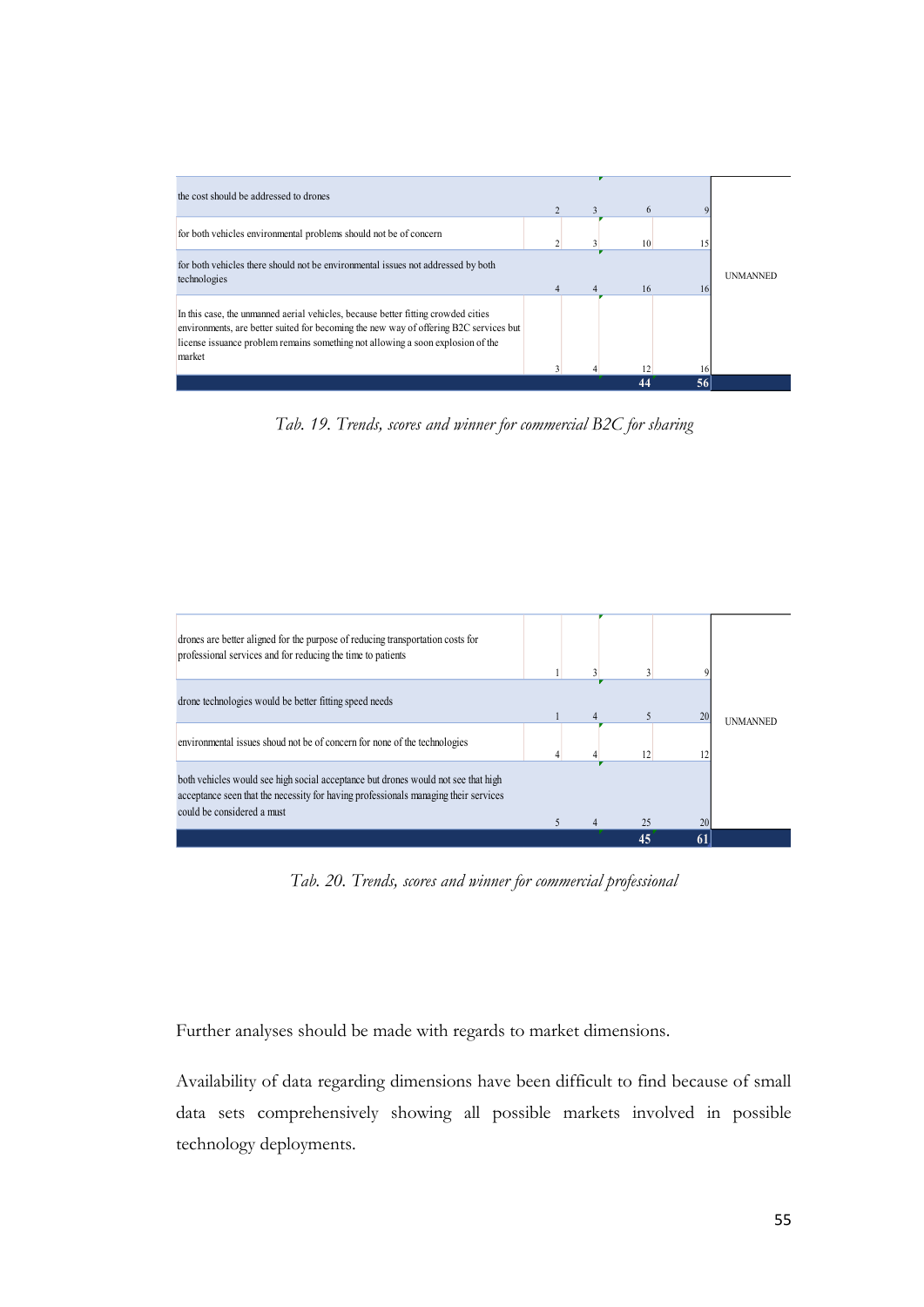It was anyway possible to draft data about markets of interests in the U; it can be considered a good approach for defining quantitatively dimensions able to give some ideas about what the future could be like.

Normal transportation systems for each sector of interest can be given approximate numbers not so far from reality; it has emerged that in the military sector for the US, all trucks, airplanes, drones, cars employed used during one year in war conditions like it has been in the recent years amount to approximately 0.73 billion USD.

With regards to military deployments, another kind of analysis has been conducted because different sources show that research and development money spent related to finding new sustainable ways for conducting wars and general defense inside the country are considerably higher with respect to commercial and institutional funds and investments. As such it should be worth of note that 57.69 billion USD are yearly spent for new findings, of which a high percentage is mainly related to transportation issues (almost 20 billion USD, which means about 33% of the expenditure). This high number related to future developments should be considered as an important factor potentially able to give a boost for deployments of flying cars in the military environments.

Same kind of analysis has been conducted for the private sector in US. Acquiring cars for private use in US amounts to almost 65 billion USD.

For commerce B2C, meaning assets bought by taxi service companies and similar or buses bought by travel companies, in US the market amounts to almost 19 billion USD.

For B2C for sharing, meaning all cars and scooters rented by share companies (mainly situated in big cities and metropolitan areas), the US market amounts to 49 billion USD.

For professional use, mainly related to state owned assets or anyway state regulated companies in charge of medical, police and firefighting services, data seem just a small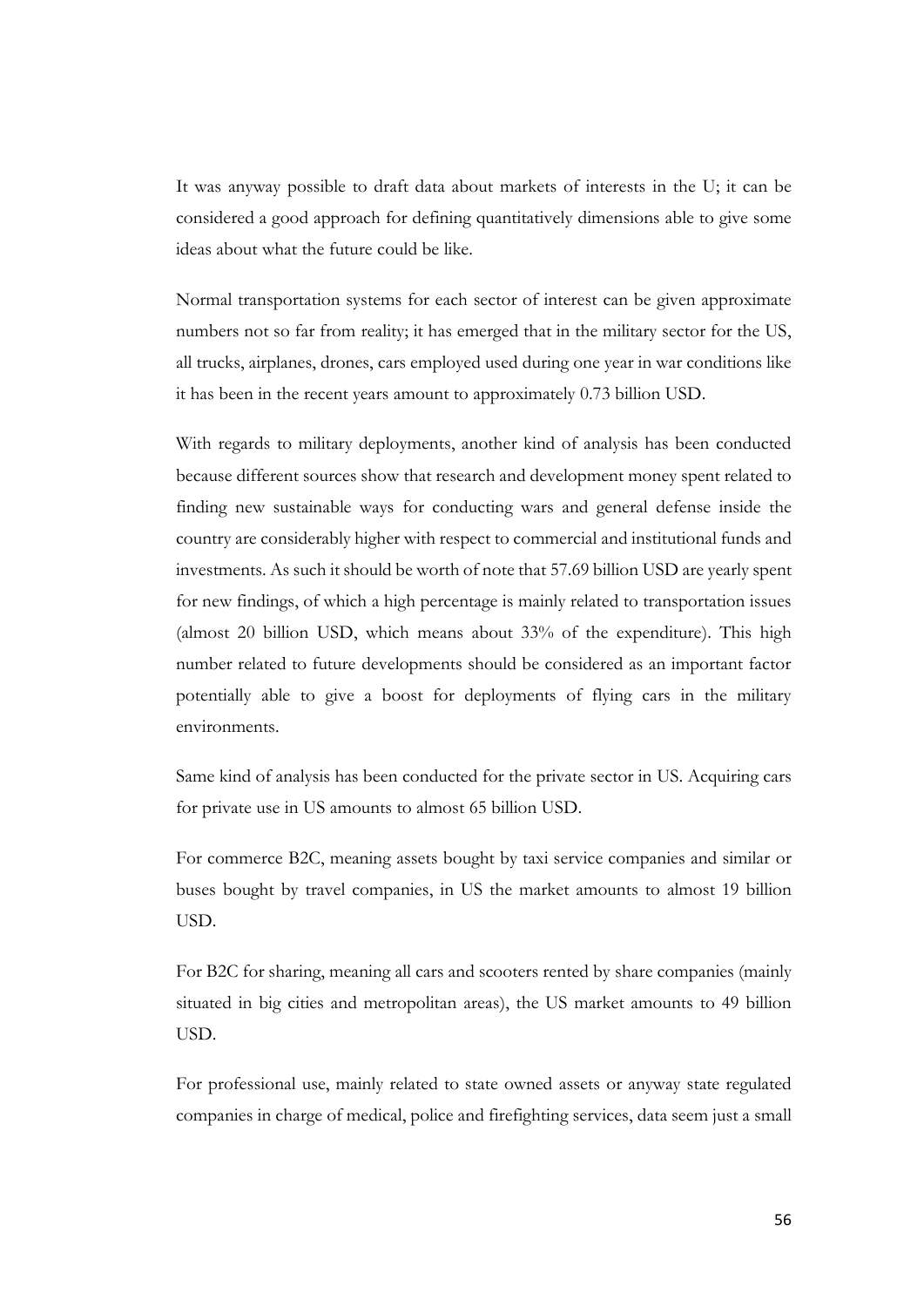fraction of public expenditure and in general seem to insignificant with respect to the other industries and market segments.

Below the data founded:

| <b>SECTOR</b>                                                                      | <b>MARKET VALUE</b> |
|------------------------------------------------------------------------------------|---------------------|
| <b>US military</b>                                                                 | 0,73                |
| Private                                                                            | 64,43               |
| <b>Commerce B2C</b>                                                                | 18,17               |
| <b>Commerce B2C sharing</b>                                                        | 49                  |
| <b>Professional</b>                                                                | Irr                 |
| 1. Irr: irilevant<br>2. R&D US military: 57.69<br>3. Transport R&D military: 19.23 |                     |
|                                                                                    |                     |

*Tab. 21. Data about market dimensions in US*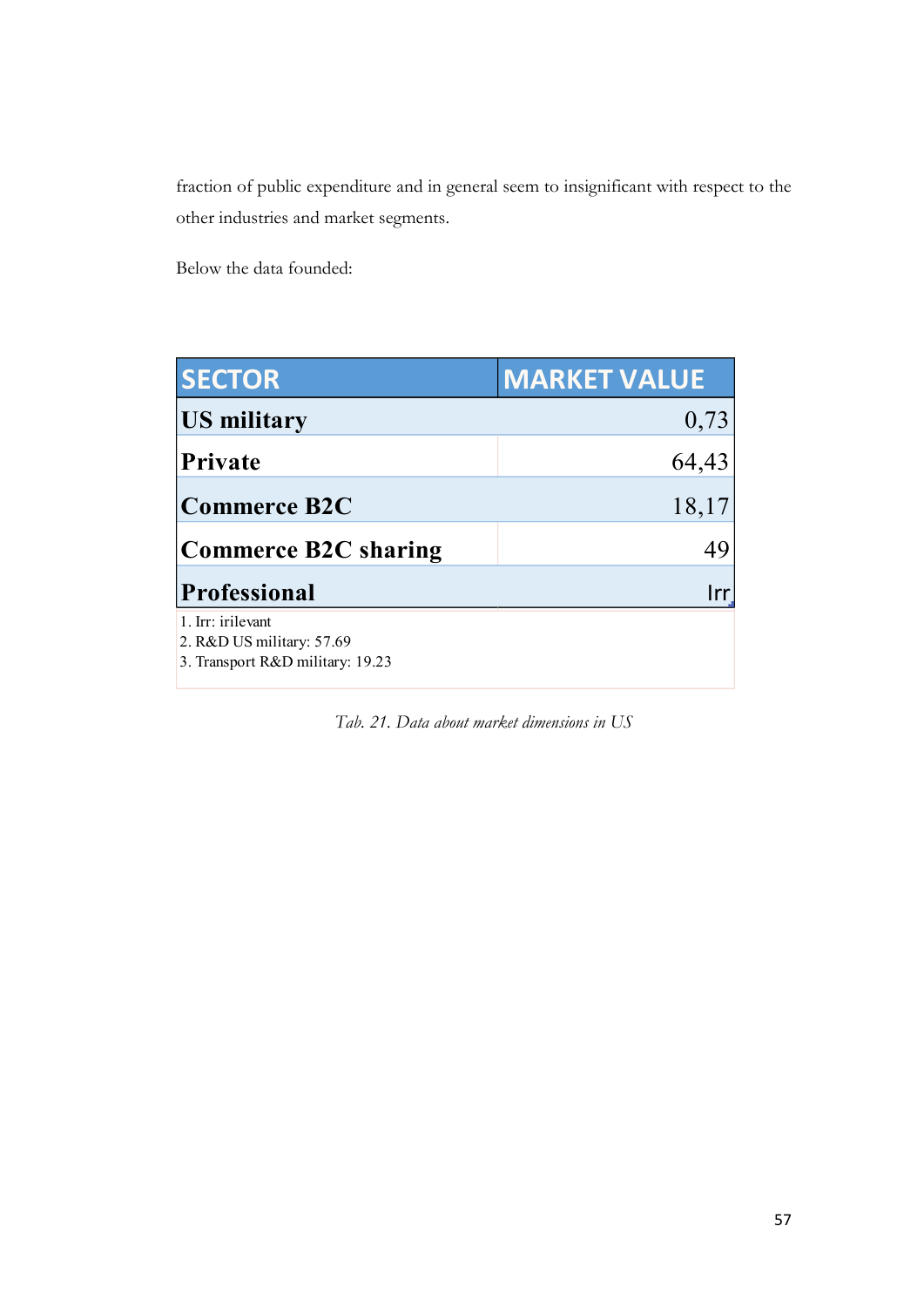#### <span id="page-57-0"></span>**3.1.2 Results of the analysis**

As a first impact, the private sector is the one that actually dominates the insight. It is followed by distance by commerce B2C and commerce B2C for sharing while military and professional, state-oriented, seem to be far away from a large deployment of the new technologies.

Numerical data in the table anyway do not consider which is the expenditure made per capita: they are just sizing industries and markets not considering how much is spent per person, then missing a fundamental aspect which is the one about market saturation, even if a niche market.

Previous data instead were suggesting that a well-defined set of basic technologies and/or architectural components can be defined. It concerns the capacity they could deploy which is mainly going towards a common standard which should be the 2 seaters capacity; it concerns the distance range that can be covered, and air space allowed where to fly.

The aerial space allowed and, better say, preferred by the markets, should be the near ground space that is mainly related to really crowded urban contexts, while the ranges covered should be those normally reached by passenger cars and human-piloted cars, short and medium hauls.

Geographical areas mainly interested in those two new technologies are North America and Asia-Pacific as it should had been easy to foresee. Developed countries and industrialized ones (US, Germany, South Korea and China) should be the ones in charge of building and developing innovations since they would be the main interested groups for a large deployment of flying cars.

It should result that passenger drones would be mostly used for commercial use even more than for normal day to day commutation.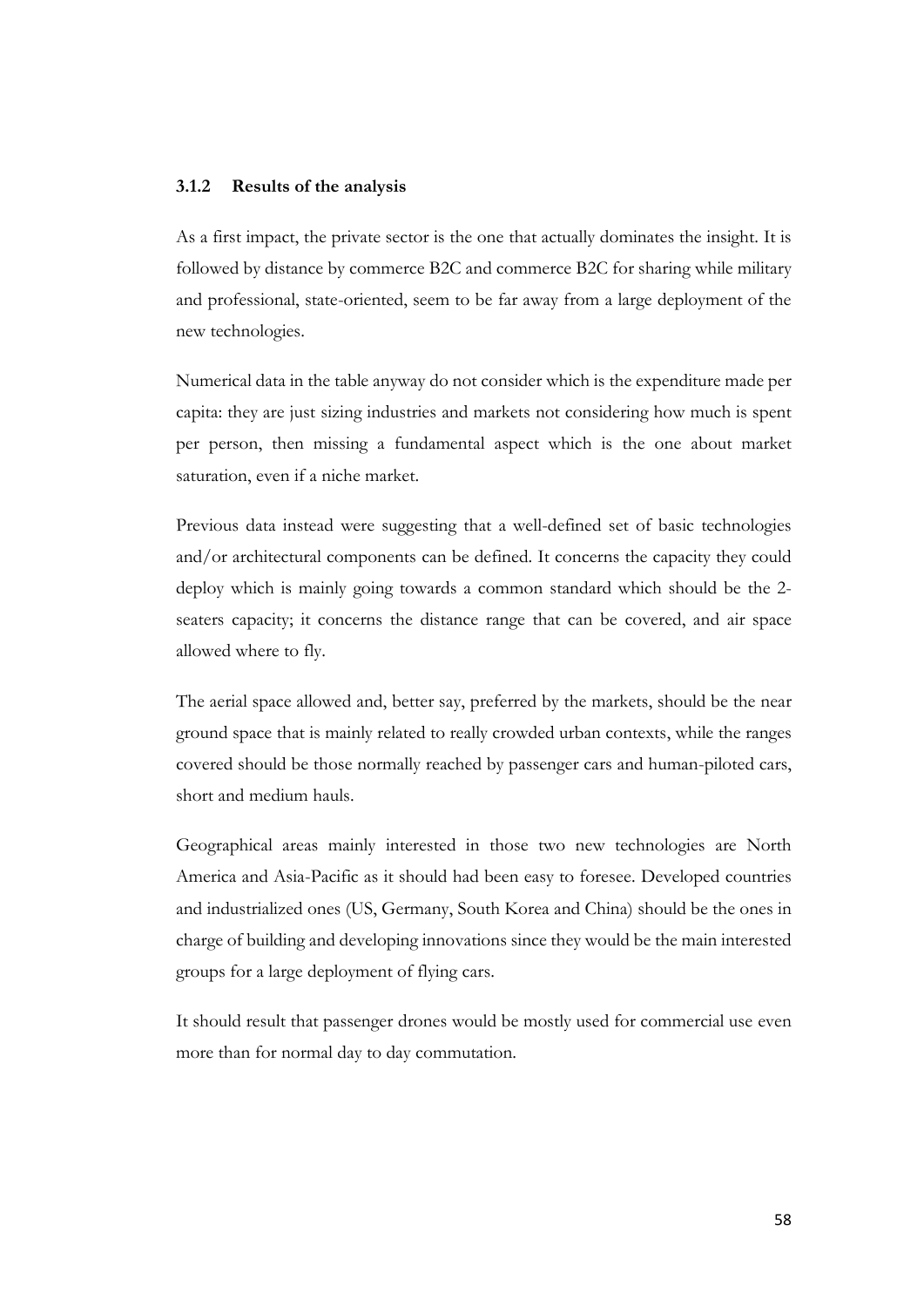## **CONCLUSIONS**

<span id="page-58-0"></span>Conclusions about the analyses made can be drafted.

As already stated beforehand, this thesis work suffers from lack of big amounts of data, while it is built upon data found through personal research on companies' websites and related released press conferences; furthermore, it is commented also based on outsiders' insights.

The lack of data has brought the work onto qualitative judgments in many situations that have even been the base on which numbers have been drafted. The scope of this thesis work should not be anyway giving any kind of strategic advice concerning flying cars, while it should represent just a way to seizing and modelling possible future developments for most promising technologies, building upon widely used methods for other manufacturing related like the quality function deployments.

Regarding data and comments made beforehand, skepticism towards a large deployment of flying cars to solve sustainability issues of modern cities should be raised. Both manned and unmanned cars present several issues that are not actually finding any solution (like the fear of seeing flying vehicles all days long flying above heads and possible privacy violations), if not including other areas of analysis (like it could be the case for psychological, legal and social sciences). Positive communication towards flying cars would also be a major impacting factor to make a large deploy of them.

Based on the tables analyses, it should be foreseen that some passenger cars would be adopted as an alternative way for all the commercial-related world.

Not any further positive comments could be made towards flying cars seen that pros and cons most always balance each other not giving real numerical insights in favor of a commonly agreed technology cluster to be successfully deployed.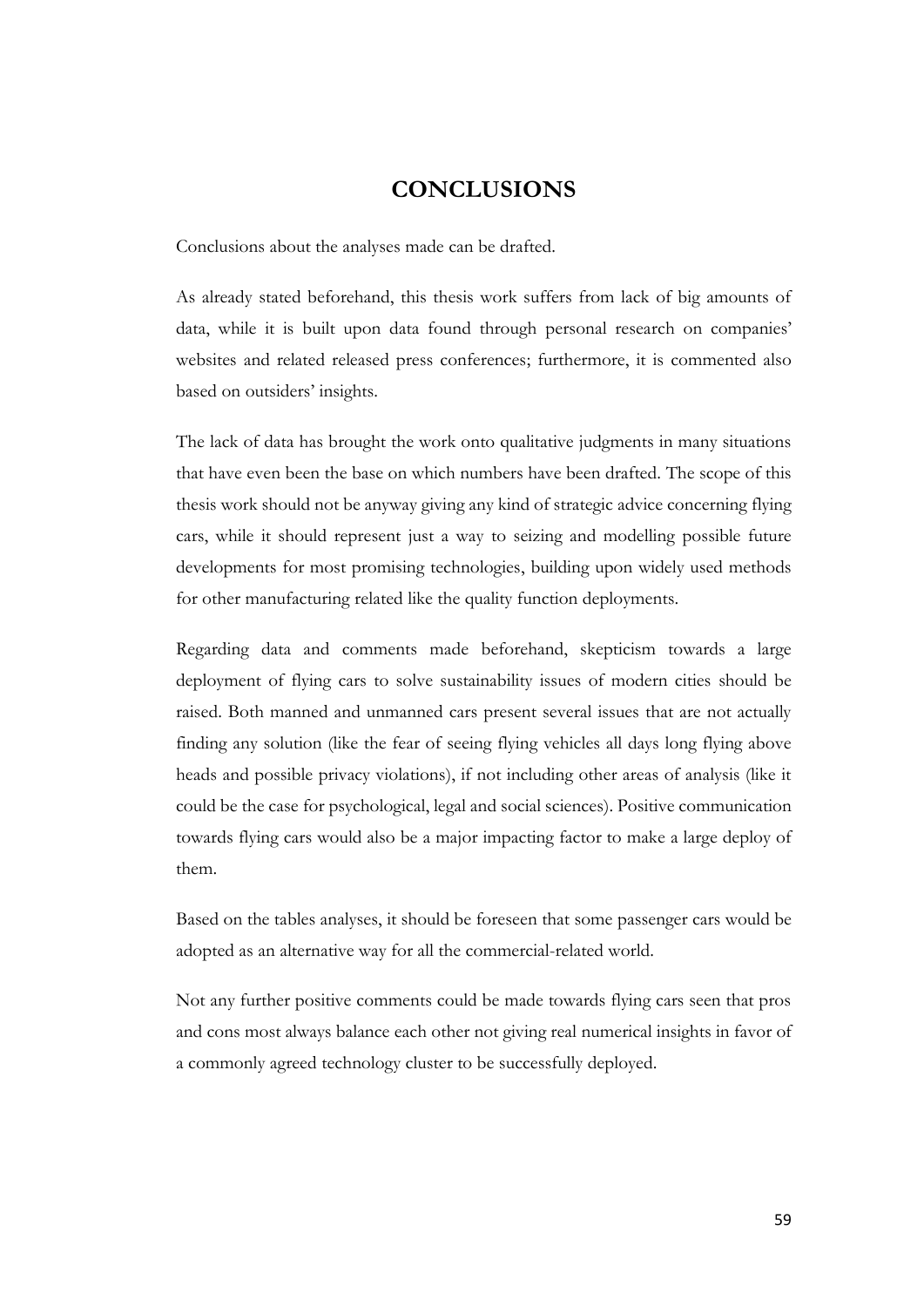#### <span id="page-59-0"></span>**Bibliography**

- [2]European Commission Foresight 100 Radical Innovation Breakthroughs for the future
- [9]Ramani R., Valarmathy S., SuthanthiraVani N. T., Selvaraju S., Thiruppathi M., & Thangam R., (2013). "Vehicle Tracking and Locking System Based on GSM and GPS". I.J. Intelligent Systems and Applications, 2013, 09, 86-93. http://www.mecspress.org/ijisa/ijisa-v5 -n9/IJISA-V5-N9-10.pdf Accessed 12/20/2017
- [11]Basner M. Clark C., Hansell A., Heleman J. I., Janssen S., Shepherd K., & Sparrow V., (2017) "Aviation noise impacts: State of the Science". Noise & Health 19(87): 41-50. doi: 10.4103/nah.NAH\_104\_16
- [12]Kyriakidis M., Happee R., & de Winter J.D.F. (2015). "Public opinion on automated driving: Results of an international questionnaire among 5000 respondents". Transportation Research Part F 32 (2015) 127–140.
- [13]Mofolasayo A., (2018). "Evaluation of Potential policy issues when planning for autonomous vehicles"- Presentation Slide at the Canadian Transportation Research Forum. Gatineau, Quebec June 2018.
- [25] Gaofeng Pan, SeniorMember; IEEE, and Mohamed-Slim Alouini, Fellow; IEEE (2020). "Flying Car Transportation System: Advances, Techniques, and Challenges"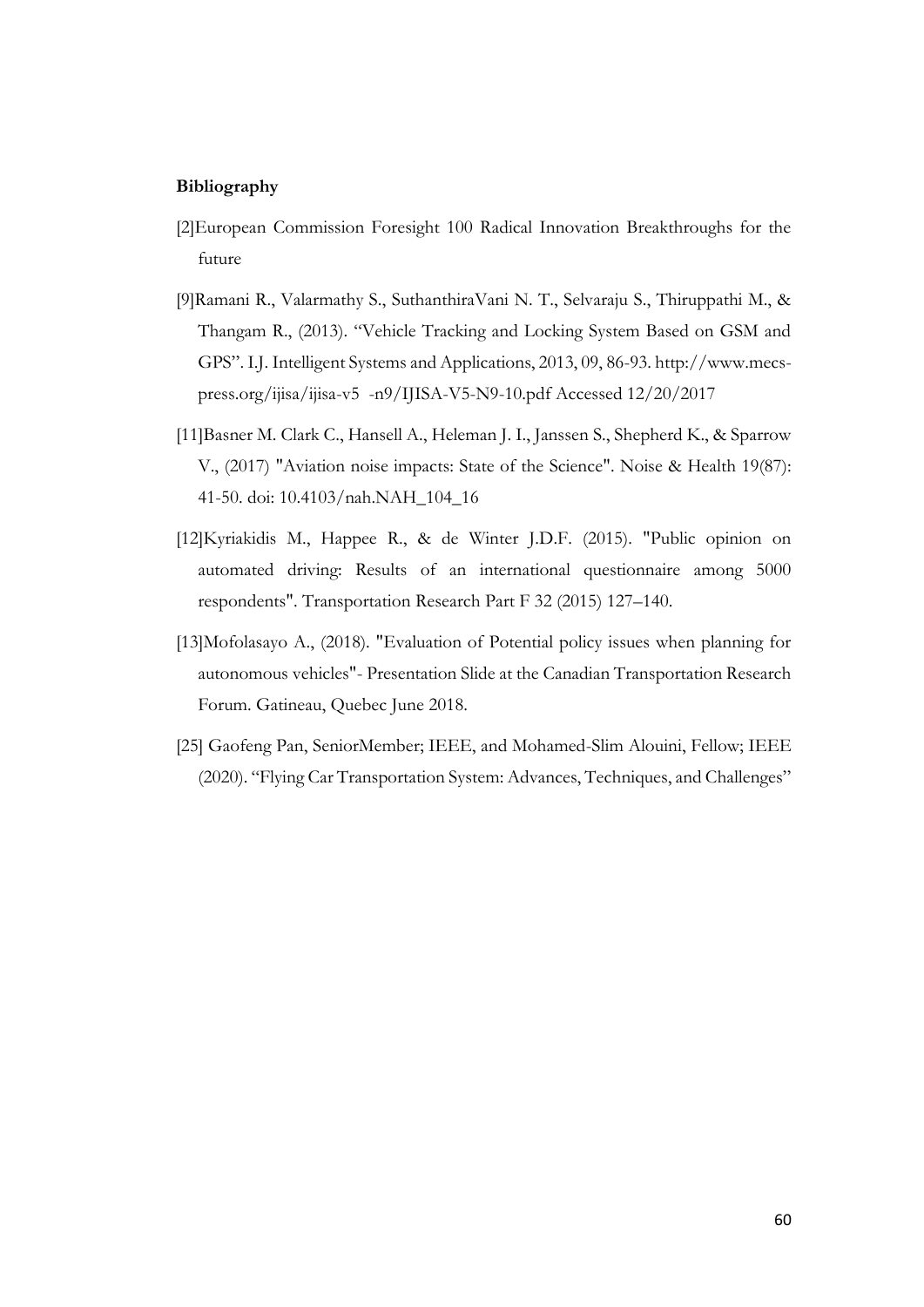#### <span id="page-60-0"></span>**Sitography**

[1[\]https://www.bbc.com/future/article/20201111-the-flying-car-is-here-vtols](https://www.bbc.com/future/article/20201111-the-flying-car-is-here-vtols-jetpacks-and-air-taxis)[jetpacks-and-air-taxis](https://www.bbc.com/future/article/20201111-the-flying-car-is-here-vtols-jetpacks-and-air-taxis)

[3[\]https://spectrum.ieee.org/cars-that-think/aerospace/aviation/flyingcar-company](https://spectrum.ieee.org/cars-that-think/aerospace/aviation/flyingcar-company-terrafugia-isbought-by-chinas-geely;https:/www.theverge.com/2017/11/13/16643342/volvo-geely-terrafugiaflying-car-acquisition)[terrafugia-isbought-by-chinas](https://spectrum.ieee.org/cars-that-think/aerospace/aviation/flyingcar-company-terrafugia-isbought-by-chinas-geely;https:/www.theverge.com/2017/11/13/16643342/volvo-geely-terrafugiaflying-car-acquisition)[geely;https://www.theverge.com/2017/11/13/16643342/volvo-geely](https://spectrum.ieee.org/cars-that-think/aerospace/aviation/flyingcar-company-terrafugia-isbought-by-chinas-geely;https:/www.theverge.com/2017/11/13/16643342/volvo-geely-terrafugiaflying-car-acquisition)[terrafugiaflying-car-acquisition](https://spectrum.ieee.org/cars-that-think/aerospace/aviation/flyingcar-company-terrafugia-isbought-by-chinas-geely;https:/www.theverge.com/2017/11/13/16643342/volvo-geely-terrafugiaflying-car-acquisition)

[4[\]https://www.vox.com/2016/1/6/11588556/a-chinese-dronemaker-built-a-one](https://www.vox.com/2016/1/6/11588556/a-chinese-dronemaker-built-a-one-seat-self-driving-flying-vehicle)[seat-self-driving-flying-vehicle](https://www.vox.com/2016/1/6/11588556/a-chinese-dronemaker-built-a-one-seat-self-driving-flying-vehicle)

[5[\]https://www.theverge.com/2020/12/2/22086597/uber-sells-flying-taxi-elevate](https://www.theverge.com/2020/12/2/22086597/uber-sells-flying-taxi-elevate-joby-aviation)[joby-aviation](https://www.theverge.com/2020/12/2/22086597/uber-sells-flying-taxi-elevate-joby-aviation)

[6[\]https://www.theguardian.com/technology/2017/nov/08/uber-signs-contract](https://www.theguardian.com/technology/2017/nov/08/uber-signs-contract-nasa-develop-flying-taxi-software)[nasa-develop-flying-taxi-software](https://www.theguardian.com/technology/2017/nov/08/uber-signs-contract-nasa-develop-flying-taxi-software)

[7[\]https://spectrum.ieee.org/workhorse-offers-yet-another-flying-taxi-the-surefly](https://spectrum.ieee.org/workhorse-offers-yet-another-flying-taxi-the-surefly)

[8[\]https://www.theverge.com/2017/9/29/16383048/elon-musk-spacex-rocket](https://www.theverge.com/2017/9/29/16383048/elon-musk-spacex-rocket-transport-earth-travel)[transport-earth-travel](https://www.theverge.com/2017/9/29/16383048/elon-musk-spacex-rocket-transport-earth-travel)

[10[\]https://www.sciencedirect.com/science/article/pii/S2352146520304130](https://www.sciencedirect.com/science/article/pii/S2352146520304130)

[14[\]https://www.alliedmarketresearch.com/flying-car-market-A12515](https://www.alliedmarketresearch.com/flying-car-market-A12515)

[15[\]https://www.futureflight.aero/aircraft-program/aeromobil](https://www.futureflight.aero/aircraft-program/aeromobil)

[16[\]https://www.airbus.com/innovation/zero-emission/urban-air](https://www.airbus.com/innovation/zero-emission/urban-air-mobility/cityairbus.html)[mobility/cityairbus.html](https://www.airbus.com/innovation/zero-emission/urban-air-mobility/cityairbus.html)

[17]https://www.klein-vision.com/concept-2

[18[\]https://www.thisismoney.co.uk/money/cars/article-9736893/Hyundai-boss](https://www.thisismoney.co.uk/money/cars/article-9736893/Hyundai-boss-says-flying-cars-future.html)[says-flying-cars-future.html](https://www.thisismoney.co.uk/money/cars/article-9736893/Hyundai-boss-says-flying-cars-future.html)

[19[\]https://lilium.com/jet](https://lilium.com/jet)

[20[\]https://www.samsonsky.com/models/](https://www.samsonsky.com/models/)